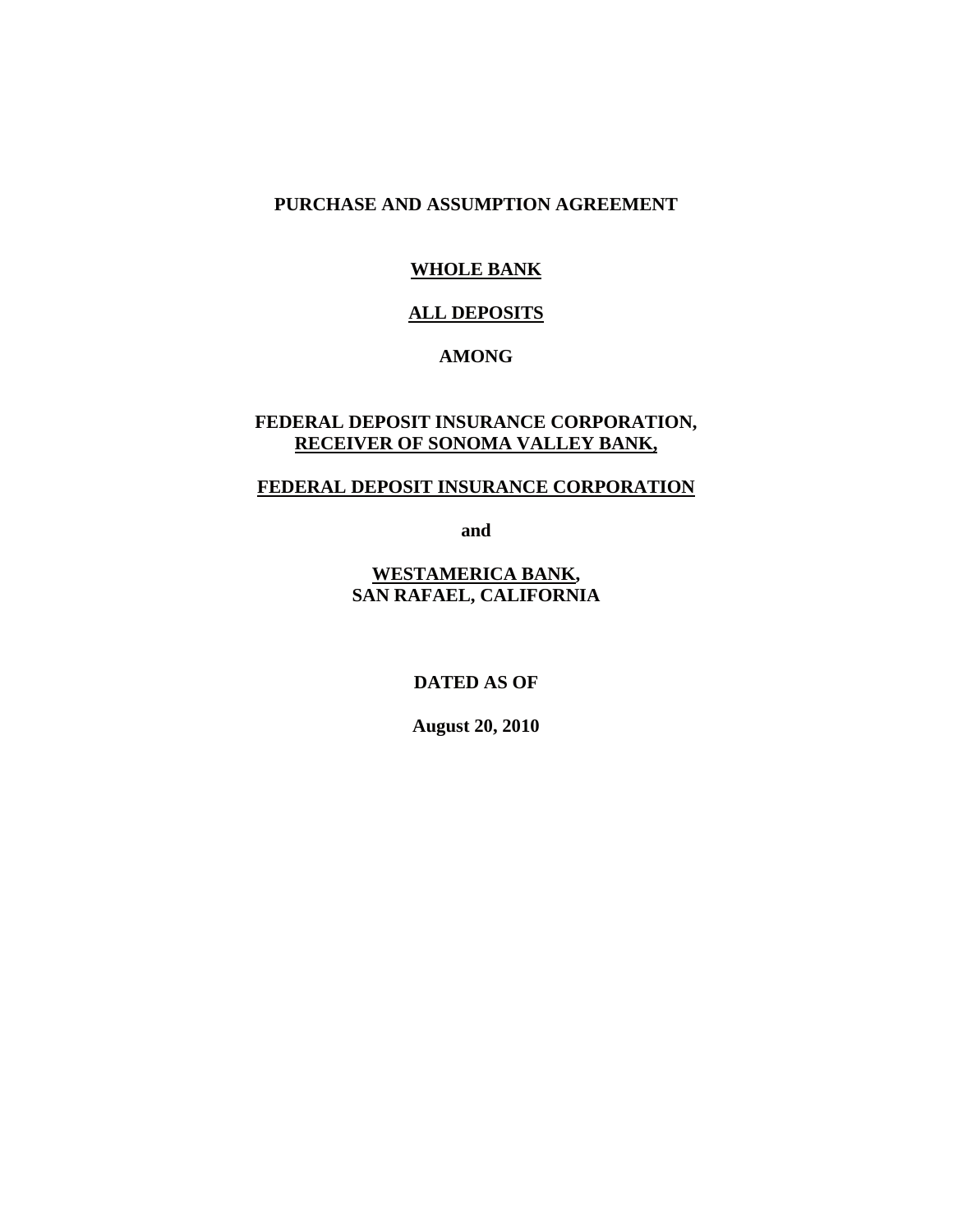# **TABLE OF CONTENTS**

| <b>ARTICLE I</b>   |                                                       |  |
|--------------------|-------------------------------------------------------|--|
| <b>ARTICLE II</b>  |                                                       |  |
| 2.1                |                                                       |  |
| 2.2                |                                                       |  |
| 2.3                |                                                       |  |
| 2.4                |                                                       |  |
| <b>ARTICLE III</b> |                                                       |  |
| 3.1                |                                                       |  |
| 3.2                |                                                       |  |
| 3.3                | Manner of Conveyance; Limited Warranty;               |  |
|                    |                                                       |  |
| 3.4                |                                                       |  |
| 3.5                |                                                       |  |
| 3.6                |                                                       |  |
| <b>ARTICLE IV</b>  | <b>ASSUMPTION OF CERTAIN DUTIES AND OBLIGATIONS20</b> |  |
| 4.1                |                                                       |  |
| 4.2                |                                                       |  |
| 4.3                |                                                       |  |
| 4.4                |                                                       |  |
| 4.5                |                                                       |  |
| 4.6                |                                                       |  |
| 4.7                | Agreement with Respect to Leased Data                 |  |
|                    |                                                       |  |
| 4.8                | Agreement with Respect to Certain                     |  |
|                    |                                                       |  |
| 4.9                |                                                       |  |
| 4.10               |                                                       |  |
| 4.11               |                                                       |  |
| 4.12               | Agreement with Respect to Continuation of Group       |  |
|                    |                                                       |  |
| 4.13               |                                                       |  |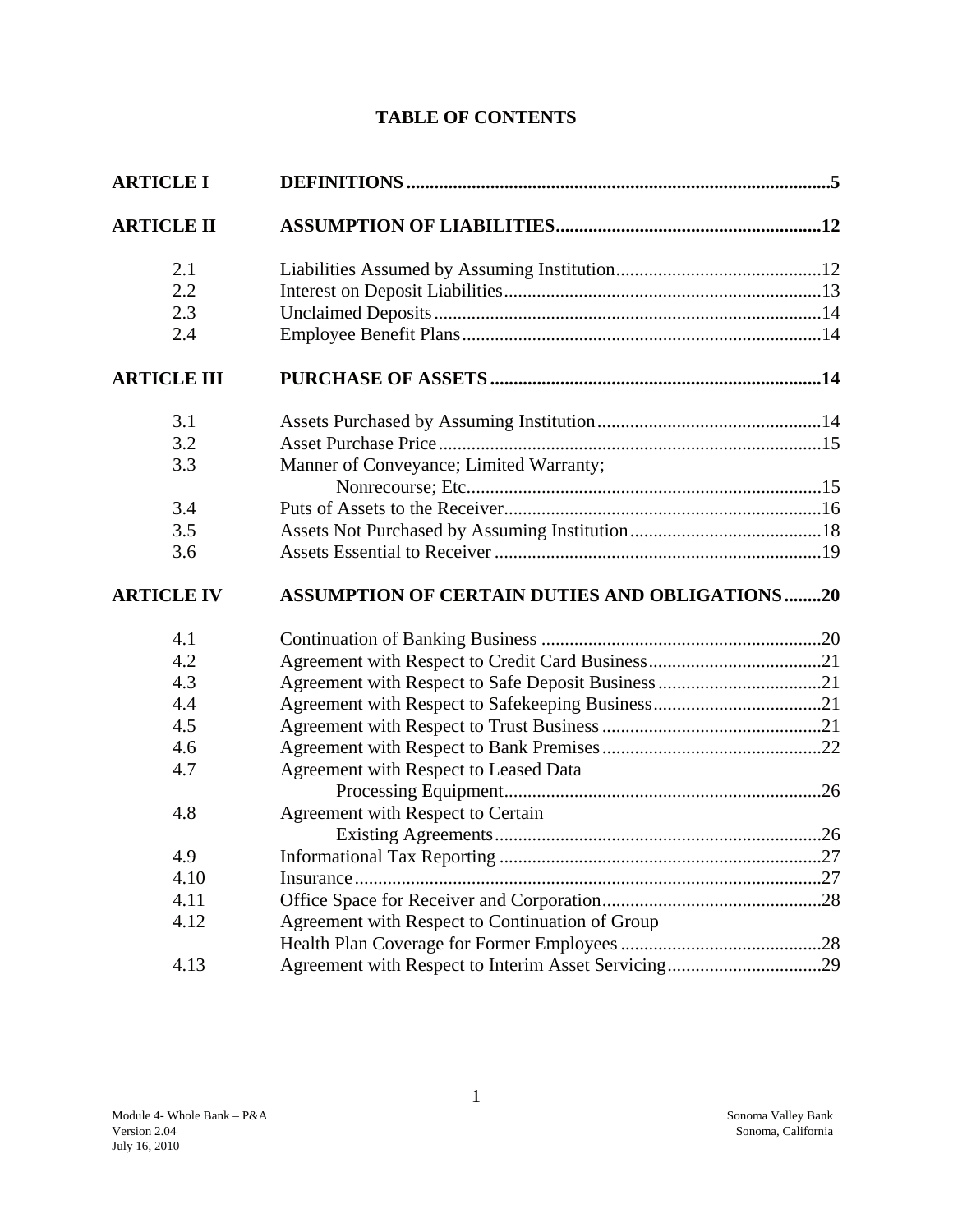| <b>ARTICLE V</b>    | <b>DUTIES WITH RESPECT TO DEPOSITORS</b>                |  |
|---------------------|---------------------------------------------------------|--|
| 5.1                 |                                                         |  |
| 5.2                 |                                                         |  |
| 5.3                 |                                                         |  |
| <b>ARTICLE VI</b>   |                                                         |  |
| 6.1                 |                                                         |  |
| 6.2                 |                                                         |  |
| 6.3                 |                                                         |  |
| 6.4                 |                                                         |  |
| <b>ARTICLE VII</b>  |                                                         |  |
| <b>ARTICLE VIII</b> |                                                         |  |
| 8.1                 |                                                         |  |
| 8.2                 | Correction of Errors and Omissions; Other Liabilities32 |  |
| 8.3                 |                                                         |  |
| 8.4                 |                                                         |  |
| 8.5                 |                                                         |  |
| <b>ARTICLE IX</b>   |                                                         |  |
| 9.1                 |                                                         |  |
| 9.2                 |                                                         |  |
| 9.3                 |                                                         |  |
| 9.4                 |                                                         |  |
| 9.5                 |                                                         |  |
| 9.6                 | Proceedings with Respect to Certain Assets              |  |
|                     |                                                         |  |
| 9.7                 |                                                         |  |
| <b>ARTICLE X</b>    |                                                         |  |
| <b>ARTICLE XI</b>   | REPRESENTATIONS AND WARRANTIES OF THE                   |  |
| <b>ARTICLE XII</b>  |                                                         |  |
| 12.1                |                                                         |  |
| 12.2                |                                                         |  |
| 12.3                |                                                         |  |
|                     | $\overline{2}$                                          |  |

Sonoma Valley Bank Sonoma, California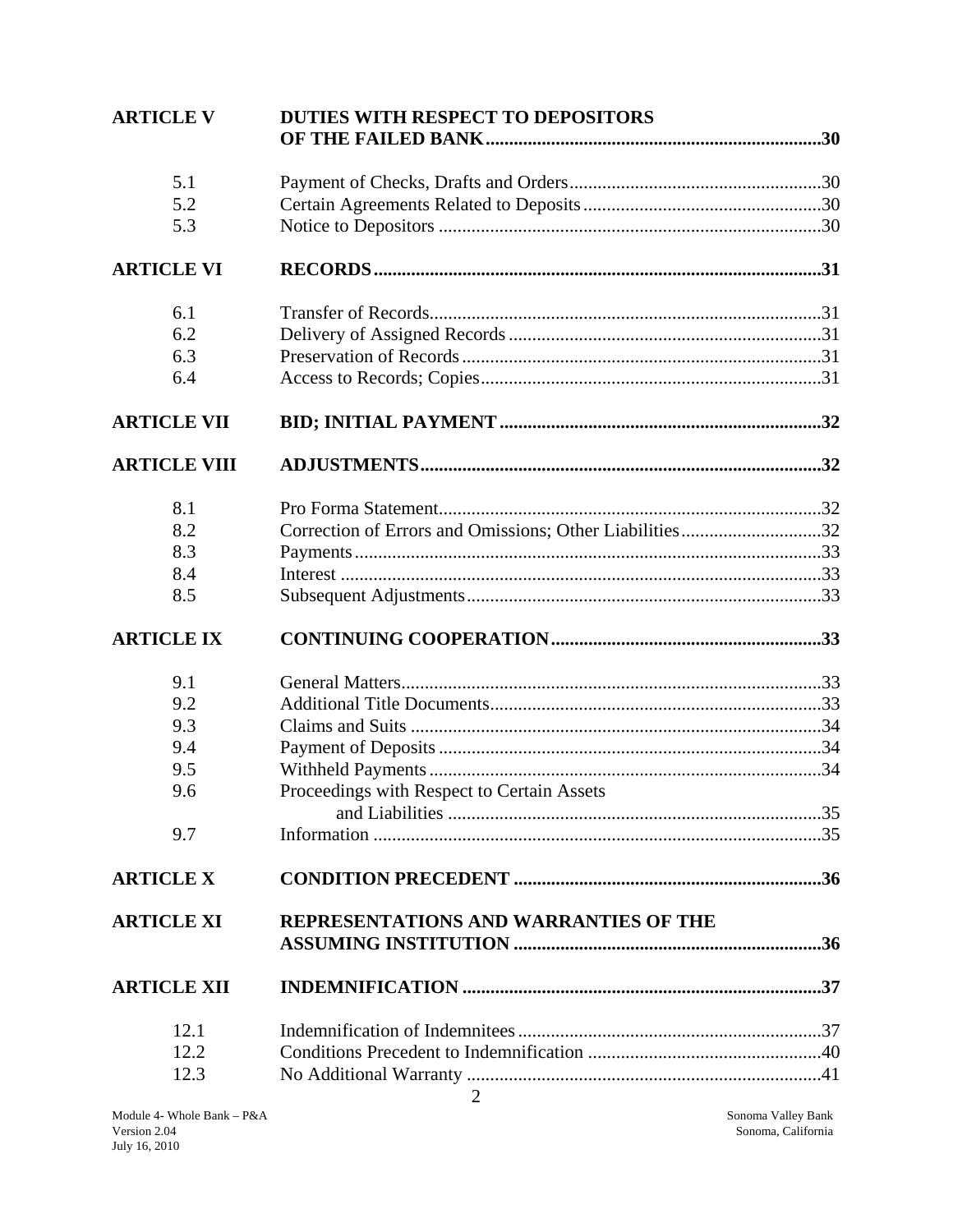| 12.4                |  |
|---------------------|--|
| 12.5                |  |
| 12.6                |  |
| 12.7                |  |
| 12.8                |  |
| <b>ARTICLE XIII</b> |  |
| 13.1                |  |
| 13.2                |  |
| 13.3                |  |
| 13.4                |  |
| 13.5                |  |
| 13.6                |  |
| 13.7                |  |
| 13.8                |  |
| 13.9                |  |
| 13.10               |  |
| 13.11               |  |
| 13.12               |  |
| 13.13               |  |

# **SCHEDULES**

| 2.1(a)          |                                                         |  |
|-----------------|---------------------------------------------------------|--|
| 3.2             |                                                         |  |
| 3.5(l)          |                                                         |  |
| 6.3             |                                                         |  |
| $7\phantom{.0}$ | Accounts Excluded from Calculation of Deposit Premium53 |  |

# **EXHIBITS**

| 2.3A   |  |
|--------|--|
| 2.3B   |  |
| 3.2(c) |  |
| 4.13   |  |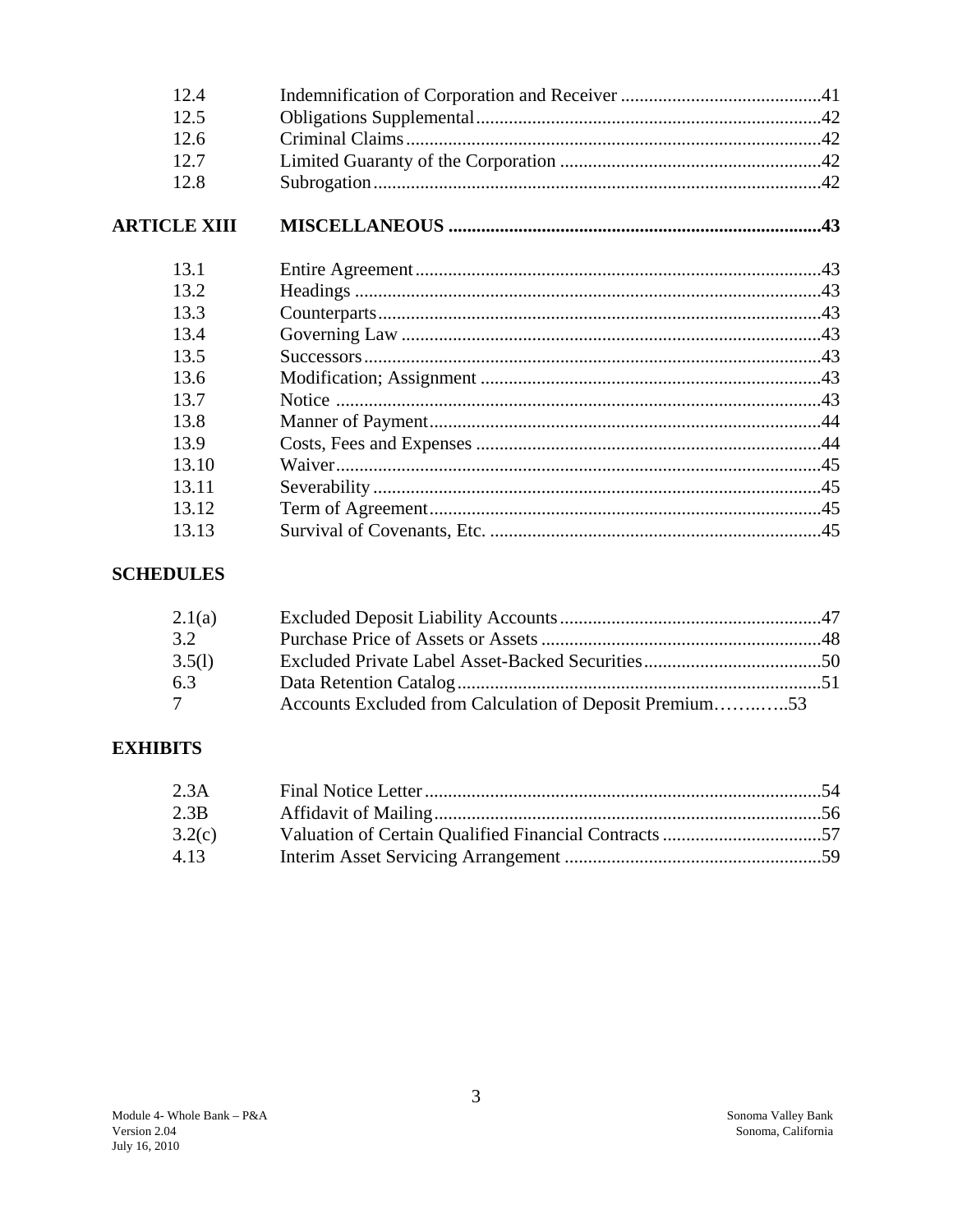#### **PURCHASE AND ASSUMPTION AGREEMENT**

#### **WHOLE BANK**

#### **ALL DEPOSITS**

**THIS AGREEMENT**, made and entered into as of the 20<sup>th</sup> day of August, 2010, by and among the **FEDERAL DEPOSIT INSURANCE CORPORATION, RECEIVER of SONOMA VALLEY BANK, SONOMA, CALIFORNIA** (the "Receiver"), **WESTAMERICA BANK,** organized under the laws of the California, and having its principal place of business in **San Rafael, California** (the "Assuming Institution"), and the **FEDERAL DEPOSIT INSURANCE CORPORATION**, organized under the laws of the United States of America and having its principal office in Washington, D.C., acting in its corporate capacity (the "Corporation").

#### **WITNESSETH**:

**WHEREAS**, on Bank Closing, the Chartering Authority closed Sonoma Valley Bank and

**WHEREAS**, pursuant to 12 U.S.C. Section  $1823(c)(2)(A)$ , the Corporation may provide assistance to the Assuming Institution to facilitate the transactions contemplated by this Agreement, which assistance may include indemnification pursuant to Article XII; and

**WHEREAS**, the Board of Directors of the Corporation (the "Board") has determined to provide assistance to the Assuming Institution on the terms and subject to the conditions set forth in this Agreement; and

**WHEREAS**, the Board has determined pursuant to 12 U.S.C. Section 1823(c)(4)(A) that such assistance is necessary to meet the obligation of the Corporation to provide insurance coverage for the insured deposits in the Failed Bank and is the least costly to the deposit insurance fund of all possible methods for meeting such obligation.

 **NOW THEREFORE**, in consideration of the mutual promises herein set forth and other valuable consideration, the parties hereto agree as follows: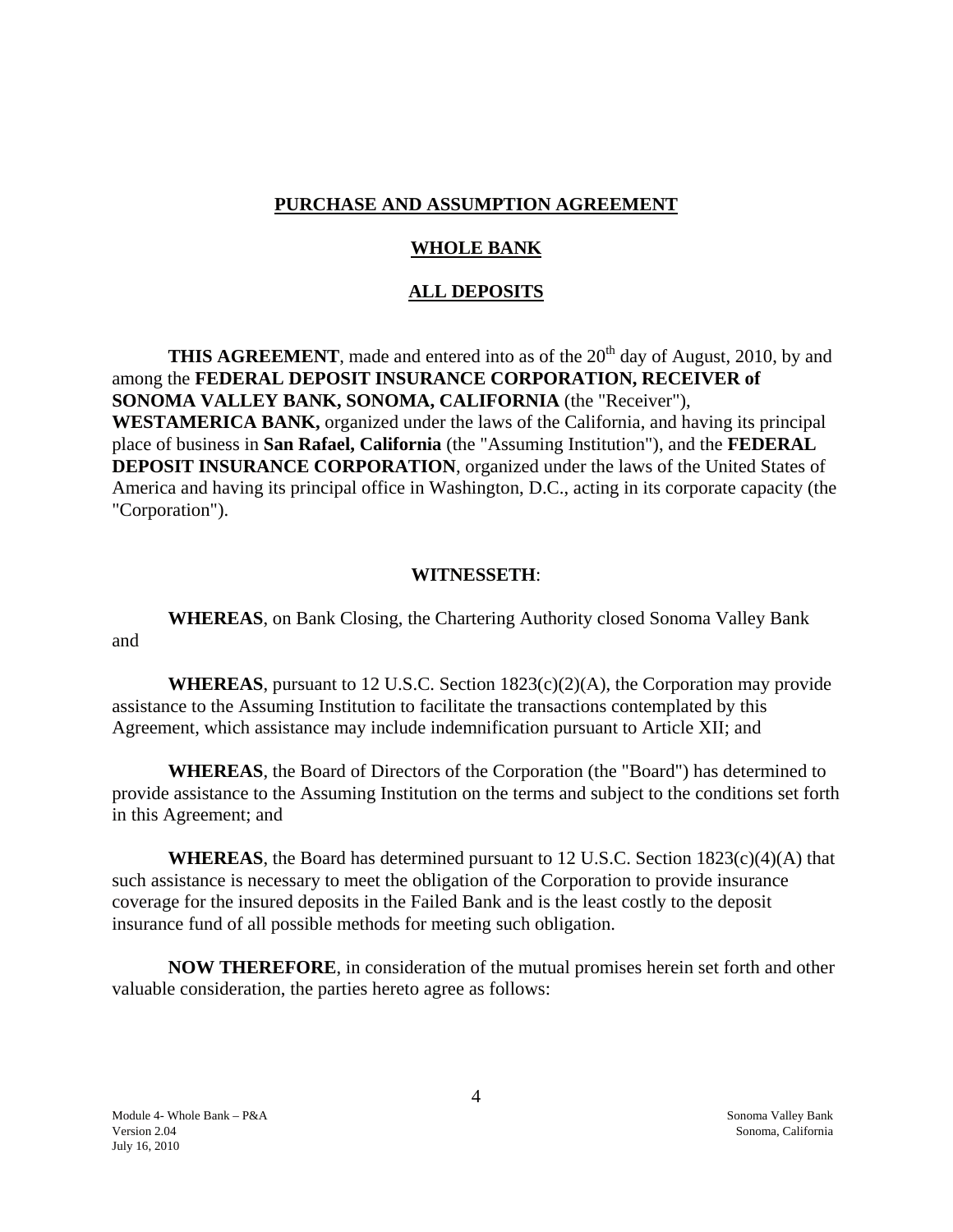#### **ARTICLE I DEFINITIONS**

Capitalized terms used in this Agreement shall have the meanings set forth in this Article I, or elsewhere in this Agreement. As used herein, words imparting the singular include the plural and vice versa.

**"Accounting Records"** means the general ledger and subsidiary ledgers and supporting schedules which support the general ledger balances.

**"Acquired Subsidiaries"** means Subsidiaries of the Failed Bank acquired pursuant to Section 3.1.

**"Affiliate"** of any Person means any director, officer, or employee of that Person and any other Person (i) who is directly or indirectly controlling, or controlled by, or under direct or indirect common control with, such Person, or (ii) who is an affiliate of such Person as the term "affiliate" is defined in Section 2 of the Bank Holding Company Act of 1956, as amended, 12 U.S.C. Section 1841.

**"Agreement"** means this Purchase and Assumption Agreement by and among the Assuming Institution, the Corporation and the Receiver, as amended or otherwise modified from time to time.

**"Assets"** means all assets of the Failed Bank purchased pursuant to Section 3.1. Assets owned by Subsidiaries of the Failed Bank are not "Assets" within the meaning of this definition.

**"Assumed Deposits"** means Deposits.

**"Bank Closing"** means the close of business of the Failed Bank on the date on which the Chartering Authority closed such institution.

**"Bank Premises"** means the banking houses, drive-in banking facilities, and teller facilities (staffed or automated) together with adjacent parking, storage and service facilities and structures connecting remote facilities to banking houses, and land on which the foregoing are located, and unimproved land that are owned or leased by the Failed Bank and that have formerly been utilized, are currently utilized, or are intended to be utilized in the future by the Failed Bank as shown on the Accounting Record of the Failed Bank as of Bank Closing.

**"Bid Amount"** has the meaning provided in Article VII.

**"Bid Valuation Date"** means May 28, 2010.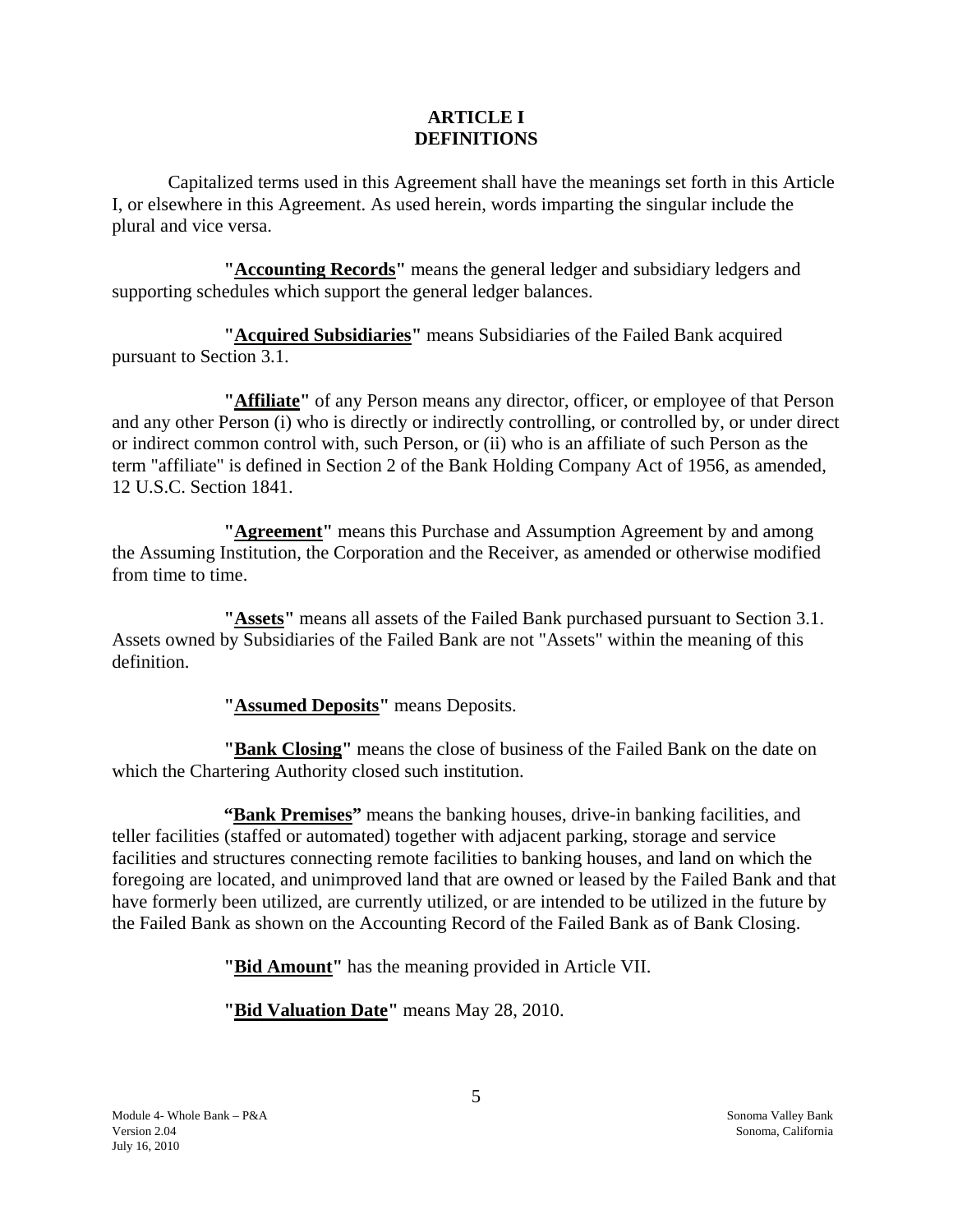**"Book Value"** means, with respect to any Asset and any Liability Assumed, the dollar amount thereof stated on the Accounting Records of the Failed Bank. The Book Value of any item shall be determined as of Bank Closing after adjustments made by the Receiver for differences in accounts, suspense items, unposted debits and credits, and other similar adjustments or corrections and for setoffs, whether voluntary or involuntary. The Book Value of a Subsidiary of the Failed Bank acquired by the Assuming Institution shall be determined from the investment in subsidiary and related accounts on the "bank only" (unconsolidated) balance sheet of the Failed Bank based on the equity method of accounting. Without limiting the generality of the foregoing, (i) the Book Value of a Liability Assumed shall include all accrued and unpaid interest thereon as of Bank Closing, and (ii) the Book Value of a Loan shall reflect adjustments for earned interest, or unearned interest (as it relates to the "rule of 78s" or add-oninterest loans, as applicable), if any, as of Bank Closing, adjustments for the portion of earned or unearned loan-related credit life and/or disability insurance premiums, if any, attributable to the Failed Bank as of Bank Closing, and adjustments for Failed Bank Advances, if any, in each case as determined for financial reporting purposes. The Book Value of an Asset shall not include any adjustment for loan premiums, discounts or any related deferred income, fees or expenses, or general or specific reserves on the Accounting Records of the Failed Bank.

**"Business Day"** means a day other than a Saturday, Sunday, Federal legal holiday or legal holiday under the laws of the State where the Failed Bank is located, or a day on which the principal office of the Corporation is closed.

**"Chartering Authority"** means (i) with respect to a national bank, the Office of the Comptroller of the Currency, (ii) with respect to a Federal savings association or savings bank, the Office of Thrift Supervision, (iii) with respect to a bank or savings institution chartered by a State, the agency of such State charged with primary responsibility for regulating and/or closing banks or savings institutions, as the case may be, (iv) the Corporation in accordance with 12 U.S.C. Section 1821(c), with regard to self appointment, or (v) the appropriate Federal banking agency in accordance with 12 U.S.C. 1821(c)(9).

**"Commitment"** means the unfunded portion of a line of credit or other commitment reflected on the books and records of the Failed Bank to make an extension of credit (or additional advances with respect to a Loan) that was legally binding on the Failed Bank as of Bank Closing, other than extensions of credit pursuant to the credit card business and overdraft protection plans of the Failed Bank, if any.

**"Credit Documents"** mean the agreements, instruments, certificates or other documents at any time evidencing or otherwise relating to, governing or executed in connection with or as security for, a Loan, including without limitation notes, bonds, loan agreements, letter of credit applications, lease financing contracts, banker's acceptances, drafts, interest protection agreements, currency exchange agreements, repurchase agreements, reverse repurchase agreements, guarantees, deeds of trust, mortgages, assignments, security agreements, pledges, subordination or priority agreements, lien priority agreements, undertakings, security instruments, certificates, documents, legal opinions, participation agreements and intercreditor agreements, and all amendments, modifications, renewals, extensions, rearrangements, and substitutions with respect to any of the foregoing.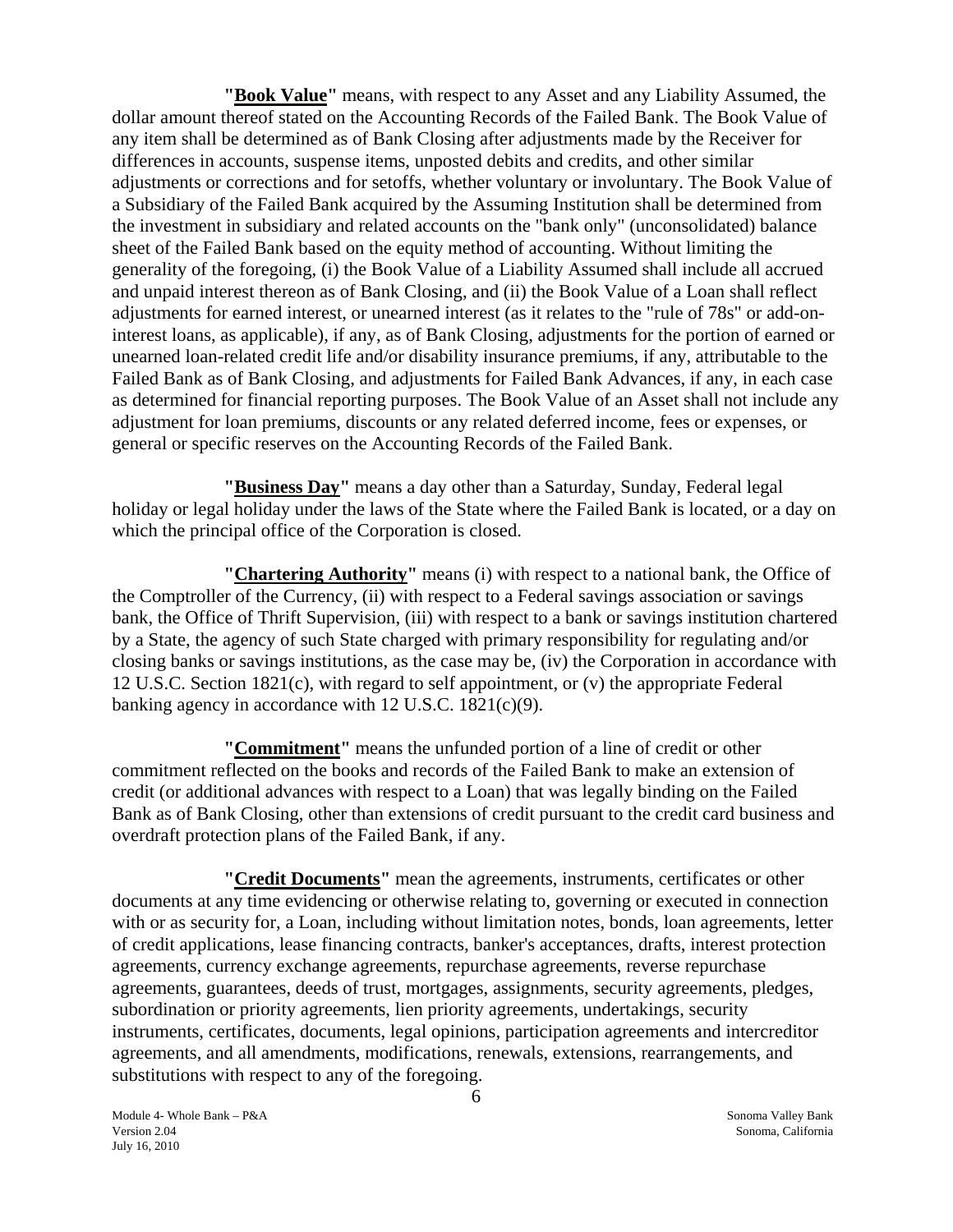**"Credit File"** means all Credit Documents and all other credit, collateral, or insurance documents in the possession or custody of the Assuming Institution, or any of its Subsidiaries or Affiliates, relating to an Asset or a Loan included in a Put Notice, or copies of any thereof.

**"Data Processing Equipment"** means any equipment, computer hardware, or computer software (and the lease or licensing agreements related thereto) other than Personal Computers, owned or leased by the Failed Bank at Bank Closing, which is, was, or could have been used by the Failed Bank in connection with data processing activities.

**"Deposit"** means a deposit as defined in 12 U.S.C. Section 1813(l), including without limitation, outstanding cashier's checks and other official checks and all uncollected items included in the depositors' balances and credited on the books and records of the Failed Bank; provided, that the term "Deposit" shall not include all or any portion of those deposit balances which, in the discretion of the Receiver or the Corporation, (i) may be required to satisfy it for any liquidated or contingent liability of any depositor arising from an unauthorized or unlawful transaction, or (ii) may be needed to provide payment of any liability of any depositor to the Failed Bank or the Receiver, including the liability of any depositor as a director or officer of the Failed Bank, whether or not the amount of the liability is or can be determined as of Bank Closing.

**"Deposit Secured Loan"** means a loan in which the only collateral securing the loan is Assumed Deposits or deposits at other insured depository institutions

"**Electronically Stored Information**" means any system backup tapes, any electronic mail (whether on an exchange or other similar system), any data on personal computers and any data on server hard drives.

**"Failed Bank Advances"** means the total sums paid by the Failed Bank to (i) protect its lien position, (ii) pay ad valorem taxes and hazard insurance, and (iii) pay credit life insurance, accident and health insurance, and vendor's single interest insurance.

**"Fair Market Value"** means (i)(a) "Market Value" as defined in the regulation prescribing the standards for real estate appraisals used in federally related transactions, 12 C.F.R. § 323.2(g), and accordingly shall mean the most probable price which a property should bring in a competitive and open market under all conditions requisite to a fair sale, the buyer and seller each acting prudently and knowledgeably, and assuming the price is not affected by undue stimulus. Implicit in this definition is the consummation of a sale as of a specified date and the passing of title from seller to buyer under conditions whereby:

(1) Buyer and seller are typically motivated;

(2) Both parties are well informed or well advised, and acting in what they consider their own best interests;

(3) A reasonable time is allowed for exposure in the open market;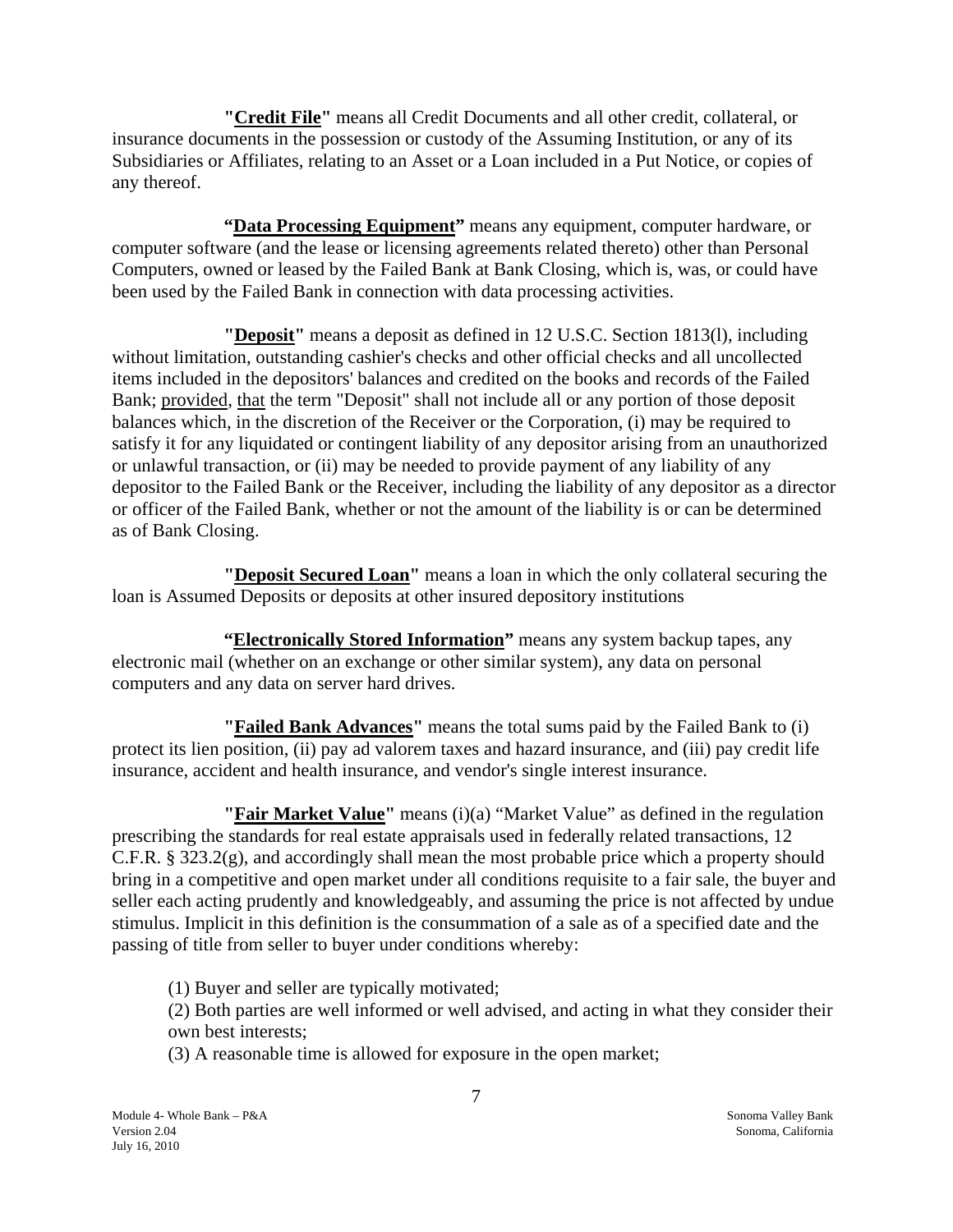(4) Payment is made in terms of cash in U.S. dollars or in terms of financial arrangements comparable thereto; and

(5) The price represents the normal consideration for the property sold unaffected by special or creative financing or sales concessions granted by anyone associated with the sale;

as determined as of Bank Closing by an appraiser mutually acceptable to the Receiver and the Assuming Institution; any costs and fees associated with such determination shall be shared equally by the Receiver and the Assuming Institution, and (b) which, with respect to Bank Premises (to the extent, if any, that Bank Premises are purchased utilizing this valuation method), shall be determined not later than sixty (60) days after Bank Closing by an appraiser selected by the Receiver and the Assuming Institution within seven (7) days after Bank Closing; or (ii) with respect to property other than Bank Premises purchased utilizing this valuation method, the price therefore as established by the Receiver and agreed to by the Assuming Institution, or in the absence of such agreement, as determined in accordance with clause (i)(a) above.

"**Fixtures**" means those leasehold improvements, additions, alterations and installations constituting all or a part of Bank Premises and which were acquired, added, built, installed or purchased at the expense of the Failed Bank, regardless of the holder of legal title thereto as of Bank Closing.

**"Furniture and Equipment"** means the furniture and equipment (other than Safe Deposit Boxes, motor vehicles, Personal Computers, and Data Processing Equipment), leased or owned by the Failed Bank and reflected on the books of the Failed Bank as of Bank Closing, including without limitation automated teller machines, carpeting, furniture, office machinery, shelving, office supplies, telephone, surveillance and security systems, ancillary equipment, and artwork. Furniture and equipment located at a storage facility not adjacent to a Bank Premises are excluded from this definition.

**"Indemnitees"** means, except as provided in paragraph (11) of Section 12.1(b), (i) the Assuming Institution, (ii) the Subsidiaries and Affiliates of the Assuming Institution other than any Subsidiaries or Affiliates of the Failed Bank that are or become Subsidiaries or Affiliates of the Assuming Institution, and (iii) the directors, officers, employees and agents of the Assuming Institution and its Subsidiaries and Affiliates who are not also present or former directors, officers, employees or agents of the Failed Bank or of any Subsidiary or Affiliate of the Failed Bank.

**"Initial Payment"** means the payment made pursuant to Article VII (based on the best information available as of Bank Closing), the amount of which shall be either (i) if the Bid Amount is positive, the aggregate Book Value of the Liabilities Assumed minus the sum of the aggregate purchase price of the Assets and assets purchased and the positive Bid Amount, or (ii) if the Bid Amount is negative, the sum of the aggregate Book Value of the Liabilities Assumed and the negative Bid Amount minus the aggregate purchase price of the Assets and assets purchased. The Initial Payment shall be payable by the Corporation to the Assuming Institution if (i) the Liabilities Assumed are greater than the sum of the positive Bid Amount and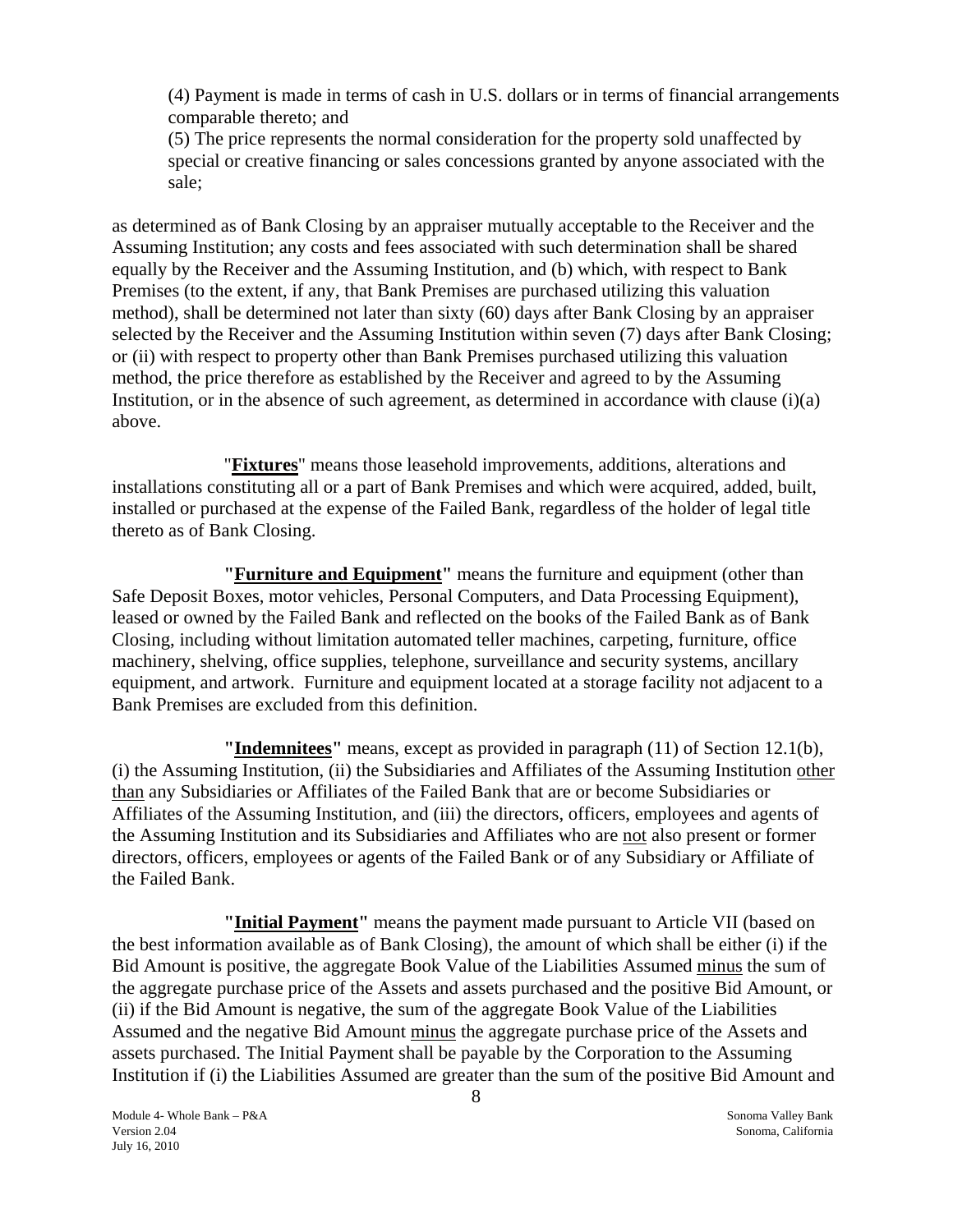the Assets and assets purchased, or if (ii) the sum of the Liabilities Assumed and the negative Bid Amount are greater than the Assets and assets purchased. The Initial Payment shall be payable by the Assuming Institution to the Corporation if (i) the Liabilities Assumed are less than the sum of the positive Bid Amount and the Assets and assets purchased, or if (ii) the sum of the Liabilities Assumed and the negative Bid Amount is less than the Assets and assets purchased. Such Initial Payment shall be subject to adjustment as provided in Article VIII.

**"Legal Balance"** means the amount of indebtedness legally owed by an Obligor with respect to a Loan, including principal and accrued and unpaid interest, late fees, attorneys' fees and expenses, taxes, insurance premiums, and similar charges, if any.

**"Liabilities Assumed"** has the meaning provided in Section 2.1.

**"Lien"** means any mortgage, lien, pledge, charge, assignment for security purposes, security interest, or encumbrance of any kind with respect to an Asset, including any conditional sale agreement or capital lease or other title retention agreement relating to such Asset.

**"Loans"** means all of the following owed to or held by the Failed Bank as of Bank Closing:

(i) loans (including loans which have been charged off the Accounting Records of the Failed Bank in whole or in part prior to the Bid Valuation Date), participation agreements, interests in participations, overdrafts of customers (including but not limited to overdrafts made pursuant to an overdraft protection plan or similar extensions of credit in connection with a deposit account), revolving commercial lines of credit, home equity lines of credit, Commitments, United States and/or State-guaranteed student loans, and lease financing contracts;

(ii) all Liens, rights (including rights of set-off), remedies, powers, privileges, demands, claims, priorities, equities and benefits owned or held by, or accruing or to accrue to or for the benefit of, the holder of the obligations or instruments referred to in clause (i) above, including but not limited to those arising under or based upon Credit Documents, casualty insurance policies and binders, standby letters of credit, mortgagee title insurance policies and binders, payment bonds and performance bonds at any time and from time to time existing with respect to any of the obligations or instruments referred to in clause (i) above; and

(iii) all amendments, modifications, renewals, extensions, refinancings, and refundings of or for any of the foregoing;

provided, that there shall be excluded from the definition of "Loans" amounts owing under Qualified Financial Contracts.

**"New Loans"** means Loans made by the Failed Bank after the Bid Valuation Date that are not continuations, amendments, modifications, renewals, extensions, refinancings, restructurings, or refundings of or for any then existing Loan.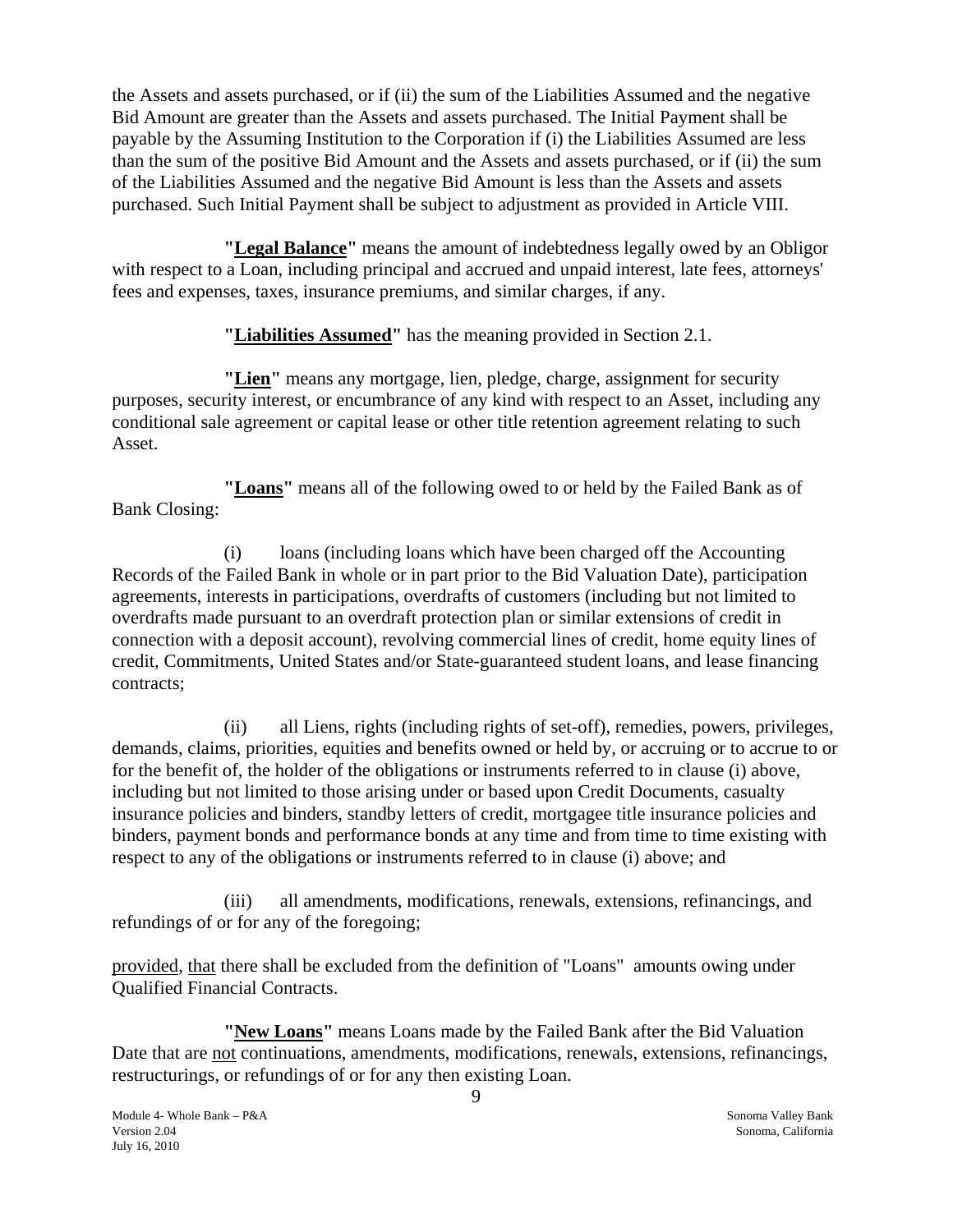**"Obligor"** means each Person liable for the full or partial payment or performance of any Loan, whether such Person is obligated directly, indirectly, primarily, secondarily, jointly, or severally.

**"Other Real Estate"** means all interests in real estate (other than Bank Premises and Fixtures), including but not limited to mineral rights, leasehold rights, condominium and cooperative interests, air rights and development rights that are owned by the Failed Bank.

**"Payment Date"** means the first Business Day after Bank Closing.

**"Person"** means any individual, corporation, partnership, joint venture, association, joint-stock company, trust, unincorporated organization, or government or any agency or political subdivision thereof, excluding the Corporation.

**"Personal Computer(s)"** means computers based on a microprocessor generally designed to be used by one person at a time and which usually store informational data on that computer's internal hard drive or attached peripheral. A personal computer can be found in various configurations such as laptops, net books, and desktops.

**"Primary Indemnitor"** means any Person (other than the Assuming Institution or any of its Affiliates) who is obligated to indemnify or insure, or otherwise make payments (including payments on account of claims made against) to or on behalf of any Person in connection with the claims covered under Article XII, including without limitation any insurer issuing any directors and officers liability policy or any Person issuing a financial institution bond or banker's blanket bond.

**"Put Date"** has the meaning provided in Section 3.4.

**"Put Notice"** has the meaning provided in Section 3.4.

**"Qualified Financial Contract"** means a qualified financial contract as defined in 12 U.S.C. Section 1821(e)(8)(D).

**"Record"** means any document, microfiche, microfilm and Electronically Stored Information (including but not limited to magnetic tape, disc storage, card forms and printed copy) of the Failed Bank generated or maintained by the Failed Bank that is owned by or in the possession of the Receiver at Bank Closing.

**"Related Liability"** with respect to any Asset means any liability existing and reflected on the Accounting Records of the Failed Bank as of Bank Closing for (i) indebtedness secured by mortgages, deeds of trust, chattel mortgages, security interests or other liens on or affecting such Asset, (ii) ad valorem taxes applicable to such Asset, and (iii) any other obligation determined by the Receiver to be directly related to such Asset.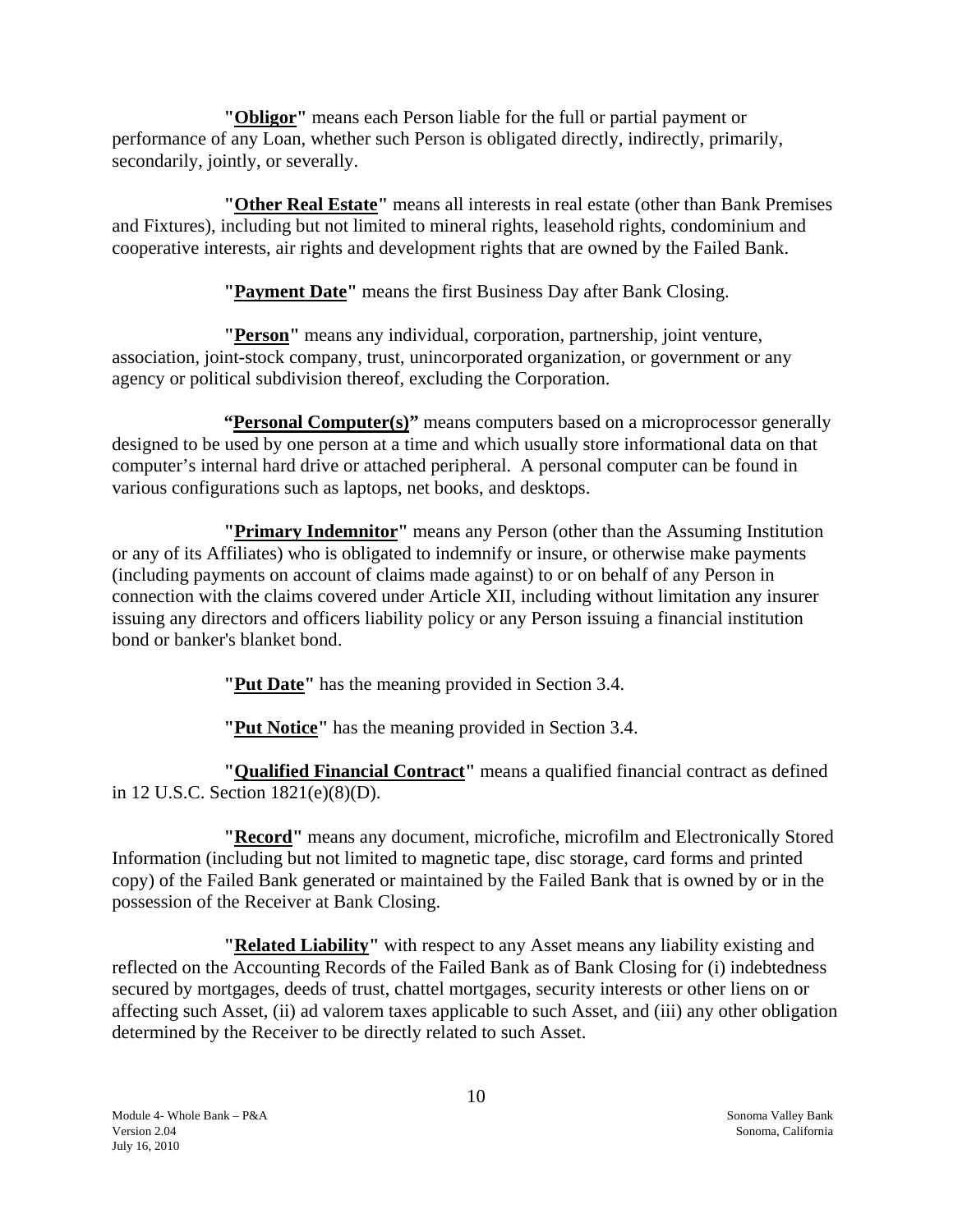**"Related Liability Amount"** with respect to any Related Liability on the books of the Assuming Institution, means the amount of such Related Liability as stated on the Accounting Records of the Assuming Institution (as maintained in accordance with generally accepted accounting principles) as of the date as of which the Related Liability Amount is being determined. With respect to a liability that relates to more than one asset, the amount of such Related Liability shall be allocated among such assets for the purpose of determining the Related Liability Amount with respect to any one of such assets. Such allocation shall be made by specific allocation, where determinable, and otherwise shall be pro rata based upon the dollar amount of such assets stated on the Accounting Records of the entity that owns such asset.

**"Repurchase Price"** means with respect to any Asset or asset, which shall be determined by the Receiver, the lesser of (a) or (b):

(a) (i) in the event of a negative Bid Amount, the amount paid by the Assuming Institution, discounted by a percentage equal to the quotient produced by dividing the Assuming Institution's Bid Amount by the aggregate Book Value of the Risk Assets of the Failed Bank;

(ii) in the event of a negative Bid Amount, the amount resulting from (a)(i), above, or in the event of a positive Bid Amount, the amount paid by the Assuming Institution, (x) for a Loan, shall be decreased by any portion of the Loan classified "loss" and by one-half of any portion of the Loan classified "doubtful" as of the Bid Valuation Date, and (y) for any Asset or asset, including a Loan, decreased by the amount of any money received with respect thereto since Bank Closing and, if the Asset is a Loan or other interest bearing or earning asset, the resulting amount shall then be increased or decreased, as the case may be, by interest or discount (whichever is applicable) accrued from and after Bank Closing at the lower of: (i) the contract rate with respect to such Asset, or (ii) the Settlement Interest Rate; net proceeds received by or due to the Assuming Institution from the sale of collateral, any forgiveness of debt, or otherwise shall be deemed money received by the Assuming Institution; or

(b) the dollar amount thereof stated on the Accounting Records of the Assuming Institution as of the date as of which the Repurchase Price is being determined, as maintained in accordance with generally accepted accounting principles, and, if the asset is a Loan, regardless of the Legal Balance thereof and adjusted in the same manner as the Book Value of a Failed Bank Loan would be adjusted hereunder.

Provided, however, (b), above, shall not be applicable and the Bid Amount shall be considered to have been positive for Loans repurchased pursuant to Section 3.4(a).

**"Risk Assets"** means (i) all Loans purchased hereunder, excluding (a) New Loans and (b) Loans to the extent secured by Assumed Deposits (and not included in (i)(a)), plus (ii) the Accrued Interest Receivable, Prepaid Expense, Other Assets as set forth in the information provided in the marketing of the Failed Bank.

**"Safe Deposit Boxes"** means the safe deposit boxes of the Failed Bank, if any, including the removable safe deposit boxes and safe deposit stacks in the Failed Bank's vault(s),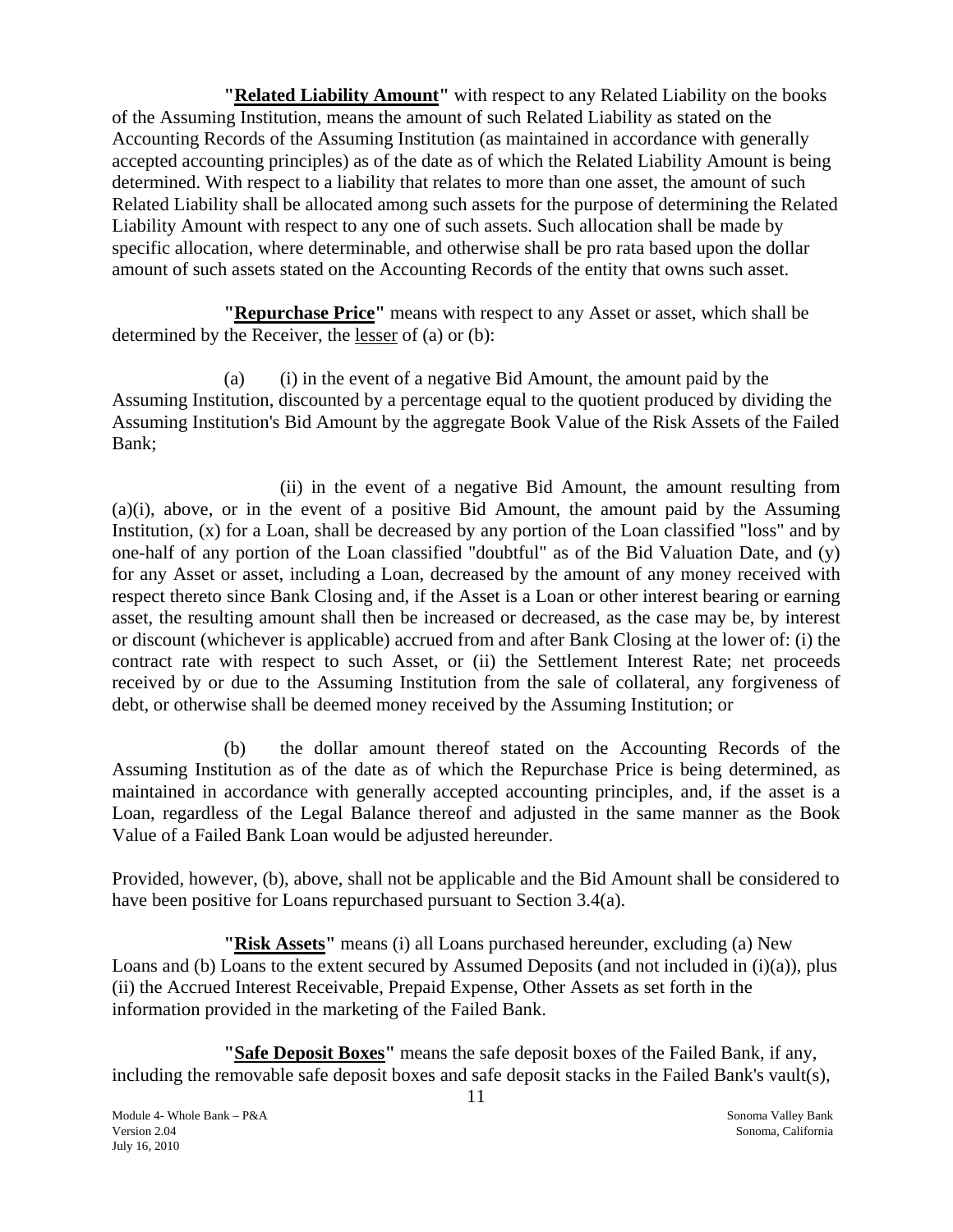all rights and benefits under rental agreements with respect to such safe deposit boxes, and all keys and combinations thereto.

**"Settlement Date"** means the first Business Day immediately prior to the day which is three hundred sixty-five (365) days after Bank Closing, or such other date prior thereto as may be agreed upon by the Receiver and the Assuming Institution. The Receiver, in its discretion, may extend the Settlement Date.

**"Settlement Interest Rate"** means, for the first calendar quarter or portion thereof during which interest accrues, the rate determined by the Receiver to be equal to the equivalent coupon issue yield on twenty-six (26)-week United States Treasury Bills in effect as of Bank Closing as published in The Wall Street Journal; provided, that if no such equivalent coupon issue yield is available as of Bank Closing, the equivalent coupon issue yield for such Treasury Bills most recently published in The Wall Street Journal prior to Bank Closing shall be used. Thereafter, the rate shall be adjusted to the rate determined by the Receiver to be equal to the equivalent coupon issue yield on such Treasury Bills in effect as of the first day of each succeeding calendar quarter during which interest accrues as published in The Wall Street Journal.

**"Subsidiary"** has the meaning set forth in Section 3(w)(4) of the Federal Deposit Insurance Act, 12 U.S.C. Section 1813(w)(4), as amended.

## **ARTICLE II ASSUMPTION OF LIABILITIES**

 **2.1 Liabilities Assumed by Assuming Institution.** The Assuming Institution expressly assumes at Book Value (subject to adjustment pursuant to Article VIII) and agrees to pay, perform, and discharge all of the following liabilities of the Failed Bank as of Bank Closing, except as otherwise provided in this Agreement (such liabilities referred to as "Liabilities Assumed"):

- (a) Assumed Deposits, except those Deposits specifically listed on Schedule 2.1(a); provided, that as to any Deposits of public money which are Assumed Deposits, the Assuming Institution agrees to properly secure such Deposits with such Assets as appropriate which, prior to Bank Closing, were pledged as security by the Failed Bank, or with assets of the Assuming Institution, if such securing Assets, if any, are insufficient to properly secure such Deposits;
- (b) liabilities for indebtedness secured by mortgages, deeds of trust, chattel mortgages, security interests or other liens on or affecting any Assets, if any; provided, that the assumption of any liability pursuant to this paragraph shall be limited to the market value of the Assets securing such liability as determined by the Receiver;
- (c) overdrafts, debit balances, service charges, reclamations, and adjustments to accounts with the Federal Reserve Banks as reflected on the books and records of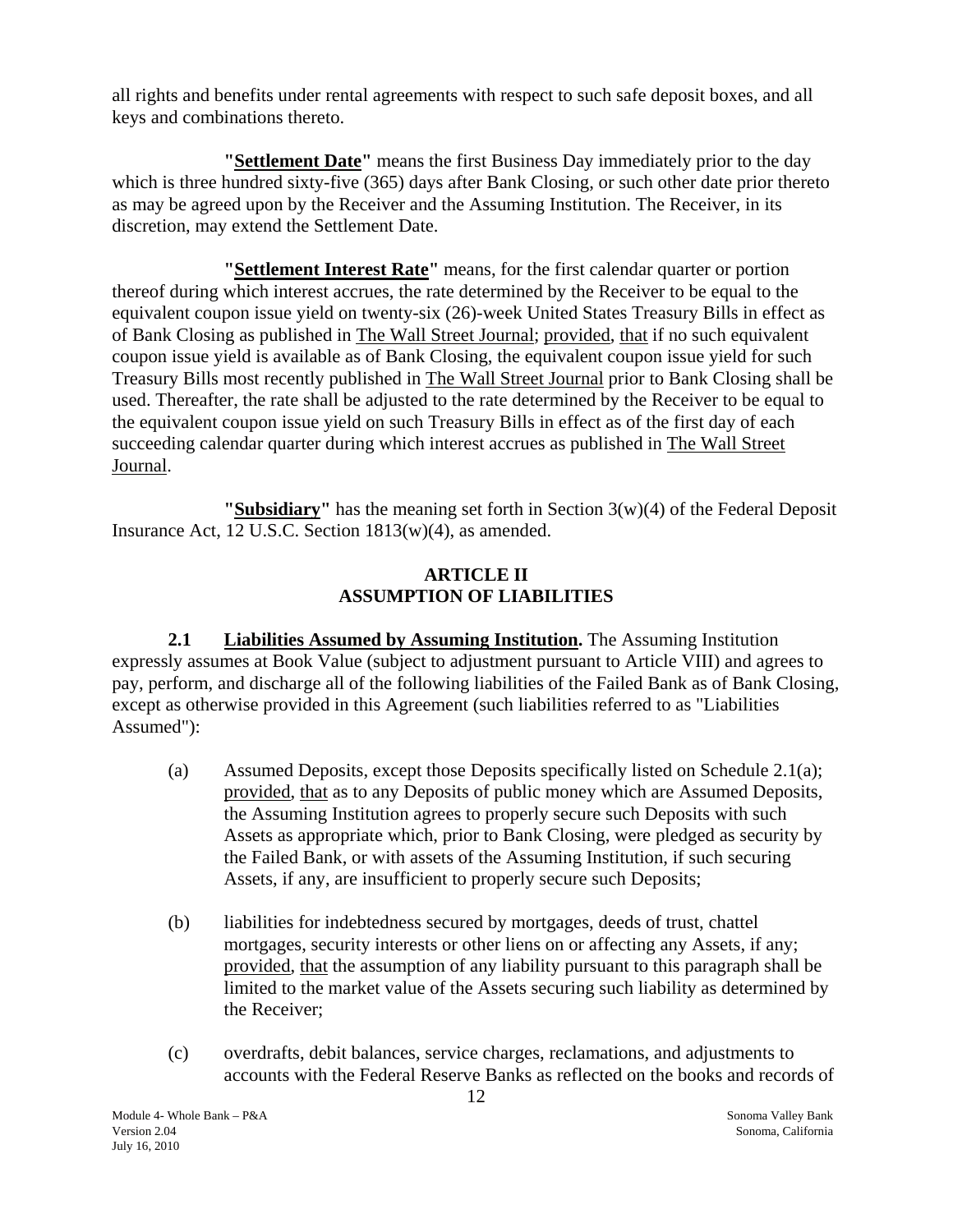any such Federal Reserve Bank within ninety (90) days after Bank Closing, if any;

- <span id="page-13-0"></span>(d) ad valorem taxes applicable to any Asset, if any; provided, that the assumption of any ad valorem taxes pursuant to this paragraph shall be limited to an amount equal to the market value of the Asset to which such taxes apply as determined by the Receiver;
- (e) liabilities, if any, for federal funds purchased, repurchase agreements and overdrafts in accounts maintained with other depository institutions (including any accrued and unpaid interest thereon computed to and including Bank Closing); provided, that the assumption of any liability pursuant to this paragraph shall be limited to the market value of the Assets securing such liability as determined by the Receiver;
- (f) United States Treasury tax and loan note option accounts, if any;
- (g) liabilities for any acceptance or commercial letter of credit (other than "standby letters of credit" as defined in 12 C.F.R. Section 337.2(a)); provided, that the assumption of any liability pursuant to this paragraph shall be limited to the market value of the Assets securing such liability as determined by the Receiver;
- (h) duties and obligations assumed pursuant to this Agreement including without limitation those relating to the Failed Bank's Records, credit card business, debit card business, stored value and gift card business, overdraft protection plans, safe deposit business, safekeeping business, or trust business, if any; and
- (i) liabilities, if any, for Commitments; and
- (j) liabilities, if any, for amounts owed to any Subsidiary of the Failed Bank acquired under Section 3.1;
- (k) liabilities, if any, with respect to Qualified Financial Contracts; and
- (l) duties and obligations under any contract pursuant to which the Failed Bank provides mortgage servicing for others, or mortgage servicing is provided to the Failed Bank by others.

**2.2 Interest on Deposit Liabilities.** The Assuming Institution agrees that, from and after Bank Closing, it will accrue and pay interest on Deposit liabilities assumed pursuant to Section 2.1 at a rate(s) it shall determine; provided, that for nontransaction Deposit liabilities such rate(s) shall not be less than the lowest rate offered by the Assuming Institution to its depositors for nontransaction deposit accounts. The Assuming Institution shall permit each depositor to withdraw, without penalty for early withdrawal, all or any portion of such depositor's Deposit, whether or not the Assuming Institution elects to pay interest in accordance with any deposit agreement formerly existing between the Failed Bank and such depositor; and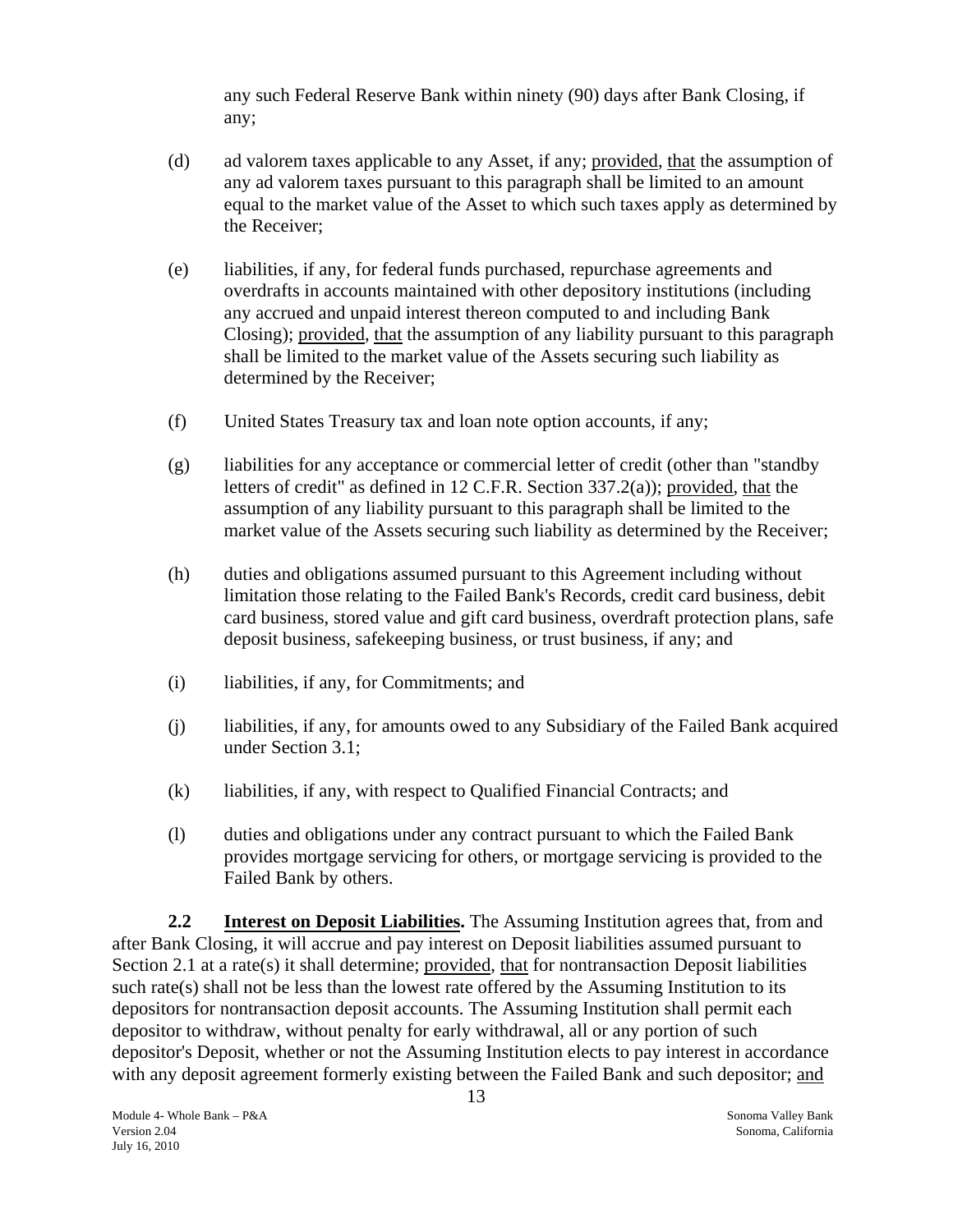<span id="page-14-0"></span>further provided, that if such Deposit has been pledged to secure an obligation of the depositor or other party, any withdrawal thereof shall be subject to the terms of the agreement governing such pledge. The Assuming Institution shall give notice to such depositors as provided in Section 5.3 of the rate(s) of interest which it has determined to pay and of such withdrawal rights.

**2.3 Unclaimed Deposits.** Fifteen (15) months following the Bank Closing Date, the Assuming Institution will provide the Receiver a listing of all deposit accounts, including the type of account, not claimed by the depositor. The Receiver will review the list and authorize the Assuming Institution to act on behalf of the Receiver to send a "Final Legal Notice" in a form substantially similar to Exhibit 2.3A to the owner(s) of the unclaimed deposits reminding them of the need to claim or arrange to continue their account(s) with the Assuming Institution. The Assuming Institution will send the "Final Legal Notice" to the depositors within thirty (30) days following notification of the Receiver's authorization. The Assuming Institution will prepare an Affidavit of Mailing and will forward the Affidavit of Mailing to the Receiver after mailing out the "Final Legal Notice" in a form substantially similar to Exhibit 2.3B to the owner(s) of unclaimed deposit accounts.

If, within eighteen (18) months after Bank Closing, any depositor of the Failed Bank does not claim or arrange to continue such depositor's Deposit assumed pursuant to Section 2.1 at the Assuming Institution, the Assuming Institution shall, within fifteen (15) Business Days after the end of such eighteen (18) month period, (i) refund to the Receiver the full amount of each such deposit (without reduction for service charges), (ii) provide to the Receiver a schedule of all such refunded Deposits in such form as may be prescribed by the Receiver, and (iii) assign, transfer, convey, and deliver to the Receiver, all right, title, and interest of the Assuming Institution in and to the Records previously transferred to the Assuming Institution and other records generated or maintained by the Assuming Institution pertaining to such Deposits. During such eighteen (18) month period, at the request of the Receiver, the Assuming Institution promptly shall provide to the Receiver schedules of unclaimed deposits in such form as may be prescribed by the Receiver.

**2.4 Employee Benefit Plans**. Except as provided in Section 4.12, the Assuming Institution shall have no liabilities, obligations or responsibilities under the Failed Bank's health care, bonus, vacation, pension, profit sharing or stock purchase plans or similar plans, if any, unless the Receiver and the Assuming Institution agree otherwise subsequent to the date of this Agreement.

#### **ARTICLE III PURCHASE OF ASSETS**

 **3.1 Assets Purchased by Assuming Institution**. Subject to Sections 3.5 and 3.6, the Assuming Institution hereby purchases from the Receiver, and the Receiver hereby sells, assigns, transfers, conveys, and delivers to the Assuming Institution, all right, title, and interest of the Receiver in and to all of the assets (real, personal and mixed, wherever located and however acquired) of the Failed Bank whether or not reflected on the books of the Failed Bank as of Bank Closing. Assets are purchased hereunder by the Assuming Institution subject to all liabilities for indebtedness collateralized by Liens affecting such Assets.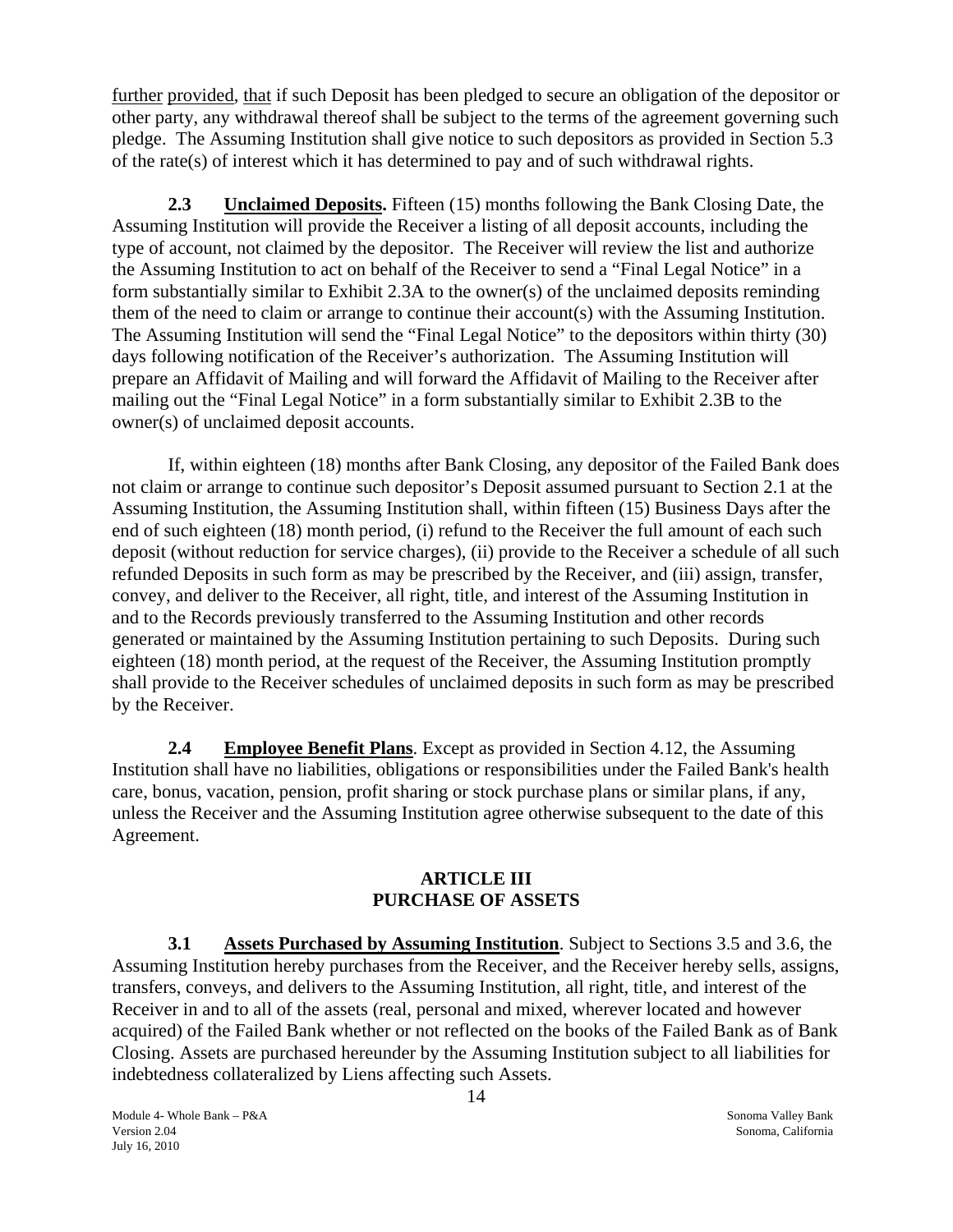## **3.2 Asset Purchase Price**.

<span id="page-15-0"></span>(a) All Assets and assets of the Failed Bank subject to an option to purchase by the Assuming Institution shall be purchased for the amount, or the amount resulting from the method specified for determining the amount, as specified on Schedule 3.2, except as otherwise may be provided herein. Any Asset, asset of the Failed Bank subject to an option to purchase or other asset purchased for which no purchase price is specified on Schedule 3.2 or otherwise herein shall be purchased at its Book Value. Loans or other assets charged off the Accounting Records of the Failed Bank on or prior to the Bid Valuation Date shall be purchased at a price of zero.

(b) The purchase price for securities (other than the capital stock of any Acquired Subsidiary and FRB stock and FHLB stock) purchased under Section 3.1 by the Assuming Institution shall be the market value thereof as of Bank Closing, which market value shall be (i) the market price for each such security quoted at the close of the trading day effective on Bank Closing as published electronically by Bloomberg, L.P., or alternatively, at the discretion of the Receiver, IDC/Financial Times (FT) Interactive Data; (ii) provided, that if such market price is not available for any such security, the Assuming Institution will submit a bid for each such security within three days of notification/bid request by the Receiver (unless a different time period is agreed to by the Assuming Institution and the Receiver) and the Receiver, in its sole discretion will accept or reject each such bid; and (iii) further provided in the absence of an acceptable bid from the Assuming Institution, each such security shall not pass to the Assuming Institution and shall be deemed to be an excluded asset hereunder.

(c) Qualified Financial Contracts shall be purchased at market value determined in accordance with the terms of Exhibit 3.2(c). Any costs associated with such valuation shall be shared equally by the Receiver and the Assuming Institution.

**3.3 Manner of Conveyance; Limited Warranty; Nonrecourse; Etc.** THE CONVEYANCE OF ALL ASSETS, INCLUDING REAL AND PERSONAL PROPERTY INTERESTS, PURCHASED BY THE ASSUMING INSTITUTION UNDER THIS AGREEMENT SHALL BE MADE, AS NECESSARY, BY RECEIVER'S DEED OR RECEIVER'S BILL OF SALE, "AS IS", "WHERE IS", WITHOUT RECOURSE AND, EXCEPT AS OTHERWISE SPECIFICALLY PROVIDED IN THIS AGREEMENT, WITHOUT ANY WARRANTIES WHATSOEVER WITH RESPECT TO SUCH ASSETS, EXPRESS OR IMPLIED, WITH RESPECT TO TITLE, ENFORCEABILITY, COLLECTIBILITY, DOCUMENTATION OR FREEDOM FROM LIENS OR ENCUMBRANCES (IN WHOLE OR IN PART), OR ANY OTHER MATTERS.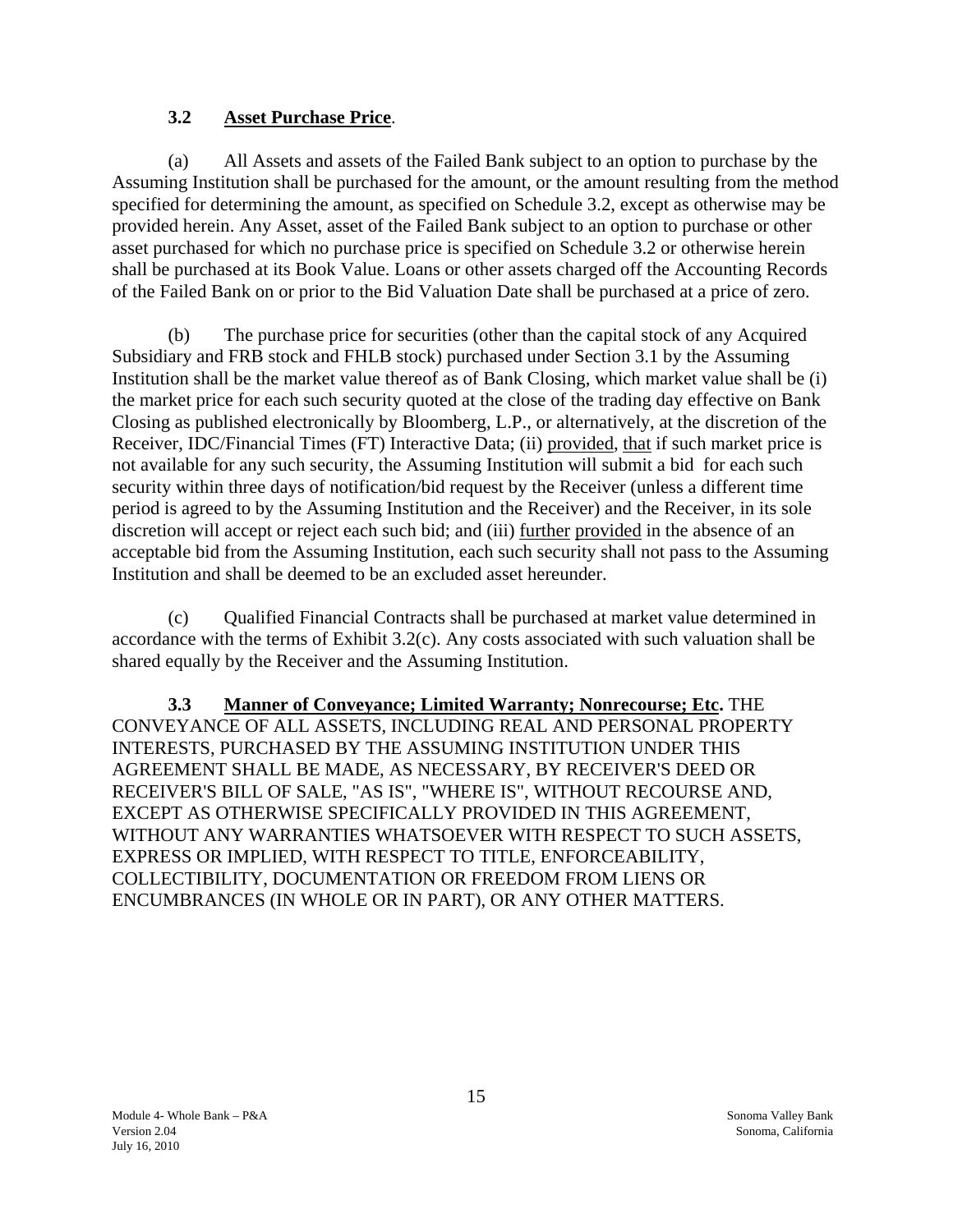# **3.4 Puts of Assets to the Receiver**.

<span id="page-16-0"></span>(a) **Puts Within and at 30 Days After Bank Closing**. During the thirty (30)-day period following Bank Closing and only during such period (which thirty (30)-day period may be extended in writing in the sole absolute discretion of the Receiver) in accordance with this Section 3.4, the Assuming Institution shall be entitled to require the Receiver to purchase any New Loan that was transferred to the Assuming Institution pursuant to Section 3.1, and require the Receiver to purchase any Deposit Secured Loan transferred to the Assuming Institution pursuant to Section 3.1 which is not fully secured by Assumed Deposits or deposits at other insured depository institutions due to either insufficient Assumed Deposit or deposit collateral or deficient documentation regarding such collateral; provided with regard to any Deposit Secured Loan secured by an Assumed Deposit, no such purchase may be required until any Deposit setoff determination, whether voluntary or involuntary, has been made; and,

at the end of the thirty (30)-day period following Bank Closing and at that time only, in accordance with this Section 3.4, the Assuming Institution shall be entitled to require the Receiver to purchase any remaining overdraft transferred to the Assuming Institution pursuant to 3.1 which both was made after the Bid Valuation Date and was not made pursuant to an overdraft protection plan or similar extension of credit.

Notwithstanding the foregoing, the Assuming Institution shall not have the right to require the Receiver to purchase any Loan if (i) the Obligor with respect to such Loan is an Acquired Subsidiary, or (ii) the Assuming Institution has:

- (A) made any advance in accordance with the terms of a Commitment or otherwise with respect to such Loan;
- (B) taken any action that increased the amount of a Related Liability with respect to such Loan over the amount of such liability immediately prior to the time of such action;
- (C) created or permitted to be created any Lien on such Loan which secures indebtedness for money borrowed or which constitutes a conditional sales agreement, capital lease or other title retention agreement;
- (D) entered into, agreed to make, grant or permit, or made, granted or permitted any modification or amendment to, any waiver or extension with respect to, or any renewal, refinancing or refunding of, such Loan or related Credit Documents or collateral, including, without limitation, any act or omission which diminished such collateral; or
- (E) sold, assigned or transferred all or a portion of such Loan to a third party (whether with or without recourse).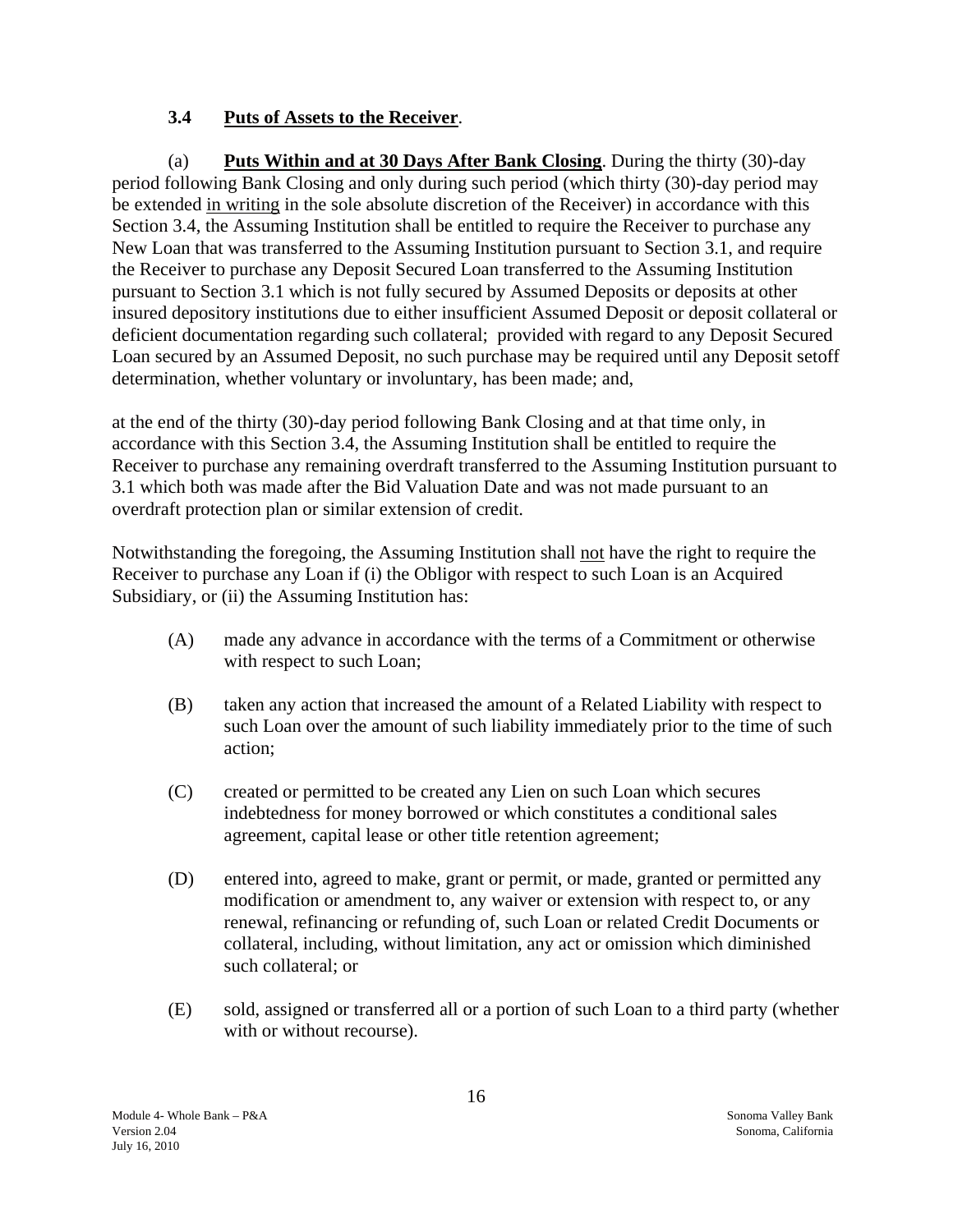The Assuming Institution shall transfer all such Loans to the Receiver without recourse, and shall indemnify the Receiver against any and all claims of any Person claiming by, through or under the Assuming Institution with respect to any such Loan, as provided in Section 12.4.

(b) **Puts Prior to the Settlement Date.** During the period from Bank Closing to and including the Business Day immediately preceding the Settlement Date, the Assuming Institution shall be entitled to require the Receiver to purchase any Asset which the Assuming Institution can establish is evidenced by forged or stolen instruments as of Bank Closing; provided, that, the Assuming Institution shall not have the right to require the Receiver to purchase any such Asset with respect to which the Assuming Institution has taken any action referred to in Section 3.4(a)(ii) with respect to such Asset. The Assuming Institution shall transfer all such Assets to the Receiver without recourse, and shall indemnify the Receiver against any and all claims of any Person claiming by, through or under the Assuming Institution with respect to any such Asset, as provided in Section 12.4.

(c) **Notices to the Receiver**. In the event that the Assuming Institution elects to require the Receiver to purchase one or more Assets, the Assuming Institution shall deliver to the Receiver a notice (a "Put Notice") which shall include:

- (i) a list of all Assets that the Assuming Institution requires the Receiver to purchase;
- (ii) a list of all Related Liabilities with respect to the Assets identified pursuant to (i) above; and
- (iii) a statement of the estimated Repurchase Price of each Asset identified pursuant to (i) above as of the applicable Put Date.

Such notice shall be in the form prescribed by the Receiver or such other form to which the Receiver shall consent. As provided in Section 9.6, the Assuming Institution shall deliver to the Receiver such documents, Credit Files and such additional information relating to the subject matter of the Put Notice as the Receiver may request and shall provide to the Receiver full access to all other relevant books and records.

(d) **Purchase by Receiver**. The Receiver shall purchase Loans that are specified in the Put Notice and shall assume Related Liabilities with respect to such Loans, and the transfer of such Loans and Related Liabilities shall be effective as of a date determined by the Receiver which date shall not be later than thirty (30) days after receipt by the Receiver of the Credit Files with respect to such Loans (the "Put Date").

(e) **Purchase Price and Payment Date**. Each Loan purchased by the Receiver pursuant to this Section 3.4 shall be purchased at a price equal to the Repurchase Price of such Loan less the Related Liability Amount applicable to such Loan, in each case determined as of the applicable Put Date. If the difference between such Repurchase Price and such Related Liability Amount is positive, then the Receiver shall pay to the Assuming Institution the amount of such difference; if the difference between such amounts is negative, then the Assuming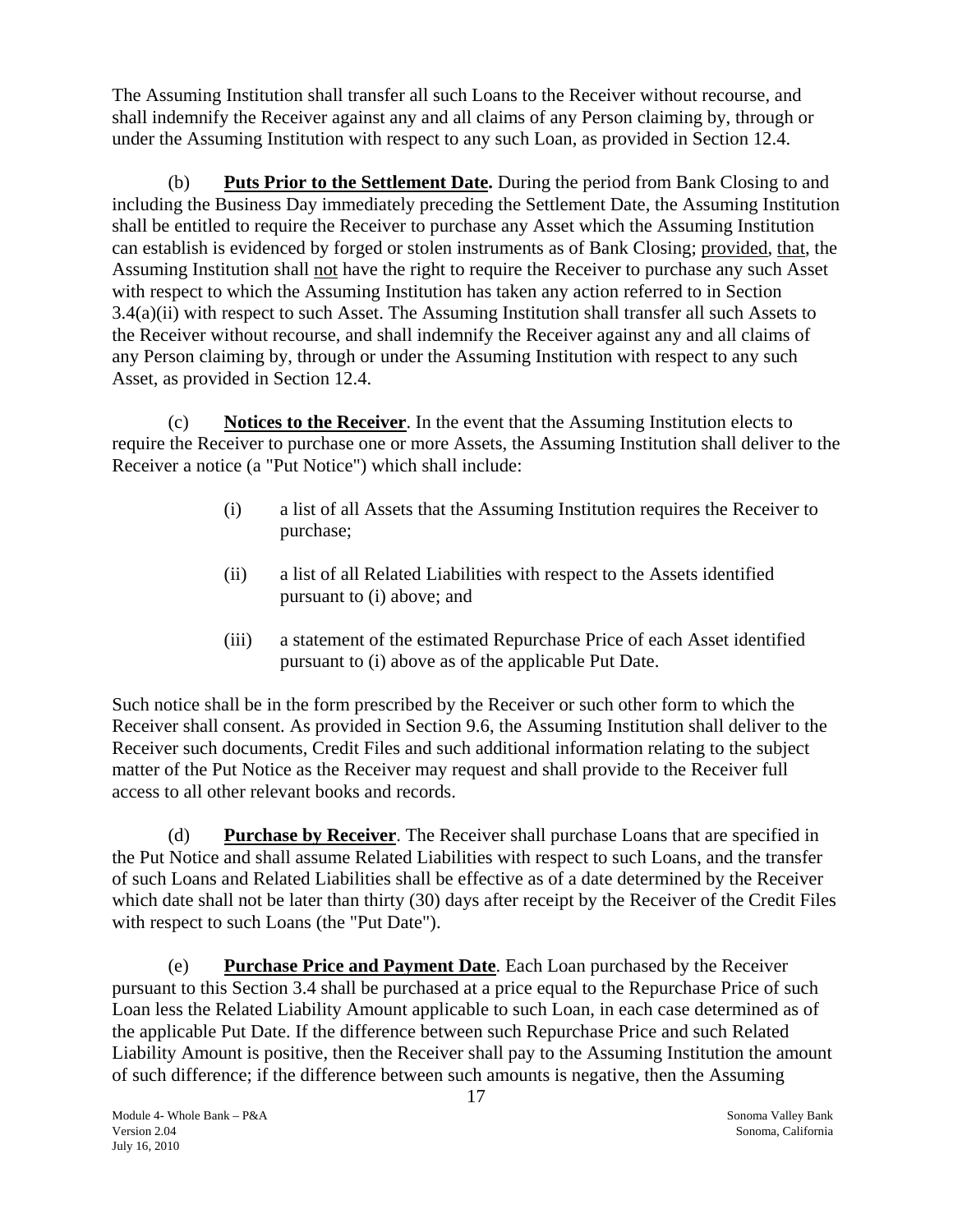<span id="page-18-0"></span>Institution shall pay to the Receiver the amount of such difference. The Assuming Institution or the Receiver, as the case may be, shall pay the purchase price determined pursuant to this Section 3.4(e) not later than the twentieth (20th) Business Day following the applicable Put Date, together with interest on such amount at the Settlement Interest Rate for the period from and including such Put Date to and including the day preceding the date upon which payment is made.

(f) **Servicing.** The Assuming Institution shall administer and manage any Asset subject to purchase by the Receiver in accordance with usual and prudent banking standards and business practices until such time as such Asset is purchased by the Receiver.

(g) **Reversals**. In the event that the Receiver purchases an Asset (and assumes the Related Liability) that it is not required to purchase pursuant to this Section 3.4, the Assuming Institution shall repurchase such Asset (and assume such Related Liability) from the Receiver at a price computed so as to achieve the same economic result as would apply if the Receiver had never purchased such Asset pursuant to this Section 3.4.

**3.5 Assets Not Purchased by Assuming Institution**. The Assuming Institution does not purchase, acquire or assume, or (except as otherwise expressly provided in this Agreement) obtain an option to purchase, acquire or assume under this Agreement:

(a) any financial institution bonds, banker's blanket bonds, or public liability, fire, extended coverage insurance policy, bank owned life insurance or any other insurance policy of the Failed Bank, or premium refund, unearned premium derived from cancellation, or any proceeds payable with respect to any of the foregoing;

(b) any interest, right, action, claim, or judgment against (i) any officer, director, employee, accountant, attorney, or any other Person employed or retained by the Failed Bank or any Subsidiary of the Failed Bank on or prior to Bank Closing arising out of any act or omission of such Person in such capacity, (ii) any underwriter of financial institution bonds, banker's blanket bonds or any other insurance policy of the Failed Bank, (iii) any shareholder or holding company of the Failed Bank, or (iv) any other Person whose action or inaction may be related to any loss (exclusive of any loss resulting from such Person's failure to pay on a Loan made by the Failed Bank) incurred by the Failed Bank; provided, that for the purposes hereof, the acts, omissions or other events giving rise to any such claim shall have occurred on or before Bank Closing, regardless of when any such claim is discovered and regardless of whether any such claim is made with respect to a financial institution bond, banker's blanket bond, or any other insurance policy of the Failed Bank in force as of Bank Closing;

(c) prepaid regulatory assessments of the Failed Bank, if any;

(d) legal or equitable interests in tax receivables of the Failed Bank, if any, including any claims arising as a result of the Failed Bank having entered into any agreement or otherwise being joined with another Person with respect to the filing of tax returns or the payment of taxes;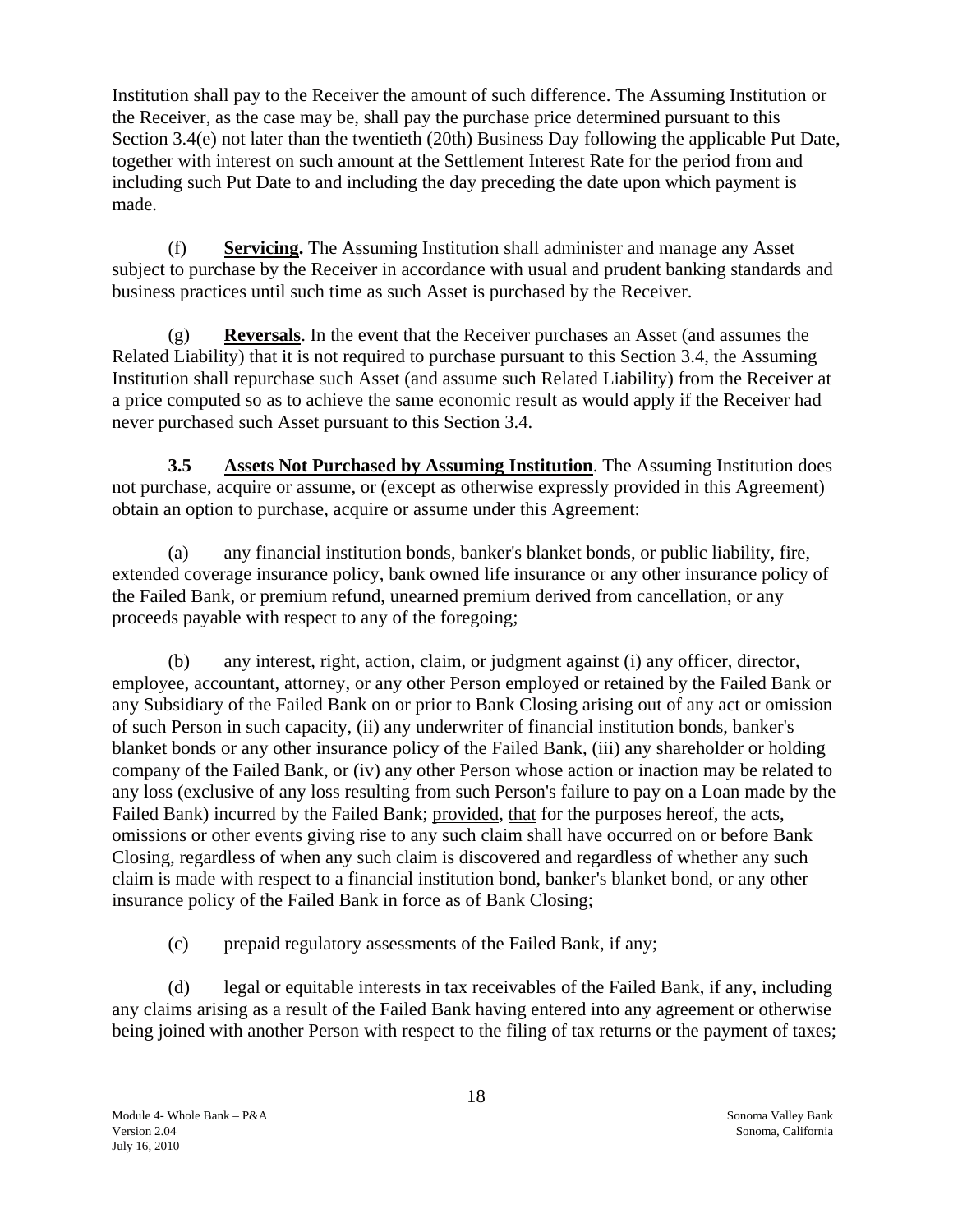(e) Federal Home Loan Mortgage Corporation and Federal National Mortgage Association preferred stock, if any;

(f) amounts reflected on the Accounting Records of the Failed Bank as of Bank Closing as a general or specific loss reserve or contingency account, if any;

(g) leased or owned Bank Premises and leased or owned Furniture and Equipment and Fixtures and data processing equipment (including hardware and software) located on leased [or owned] Bank Premises, if any; provided, that the Assuming Institution does obtain an option under Section 4.6, Section 4.7 or Section 4.8, as the case may be, with respect thereto;

(h) owned Bank Premises which the Receiver, in its discretion, determines may contain environmentally hazardous substances;

(i) any "goodwill," as such term is defined in the instructions to the report of condition prepared by banks examined by the Corporation in accordance with 12 C.F.R. Section 304.4;

(j) any criminal restitution or forfeiture orders issued in favor of the Failed Bank; and

(k) assets essential to the Receiver in accordance with Section 3.6;

(l) all securities listed on the attached Schedule 3.5(l); and

(m) prepaid accounts associated with any contract or agreement that the Assuming Institution either does not directly assume pursuant to the terms of this Agreement nor has an option to assume under Section 4.8.

# **3.6 Assets Essential to Receiver**.

(a) The Receiver may refuse to sell to the Assuming Institution, or the Assuming Institution agrees, at the request of the Receiver set forth in a written notice to the Assuming Institution, to assign, transfer, convey, and deliver to the Receiver all of the Assuming Institution's right, title and interest in and to, any Asset or asset essential to the Receiver as determined by the Receiver in its discretion (together with all Credit Documents evidencing or pertaining thereto), which may include any Asset or asset that the Receiver determines to be:

- (i) made to an officer, director, or other Person engaging in the affairs of the Failed Bank, its Subsidiaries or Affiliates or any related entities of any of the foregoing;
- (ii) the subject of any investigation relating to any claim with respect to any item described in Section 3.5(a) or (b), or the subject of, or potentially the subject of, any legal proceedings;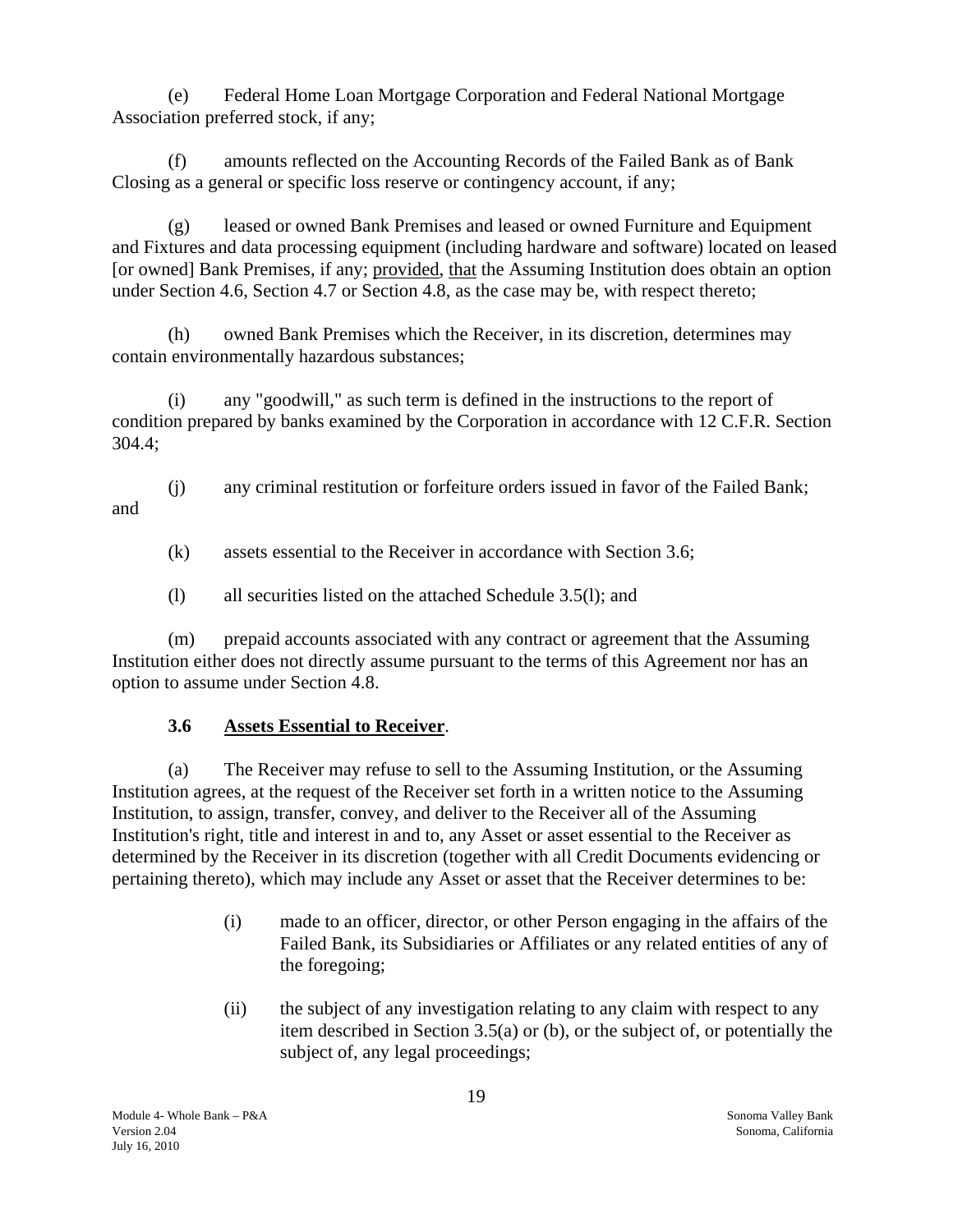- <span id="page-20-0"></span>(iii) made to a Person who is an Obligor on a loan owned by the Receiver or the Corporation in its corporate capacity or its capacity as receiver of any institution;
- (iv) secured by collateral which also secures any asset owned by the Receiver; or
- (v) related to any asset of the Failed Bank not purchased by the Assuming Institution under this Article III or any liability of the Failed Bank not assumed by the Assuming Institution under Article II.

(b) Each such Asset or asset purchased by the Receiver shall be purchased at a price equal to the Repurchase Price thereof less the Related Liability Amount with respect to any Related Liabilities related to such Asset or asset, in each case determined as of the date of the notice provided by the Receiver pursuant to Section 3.6(a). The Receiver shall pay the Assuming Institution not later than the twentieth (20th) Business Day following receipt of related Credit Documents and Credit Files together with interest on such amount at the Settlement Interest Rate for the period from and including the date of receipt of such documents to and including the day preceding the day on which payment is made. The Assuming Institution agrees to administer and manage each such Asset or asset in accordance with usual and prudent banking standards and business practices until each such Asset or asset is purchased by the Receiver. All transfers with respect to Asset or assets under this Section 3.6 shall be made as provided in Section 9.6. The Assuming Institution shall transfer all such Asset or assets and Related Liabilities to the Receiver without recourse, and shall indemnify the Receiver against any and all claims of any Person claiming by, through or under the Assuming Institution with respect to any such Asset or asset, as provided in Section 12.4.

# **ARTICLE IV ASSUMPTION OF CERTAIN DUTIES AND OBLIGATIONS**

The Assuming Institution agrees with the Receiver and the Corporation as follows:

**4.1 Continuation of Banking Business**. For the period commencing the first banking Business Day after Bank Closing and ending no earlier than the first anniversary of Bank Closing, the Assuming Institution will provide full service banking in the trade area of the Failed Bank. Thereafter, the Assuming Institution may cease providing such banking services in the trade area of the Failed Bank, provided the Assuming Institution has received all necessary regulatory approvals. At the option of the Assuming Institution, such banking services may be provided at any or all of the Bank Premises, or at other premises within such trade area. The trade area shall be determined by the Receiver. For the avoidance of doubt, the foregoing shall not restrict the Assuming Institution from opening, closing or selling branches upon receipt of the necessary regulatory approvals, if the Assuming Institution or its successors continue to provide banking services in the trade area. Assuming Institution will pay to the Receiver, upon the sale of a branch or branches within the year following the date of this agreement, fifty percent (50%) of any franchise premium in excess of the franchise premium paid by the Assuming Institution with respect to such branch or branches.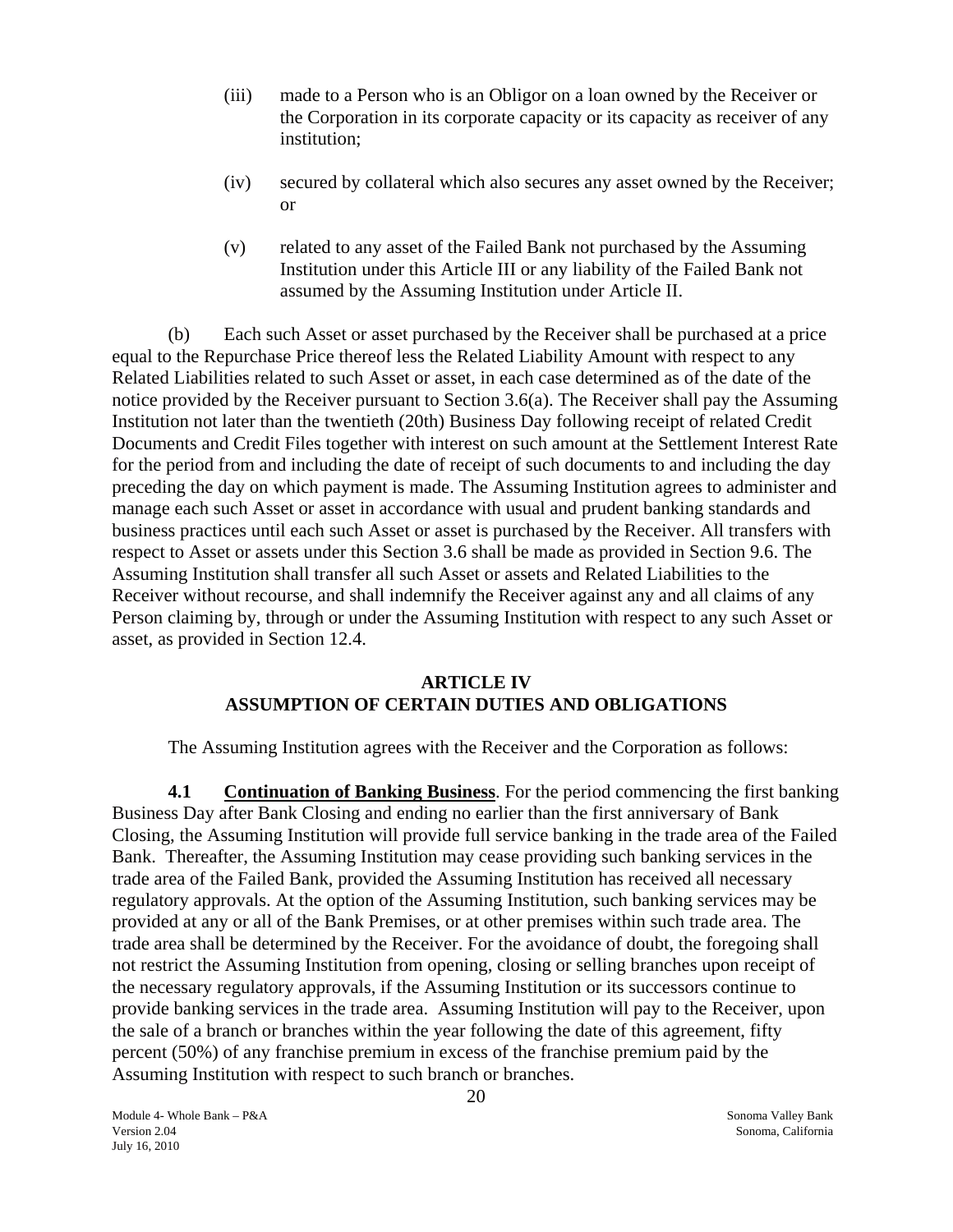<span id="page-21-0"></span> **4.2 Agreement with Respect to Credit Card Business**. The Assuming Institution agrees to honor and perform, from and after Bank Closing, all duties and obligations with respect to the Failed Bank's credit card business (including issuer or merchant acquirer) debit card business, stored value and gift card business, and/or processing related to credit cards, if any, and assumes all outstanding extensions of credit or balances with respect to these lines of business.

**4.3 Agreement with Respect to Safe Deposit Business**. The Assuming Institution assumes and agrees to discharge, from and after Bank Closing, in the usual course of conducting a banking business, the duties and obligations of the Failed Bank with respect to all Safe Deposit Boxes, if any, of the Failed Bank and to maintain all of the necessary facilities for the use of such boxes by the renters thereof during the period for which such boxes have been rented and the rent therefore paid to the Failed Bank, subject to the provisions of the rental agreements between the Failed Bank and the respective renters of such boxes; provided, that the Assuming Institution may relocate the Safe Deposit Boxes of the Failed Bank to any office of the Assuming Institution located in the trade area of the Failed Bank. The Safe Deposit Boxes shall be located and maintained in the trade area of the Failed Bank for a minimum of one year from Bank Closing. The trade area shall be determined by the Receiver. Fees related to the safe deposit business earned prior to the Bank Closing Date shall be for the benefit of the Receiver and fees earned after the Bank Closing Date shall be for the benefit of the Assuming Institution.

**4.4 Agreement with Respect to Safekeeping Business**. The Receiver transfers, conveys and delivers to the Assuming Institution and the Assuming Institution accepts all securities and other items, if any, held by the Failed Bank in safekeeping for its customers as of Bank Closing. The Assuming Institution assumes and agrees to honor and discharge, from and after Bank Closing, the duties and obligations of the Failed Bank with respect to such securities and items held in safekeeping. The Assuming Institution shall be entitled to all rights and benefits heretofore accrued or hereafter accruing with respect thereto. The Assuming Institution shall provide to the Receiver written verification of all assets held by the Failed Bank for safekeeping within sixty (60) days after Bank Closing. The assets held for safekeeping by the Failed Bank shall be held and maintained by the Assuming Institution in the trade area of the Failed Bank for a minimum of one year from Bank Closing. At the option of the Assuming Institution, the safekeeping business may be provided at any or all of the Bank Premises, or at other premises within such trade area. The trade area shall be determined by the Receiver. Fees related to the safekeeping business earned prior to the Bank Closing Date shall be for the benefit of the Receiver and fees earned after the Bank Closing Date shall be for the benefit of the Assuming Institution.

# **4.5 Agreement with Respect to Trust Business**.

(a) The Assuming Institution shall, without further transfer, substitution, act or deed, to the full extent permitted by law, succeed to the rights, obligations, properties, assets, investments, deposits, agreements, and trusts of the Failed Bank under trusts, executorships, administrations, guardianships, and agencies, and other fiduciary or representative capacities, all to the same extent as though the Assuming Institution had assumed the same from the Failed Bank prior to Bank Closing; provided, that any liability based on the misfeasance, malfeasance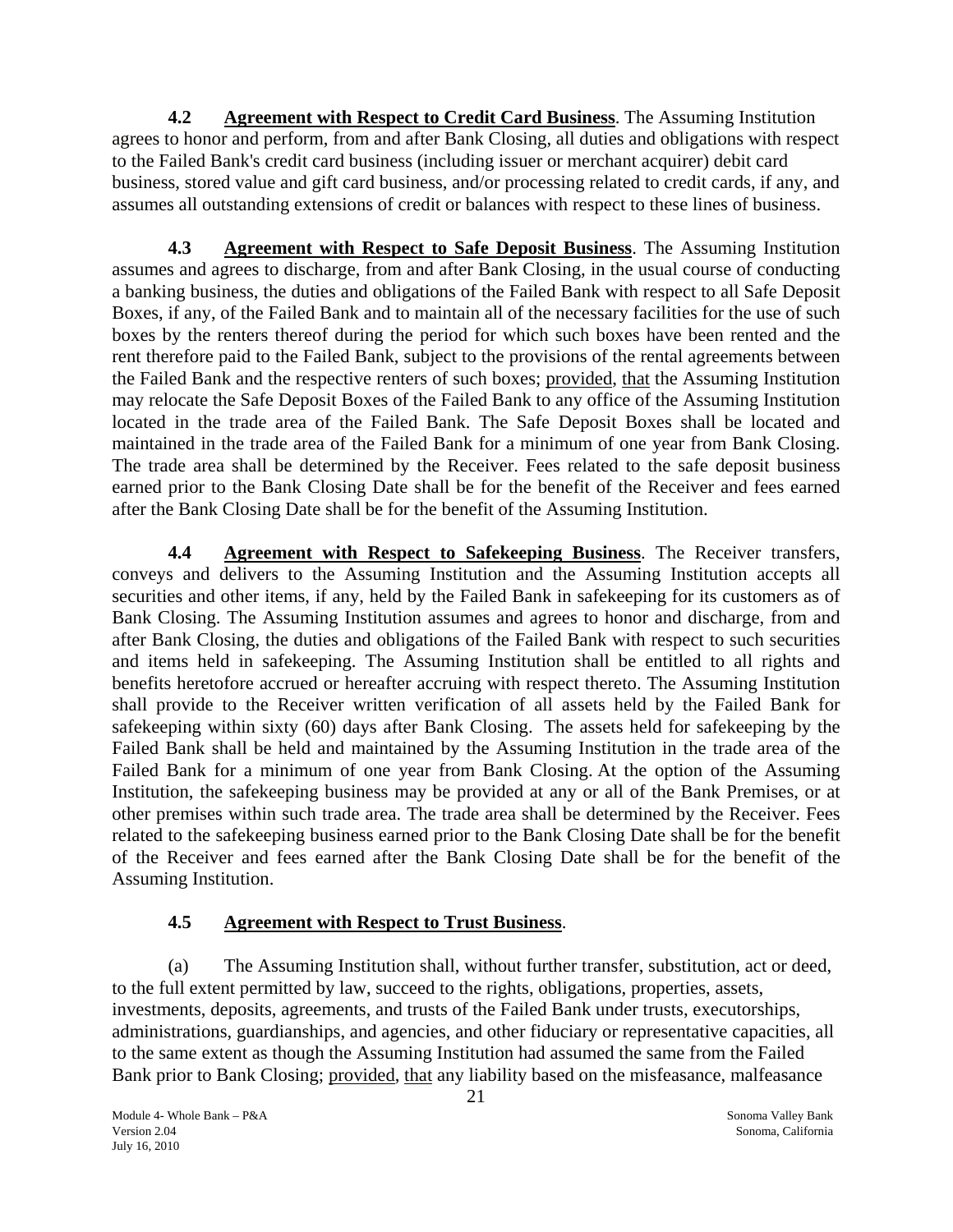<span id="page-22-0"></span>or nonfeasance of the Failed Bank, its directors, officers, employees or agents with respect to the trust business is not assumed hereunder. Fees related to the trust business collected prior to Bank Closing shall be for the benefit of the Receiver and fees collected after Bank Closing shall be for the benefit of the Assuming Institution.

(b) The Assuming Institution shall, to the full extent permitted by law, succeed to, and be entitled to take and execute, the appointment to all executorships, trusteeships, guardianships and other fiduciary or representative capacities to which the Failed Bank is or may be named in wills, whenever probated, or to which the Failed Bank is or may be named or appointed by any other instrument.

(c) In the event additional proceedings of any kind are necessary to accomplish the transfer of such trust business, the Assuming Institution agrees that, at its own expense, it will take whatever action is necessary to accomplish such transfer. The Receiver agrees to use reasonable efforts to assist the Assuming Institution in accomplishing such transfer.

(d) The Assuming Institution shall provide to the Receiver written verification of the assets held in connection with the Failed Bank's trust business within sixty (60) days after Bank Closing.

# **4.6 Agreement with Respect to Bank Premises**.

(a) **Option to Purchase.** Subject to Section 3.5, the Receiver hereby grants to the Assuming Institution an exclusive option for the period of ninety (90) days commencing the day after Bank Closing to purchase any or all owned Bank Premises. The Assuming Institution shall give written notice to the Receiver within the option period of its election to purchase or not to purchase any of the owned Bank Premises. Any purchase of such premises shall be effective as of the date of Bank Closing and such purchase shall be consummated as soon as practicable thereafter, and in no event later than the Settlement Date. If the Assuming Institution gives notice of its election not to purchase one or more of the owned Bank Premises within seven (7) days of Bank Closing, then, not withstanding any other provision of this Agreement to the contrary, the Assuming Institution shall not be liable for any of the costs or fees associated with appraisals for such Bank Premises and associated Fixtures, Furniture and Equipment.

(b) **Option to Lease.** The Receiver hereby grants to the Assuming Institution an exclusive option for the period of ninety (90) days commencing the day after Bank Closing to cause the Receiver to assign to the Assuming Institution any or all leases for leased Bank Premises, if any, which have been continuously occupied by the Assuming Institution from Bank Closing to the date it elects to accept an assignment of the leases with respect thereto to the extent such leases can be assigned; provided, that the exercise of this option with respect to any lease must be as to all premises or other property subject to the lease. If an assignment cannot be made of any such leases, the Receiver may, in its discretion, enter into subleases with the Assuming Institution containing the same terms and conditions provided under such existing leases for such leased Bank Premises or other property. The Assuming Institution shall give notice to the Receiver within the option period of its election to accept or not to accept an assignment of any or all leases (or enter into subleases or new leases in lieu thereof). The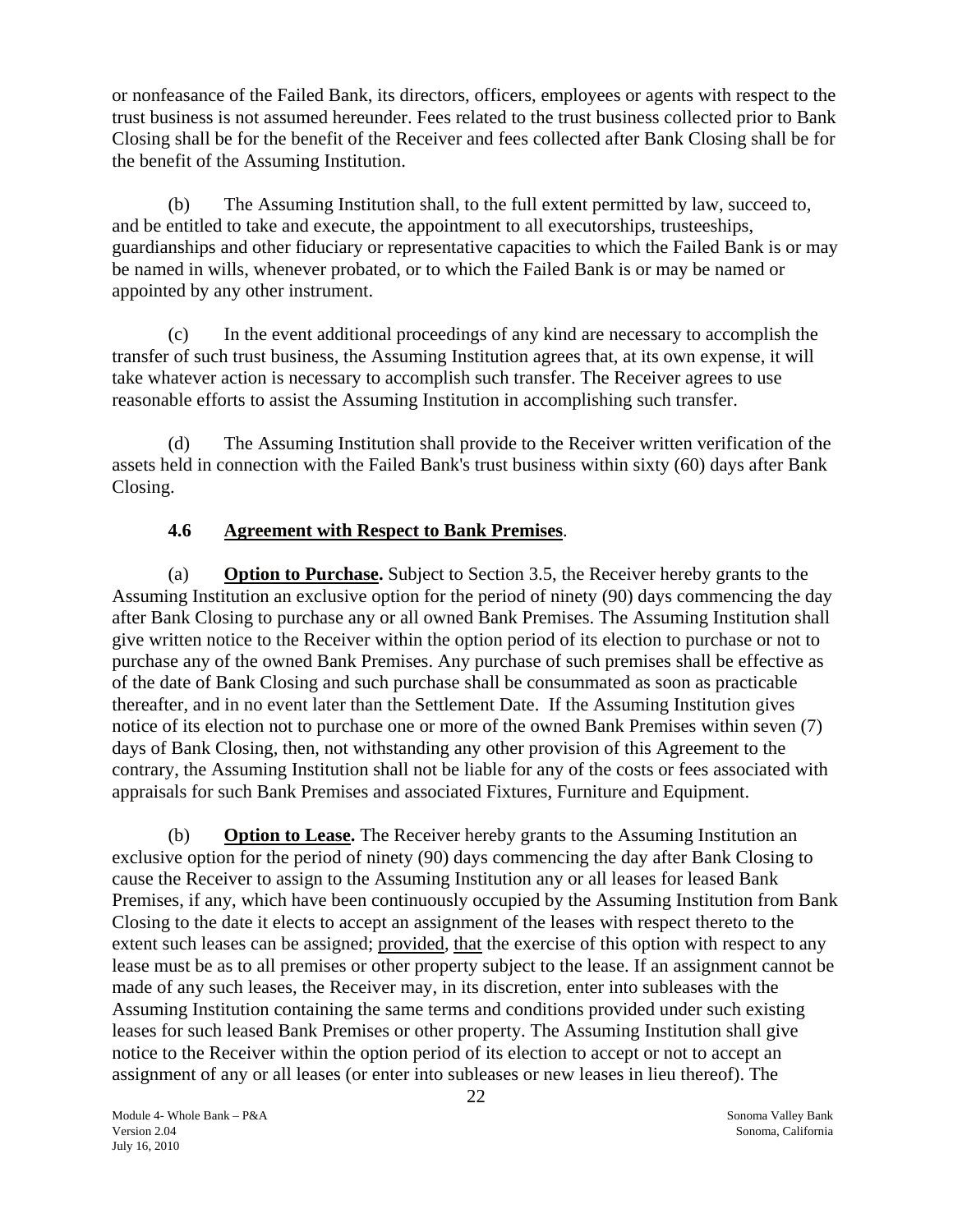Assuming Institution agrees to assume all leases assigned (or enter into subleases or new leases in lieu thereof) pursuant to this Section 4.6. If the Assuming Institution gives notice of its election not to accept an assignment of a lease for one or more of the leased Bank Premises within seven (7) days of Bank Closing, then, not withstanding any other provision of this Agreement to the contrary, the Assuming Institution shall not be liable for any of the costs or fees associated with appraisals for the Fixtures, Furniture and Equipment located on such leased Bank Premises.

(c) **Facilitation.** The Receiver agrees to facilitate the assumption, assignment or sublease of leases or the negotiation of new leases by the Assuming Institution; provided, that neither the Receiver nor the Corporation shall be obligated to engage in litigation, make payments to the Assuming Institution or to any third party in connection with facilitating any such assumption, assignment, sublease or negotiation or commit to any other obligations to third parties.

(d) **Occupancy.** The Assuming Institution shall give the Receiver fifteen (15) days' prior written notice of its intention to vacate prior to vacating any leased Bank Premises with respect to which the Assuming Institution has not exercised the option provided in Section 4.6(b). Any such notice shall be deemed to terminate the Assuming Institution's option with respect to such leased Bank Premises.

## (e) **Occupancy Costs.**

(i) The Assuming Institution agrees to pay to the Receiver, or to appropriate third parties at the direction of the Receiver, during and for the period of any occupancy by it of (x) owned Bank Premises the market rental value and all operating costs, and (y) leased Bank Premises, all operating costs with respect thereto and to comply with all relevant terms of applicable leases entered into by the Failed Bank, including without limitation the timely payment of all rent. Operating costs include, without limitation all taxes, fees, charges, utilities, insurance and assessments, to the extent not included in the rental value or rent. If the Assuming Institution elects to purchase any owned Bank Premises in accordance with Section 4.6(a), the amount of any rent paid (and taxes paid to the Receiver which have not been paid to the taxing authority and for which the Assuming Institution assumes liability) by the Assuming Institution with respect thereto shall be applied as an offset against the purchase price thereof.

(ii) The Assuming Institution agrees during the period of occupancy by it of owned or leased Bank Premises, to pay to the Receiver rent for the use of all owned or leased Furniture and Equipment and all owned or leased Fixtures located on such Bank Premises for the period of such occupancy. Rent for such property owned by the Failed Bank shall be the market rental value thereof, as determined by the Receiver within sixty (60) days after Bank Closing. Rent for such leased property shall be an amount equal to any and all rent and other amounts which the Receiver incurs or accrues as an obligation or is obligated to pay for such period of occupancy pursuant to all leases and contracts with respect to such property. If the Assuming Institution purchases any owned Furniture and Equipment or owned Fixtures in accordance with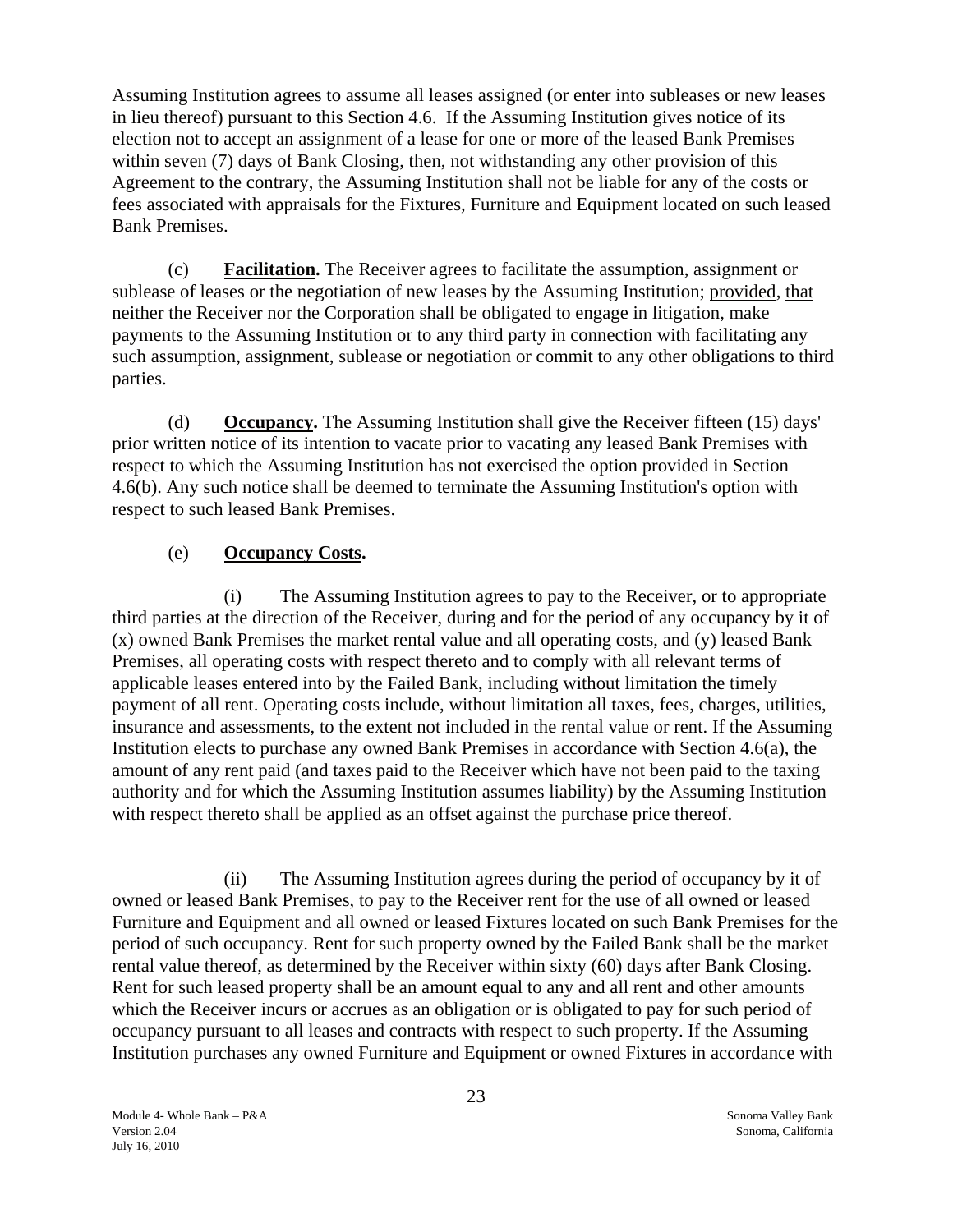Section 4.6(f) or 4.6(h), the amount of any rents paid by the Assuming Institution with respect thereto shall be applied as an offset against the purchase price thereof.

(f) **Certain Requirements as to Furniture, Equipment and Fixtures.** If the Assuming Institution purchases owned Bank Premises or accepts an assignment of the lease (or enters into a sublease or a new lease in lieu thereof) for leased Bank Premises as provided in Section 4.6(a) or 4.6(b), or if the Assuming Institution does not exercise such option but within twelve (12) months following Bank Closing obtains the right to occupy such premises (whether by assignment, lease, sublease, purchase or otherwise), other than in accordance with Section 4.6(a) or (b), the Assuming Institution shall (i) effective as of the date of Bank Closing, purchase from the Receiver all Furniture and Equipment and Fixtures owned by the Failed Bank and located thereon as of Bank Closing, (ii) accept an assignment or a sublease of the leases or negotiate new leases for all Furniture and Equipment and Fixtures leased by the Failed Bank and located thereon, and (iii) if applicable, accept an assignment or a sublease of any ground lease or negotiate a new ground lease with respect to any land on which such Bank Premises are located; provided, that the Receiver shall not have disposed of such Furniture and Equipment and Fixtures or repudiated the leases specified in clause (ii) or (iii).

# (g) **Vacating Premises.**

(i) If the Assuming Institution elects not to purchase any owned Bank Premises, the notice of such election in accordance with Section 4.6(a) shall specify the date upon which the Assuming Institution's occupancy of such premises shall terminate, which date shall not be later than ninety (90) days after the date of the Assuming Institution's notice not to exercise such option. The Assuming Institution promptly shall be responsible for relinquishing and releasing to the Receiver such premises and the Furniture and Equipment and Fixtures located thereon in the same condition as at Bank Closing and at the premises where it was inventoried at Bank Closing, normal wear and tear excepted. Any of the aforementioned which is missing will be charged to the Assuming Institution at the item's Fair Market Value as set out in accordance with this Agreement. By occupying any such premises after the expiration of such ninety (90)-day period, the Assuming Institution shall, at the Receiver's option, (x) be deemed to have agreed to purchase such Bank Premises, and to assume all leases, obligations and liabilities with respect to leased Furniture and Equipment and leased Fixtures located thereon and any ground lease with respect to the land on which such premises are located, and (y) be required to purchase all Furniture and Equipment and Fixtures owned by the Failed Bank and located on such premises as of Bank Closing.

(ii) If the Assuming Institution elects not to accept an assignment of the lease or sublease any leased Bank Premises, the notice of such election in accordance with Section 4.6(b) shall specify the date upon which the Assuming Institution's occupancy of such leased Bank Premises shall terminate, which date shall not be later than ninety (90) days after the date of the Assuming Institution's notice not to exercise such option. Upon vacating such premises, the Assuming Institution shall be liable for relinquishing and releasing to the Receiver such premises and the Fixtures and the Furniture and Equipment located thereon which existed at the time of Bank Closing, in the same condition as at Bank Closing, and at the premises where it was inventoried at Bank closing, normal wear and tear excepted. Any of the aforementioned which is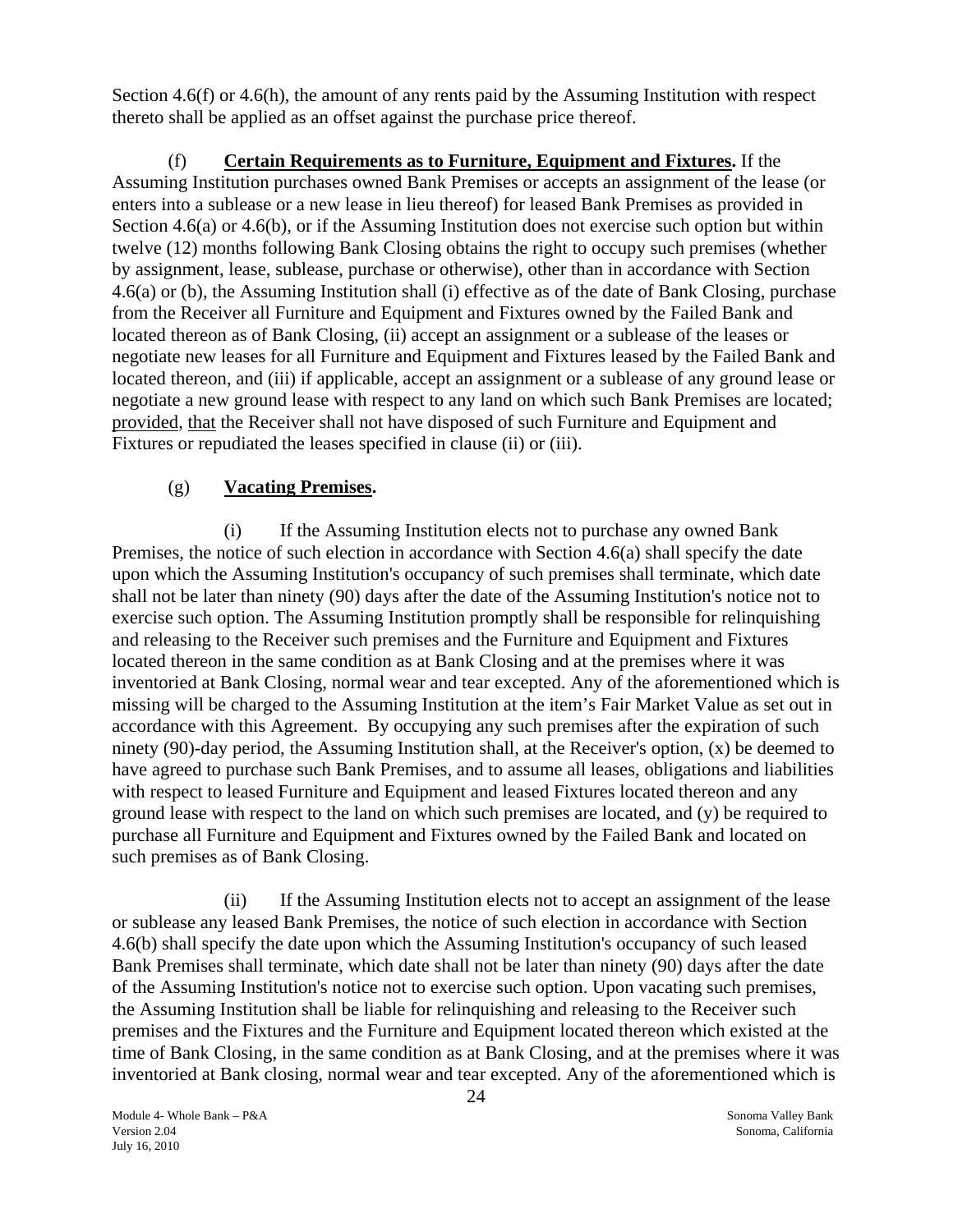missing will be charged to the Assuming Institution at the item's Fair Market Value as set out in accordance with this Agreement. By failing to provide notice of its intention to vacate such premises prior to the expiration of the option period specified in Section 4.6(b), or by occupying such premises after the one hundred eighty (180)-day period specified above in this paragraph  $(ii)$ , the Assuming Institution shall, at the Receiver's option,  $(x)$  be deemed to have assumed all leases, obligations and liabilities with respect to such premises (including any ground lease with respect to the land on which premises are located), and leased Furniture and Equipment and leased Fixtures located thereon in accordance with this Section 4.6 (unless the Receiver previously repudiated any such lease), and (y) be required to purchase all Furniture and Equipment and Fixtures owned by the Failed Bank at Fair Market Value and located on such premises as of Bank Closing.

(h) **Furniture and Equipment and Certain Other Equipment.** The Receiver hereby grants to the Assuming Institution an option to purchase all Furniture and Equipment and/or all telecommunications, and check processing equipment owned by the Failed Bank and located at any owned or leased Bank Premises that the Assuming Institution elects to vacate or which it could have, but did not occupy, pursuant to this Section 4.6; provided, that, the Assuming Institution shall give the Receiver notice of its election to purchase such property at the time it gives notice of its intention to vacate such Bank Premises or within ten (10) days after Bank Closing for Bank Premises it could have, but did not, occupy.

# (i) **Option to Put Bank Premises and Related Fixtures, Furniture and Equipment.**

(i) For a period of ninety (90) days following Bank Closing, the Assuming Institution shall be entitled to require the Receiver to purchase any Bank Premises that is owned, directly or indirectly, by an Acquired Subsidiary and the purchase price paid by the Receiver shall be the Fair Market Value of the Bank Premises.

(ii) If the Assuming Institution elects to require the Receiver to purchase any Bank Premises that is owned, directly or indirectly, by an Acquired Subsidiary, the Assuming Institution shall also have the option, exercisable within the same ninety (90) day time period, to require the Receiver to purchase any Fixtures, Furniture and Equipment that is owned, directly or indirectly, by an Acquired Subsidiary and which is located on such Bank Premises. The purchase price paid by the Receiver shall be the Fair Market Value of the Fixtures, Furniture and Equipment.

(iii) In the event the Assuming Institution elects to exercise its option under this subparagraph, the Assuming Institution shall pay to the Receiver occupancy costs in accordance with Section 4.6(e) and shall vacate the Bank Premises in accordance with Section  $4.6(g)(i)$ .

(iv) Regardless of whether the Assuming Institution exercises any of its option under this subparagraph, the purchase price for the Acquired Subsidiary shall be adjusted by the difference between the Fair Market Value of the Bank Premises and Fixtures, Furniture and Equipment and their respective Book Value as reflected of the books and records of the Acquired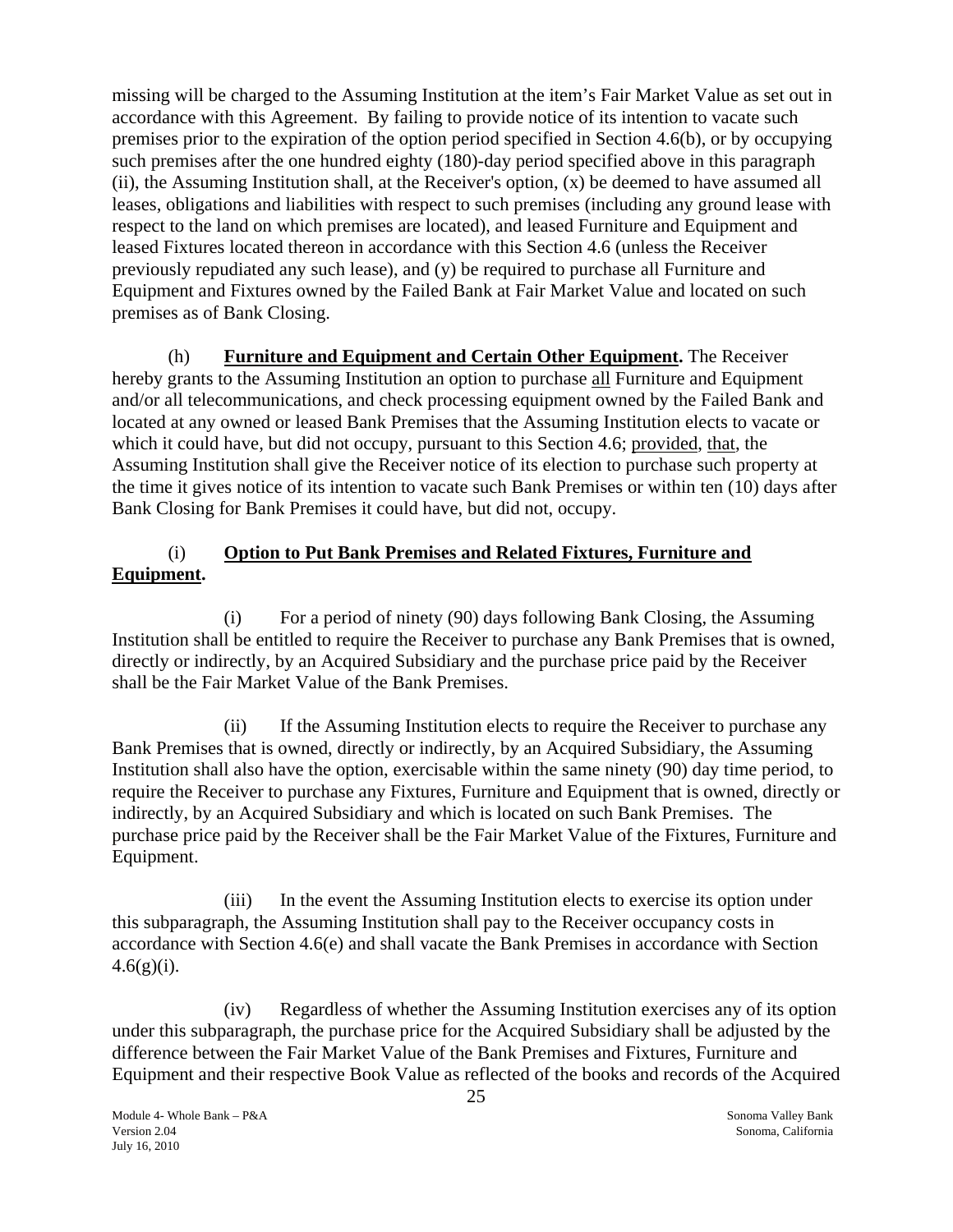<span id="page-26-0"></span>Subsidiary. Such adjustment shall be made in accordance with Article VIII of this Agreement.

# **4.7 Agreement with Respect to Data Processing Equipment and Leases**.

(a) The Receiver hereby grants to the Assuming Institution an exclusive option for the period of ninety (90) days commencing the day after Bank Closing to: (i) accept an assignment from the Receiver of all leased Data Processing Equipment and (ii) purchase at Fair Market Value from the Receiver all owned Data Processing Equipment. The Assuming Institution's election under this option applies to both owned and leased Data Processing Equipment.

(b) The Assuming Institution shall (i) give written notice to the Receiver within the option period specified in Section 4.7(a) of its intent to accept or decline an assignment or sublease of all leased Data Processing Equipment and promptly accept an assignment or sublease of such Data Processing Equipment, (ii) give written notice to the appropriate lessor(s) that it has accepted an assignment or sublease of any such Data Processing Equipment that is subject to a lease, and (iii) give written notice to the Receiver within the option period specified in Section 4.7(a) of its intent to purchase all owned Data Processing Equipment and promptly pay the Receiver for the purchase of such Data Processing Equipment.

(c) The Receiver agrees to facilitate the assignment or sublease of Data Processing Leases or the negotiation of new leases or license agreements by the Assuming Institution; provided, that neither the Receiver nor the Corporation shall be obligated to engage in litigation or make payments to the Assuming Institution or to any third party in connection with facilitating any such assumption, assignment, sublease or negotiation.

(d) The Assuming Institution agrees, during its period of use of any Data Processing Equipment, to pay to the Receiver or to appropriate third parties at the direction of the Receiver all operating costs with respect thereto and to comply with all relevant terms of any existing data processing leases entered into by the Failed Bank, including without limitation the timely payment of all rent, taxes, fees, charges, utilities, insurance and assessments.

(e) The Assuming Institution shall, not later than fifty (50) days after giving the notice provided in Section 4.7(b), (i) relinquish and release to the Receiver all Data Processing Equipment, in the same condition as at Bank Closing, normal wear and tear excepted, or (ii) accept an assignment or a sublease of any existing data processing lease or negotiate a new lease or license agreement under this Section 4.7 with respect to leased Data Processing Equipment, and (iii) accept ownership of all Data Processing Equipment purchased from the Receiver.

# **4.8 Agreement with Respect to Certain Existing Agreements**.

(a) Subject to the provisions of Section 4.8(b), with respect to agreements existing as of Bank Closing which provide for the rendering of services by or to the Failed Bank, within thirty (30) days after Bank Closing, the Assuming Institution shall give the Receiver written notice specifying whether it elects to assume or not to assume each such agreement. Except as may be otherwise provided in this Article IV, the Assuming Institution agrees to comply with the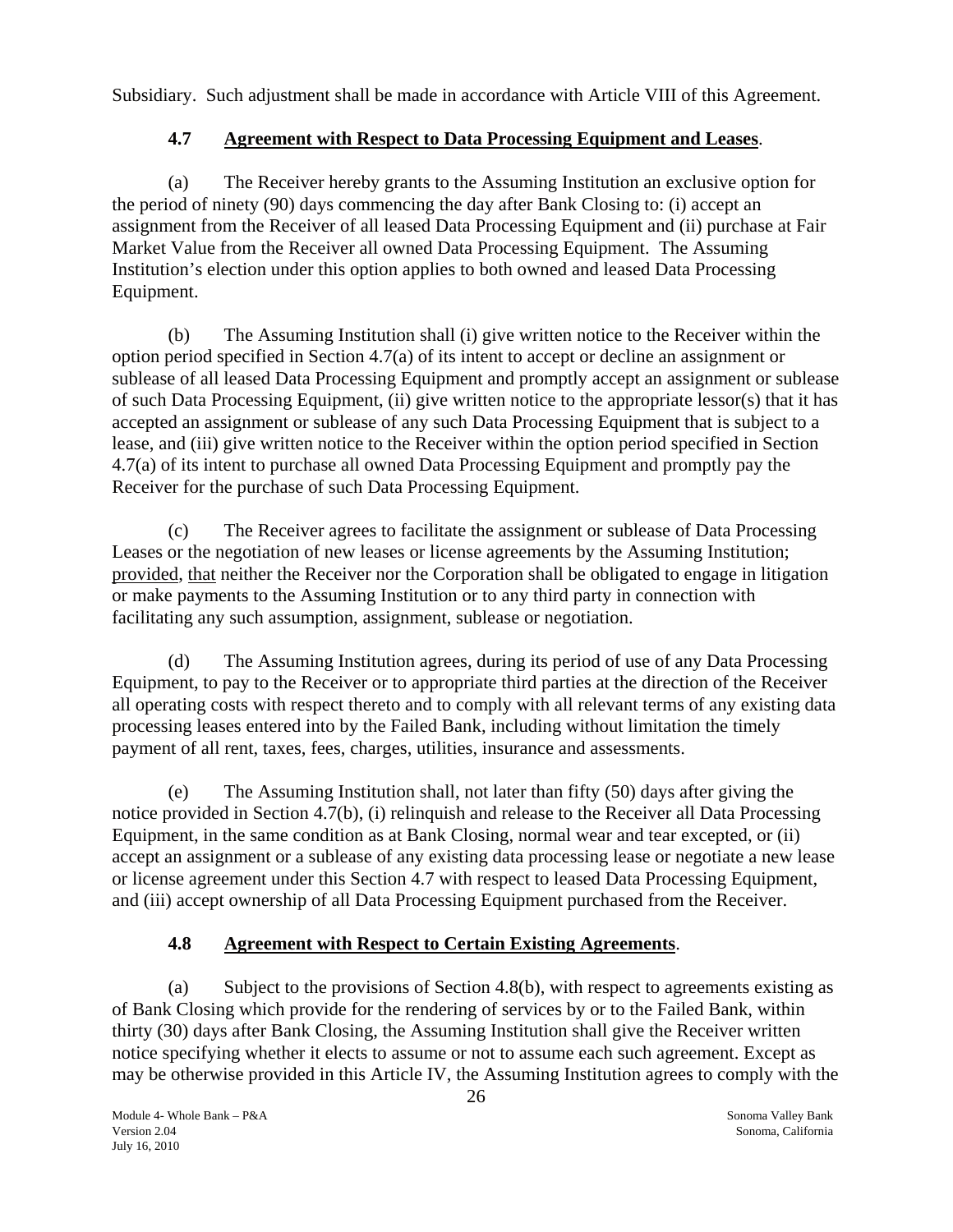<span id="page-27-0"></span>terms of each such agreement for a period commencing on the day after Bank Closing and ending on: (i) in the case of an agreement that provides for the rendering of services by the Failed Bank, the date which is ninety (90) days after Bank Closing, and (ii) in the case of an agreement that provides for the rendering of services to the Failed Bank, the date which is thirty (30) days after the Assuming Institution has given notice to the Receiver of its election not to assume such agreement; provided, that the Receiver can reasonably make such service agreements available to the Assuming Institution. The Assuming Institution shall be deemed by the Receiver to have assumed agreements for which no notification is timely given. The Receiver agrees to assign, transfer, convey, and deliver to the Assuming Institution all right, title and interest of the Receiver, if any, in and to agreements the Assuming Institution assumes hereunder. In the event the Assuming Institution elects not to accept an assignment of any lease (or sublease) or negotiate a new lease for leased Bank Premises under Section 4.6 and does not otherwise occupy such premises, the provisions of this Section 4.8(a) shall not apply to service agreements related to such premises. The Assuming Institution agrees, during the period it has the use or benefit of any such agreement, promptly to pay to the Receiver or to appropriate third parties at the direction of the Receiver all operating costs with respect thereto and to comply with all relevant terms of such agreement.

(b) The provisions of Section 4.8(a) shall not apply to (i) agreements pursuant to which the Failed Bank provides mortgage servicing for others or mortgage servicing is provided to the Failed Bank by others, (ii) agreements that are subject to Sections 4.1 through 4.7 and any insurance policy or bond referred to in Section 3.5(a) or other agreement specified in Section 3.5, and (iii) consulting, management or employment agreements, if any, between the Failed Bank and its employees or other Persons. Except as otherwise expressly set forth elsewhere in this Agreement, the Assuming Institution does not assume any liabilities or acquire any rights under any of the agreements described in this Section 4.8(b).

**4.9 Informational Tax Reporting**. The Assuming Institution agrees to perform all obligations of the Failed Bank with respect to Federal and State income tax informational reporting related to (i) the Assets and the Liabilities Assumed, (ii) deposit accounts that were closed and loans that were paid off or collateral obtained with respect thereto prior to Bank Closing, (iii) miscellaneous payments made to vendors of the Failed Bank, and (iv) any other asset or liability of the Failed Bank, including, without limitation, loans not purchased and Deposits not assumed by the Assuming Institution, as may be required by the Receiver.

**4.10 Insurance**. The Assuming Institution agrees to obtain insurance coverage effective from and after Bank Closing, including public liability, fire and extended coverage insurance acceptable to the Receiver with respect to owned or leased Bank Premises that it occupies, and all owned or leased Furniture and Equipment and Fixtures and leased data processing equipment (including hardware and software) located thereon, in the event such insurance coverage is not already in force and effect with respect to the Assuming Institution as the insured as of Bank Closing. All such insurance shall, where appropriate (as determined by the Receiver), name the Receiver as an additional insured.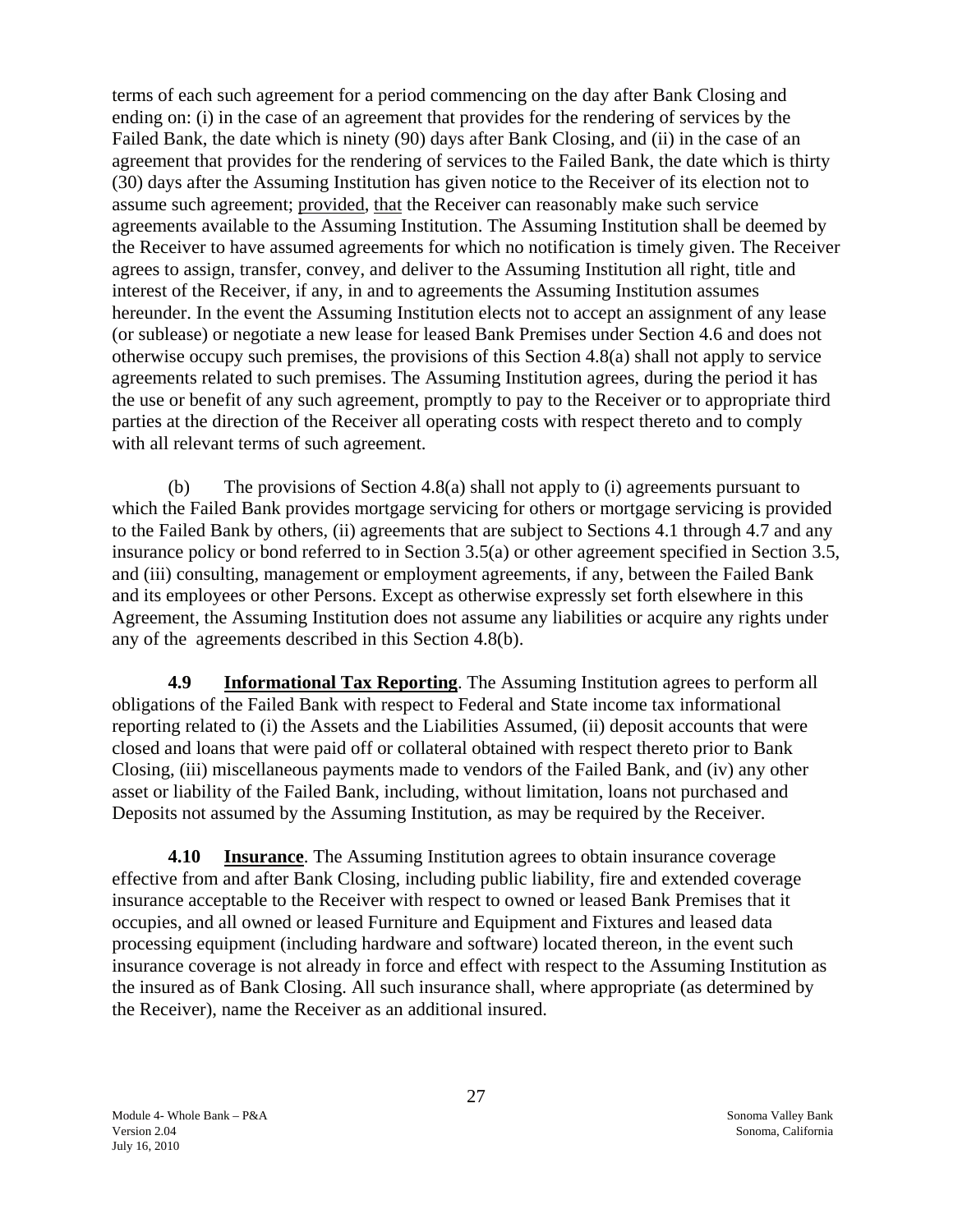# <span id="page-28-0"></span>**4.11 Office Space for Receiver and Corporation**.

(a) Office Space for Receiver and Corporation.

(i) For the period commencing on the day following Bank Closing and ending on the one hundred eightieth (180th) day following Bank Closing, the Assuming Institution will provide to the Receiver and the Corporation, without charge, adequate and suitable office space (including parking facilities and vault space), furniture, equipment (including photocopying and telecopying machines), email accounts, network access and technology resources (such as shared drive), and utilities (including local telephone service and fax machines) (collectively, "FDIC Office Space") at the Bank Premises occupied by the Assuming Institution for the Receiver use in the discharge of their respective functions with respect to the Failed Bank.

(ii) Upon written notice by the Receiver or the Corporation, for the period commencing on the one hundred eighty first (181st) day following Bank Closing and ending no later than the three hundred and sixty-fifth (365th) day following Bank Closing, the Assuming Institution will continue to provide to the Receiver and the Corporation FDIC Office Space at the Bank Premises. During the period from the 181st day following Bank Closing until the day the FDIC and the Corporation vacate FDIC Office Space, the Receiver and the Corporation will pay to the Assuming Institution their respective pro rata share (based on square footage occupied) of (A) the market rental value for the applicable owned Bank Premises or (B) actual rent paid for applicable leased Bank Premises.

(iii) If the Receiver or the Corporation determine that the space provided by the Assuming Institution is inadequate or unsuitable, the Receiver and the Corporation may relocate to other quarters having adequate and suitable FDIC Office Space and the costs of relocation and any rental and utility costs for the balance of the period of occupancy by the Receiver and the Corporation shall be borne by the Assuming Institution.

(b) Certain Payments on behalf of Receiver and Corporation. The Assuming Institution will pay such bills and invoices on behalf of the Receiver and the Corporation as the Receiver or the Corporation may direct for the period beginning on the date of Bank Closing and ending on Settlement Date. The Assuming Institution shall submit its requests for reimbursement of such expenditures pursuant to Article VIII of this Agreement.

## **4.12 Agreement with Respect to Continuation of Group Health Plan Coverage for Former Employees of the Failed Bank.**

(a) The Assuming Institution agrees to assist the Receiver, as provided in this Section 4.12, in offering individuals who were employees or former employees of the Failed Bank, or any of its Subsidiaries, and who, immediately prior to Bank Closing, were receiving, or were eligible to receive, health insurance coverage or health insurance continuation coverage from the Failed Bank ("Eligible Individuals"), the opportunity to obtain health insurance coverage in the Corporation's FIA Continuation Coverage Plan which provides for health insurance continuation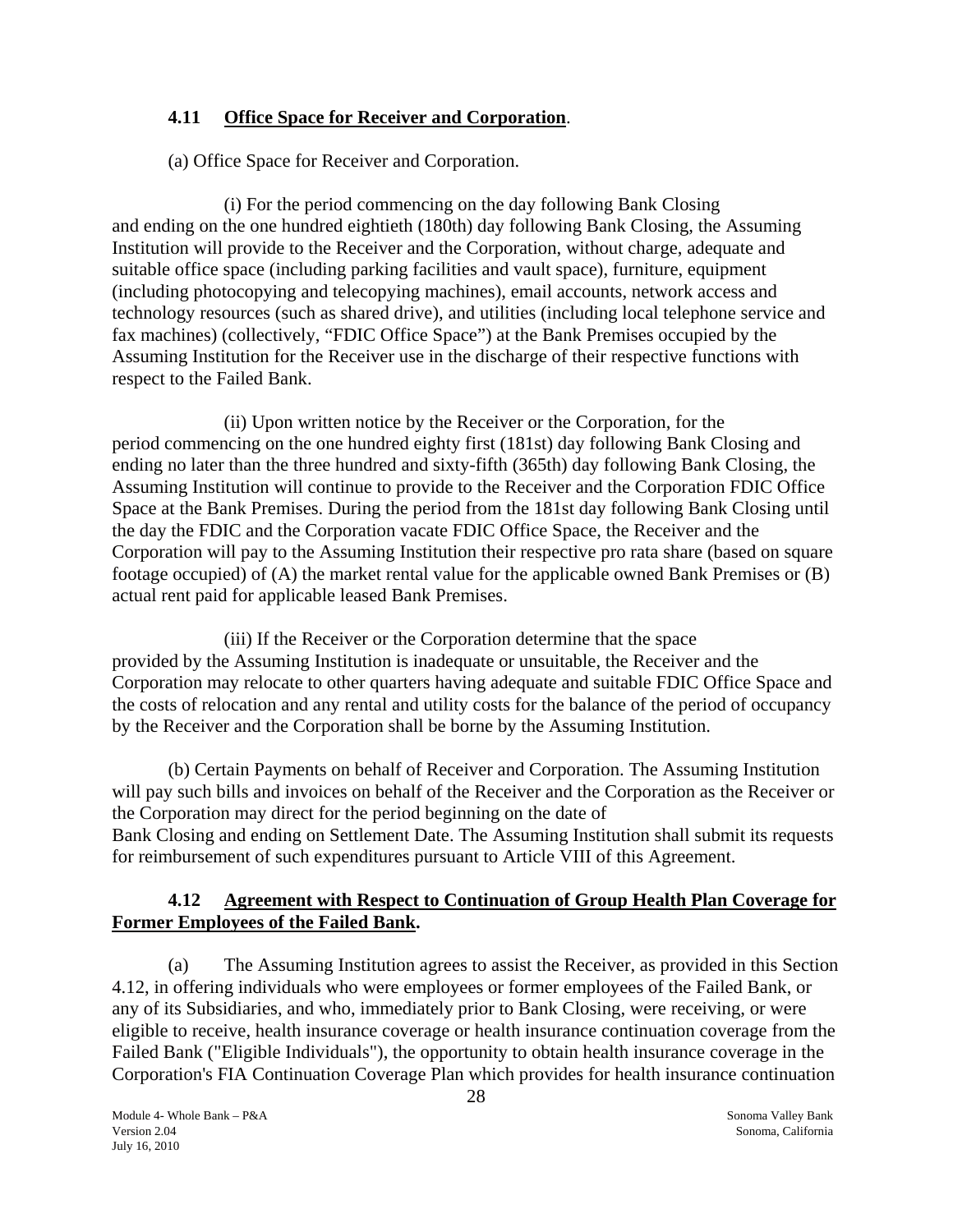<span id="page-29-0"></span>coverage to such Eligible Individuals who are qualified beneficiaries of the Failed Bank as defined in Section 607 of the Employee Retirement Income Security Act of 1974, as amended (respectively, "qualified beneficiaries" and "ERISA"). The Assuming Institution shall consult with the Receiver and not later than five (5) Business Days after Bank Closing shall provide written notice to the Receiver of the number (if available), identity (if available) and addresses (if available) of the Eligible Individuals who are qualified beneficiaries of the Failed Bank and for whom a "qualifying event" (as defined in Section 603 of ERISA) has occurred and with respect to whom the Failed Bank's obligations under Part 6 of Subtitle B of Title I of ERISA have not been satisfied in full, and such other information as the Receiver may reasonably require. The Receiver shall cooperate with the Assuming Institution in order to permit it to prepare such notice and shall provide to the Assuming Institution such data in its possession as may be reasonably required for purposes of preparing such notice.

(b) The Assuming Institution shall take such further action to assist the Receiver in offering the Eligible Individuals who are qualified beneficiaries of the Failed Bank the opportunity to obtain health insurance coverage in the Corporation's FIA Continuation Coverage Plan as the Receiver may direct. All expenses incurred and paid by the Assuming Institution (i) in connection with the obligations of the Assuming Institution under this Section 4.12, and (ii) in providing health insurance continuation coverage to any Eligible Individuals who are hired by the Assuming Institution and such employees' qualified beneficiaries shall be borne by the Assuming Institution.

(c) No later than five (5) Business Days after Bank Closing, the Assuming Institution shall provide the Receiver with a list of all Failed Bank employees the Assuming Institution will not hire. Unless otherwise agreed, the Assuming Institution pays all salaries and payroll costs for all Failed Bank Employees until the list is provided to the Receiver. The Assuming Institution shall be responsible for all costs and expenses (i.e. salary, benefits, etc.) associated with all other employees not on that list from and after the date of delivery of the list to the Receiver. The Assuming Institution shall offer to the Failed Bank employees it retains employment benefits comparable to those the Assuming Institution offers its current employees.

(d) This Section 4.12 is for the sole and exclusive benefit of the parties to this Agreement, and for the benefit of no other Person (including any former employee of the Failed Bank or any Subsidiary thereof or qualified beneficiary of such former employee). Nothing in this Section 4.12 is intended by the parties, or shall be construed, to give any Person (including any former employee of the Failed Bank or any Subsidiary thereof or qualified beneficiary of such former employee) other than the Corporation, the Receiver and the Assuming Institution any legal or equitable right, remedy or claim under or with respect to the provisions of this Section.

**4.13 Agreement with Respect to Interim Asset Servicing.** At any time after Bank Closing, the Receiver may establish on its books an asset pool(s) and may transfer to such asset pool(s) (by means of accounting entries on the books of the Receiver) all or any assets and liabilities of the Failed Bank which are not acquired by the Assuming Institution, including, without limitation, wholly unfunded Commitments and assets and liabilities which may be acquired, funded or originated by the Receiver subsequent to Bank Closing. The Receiver may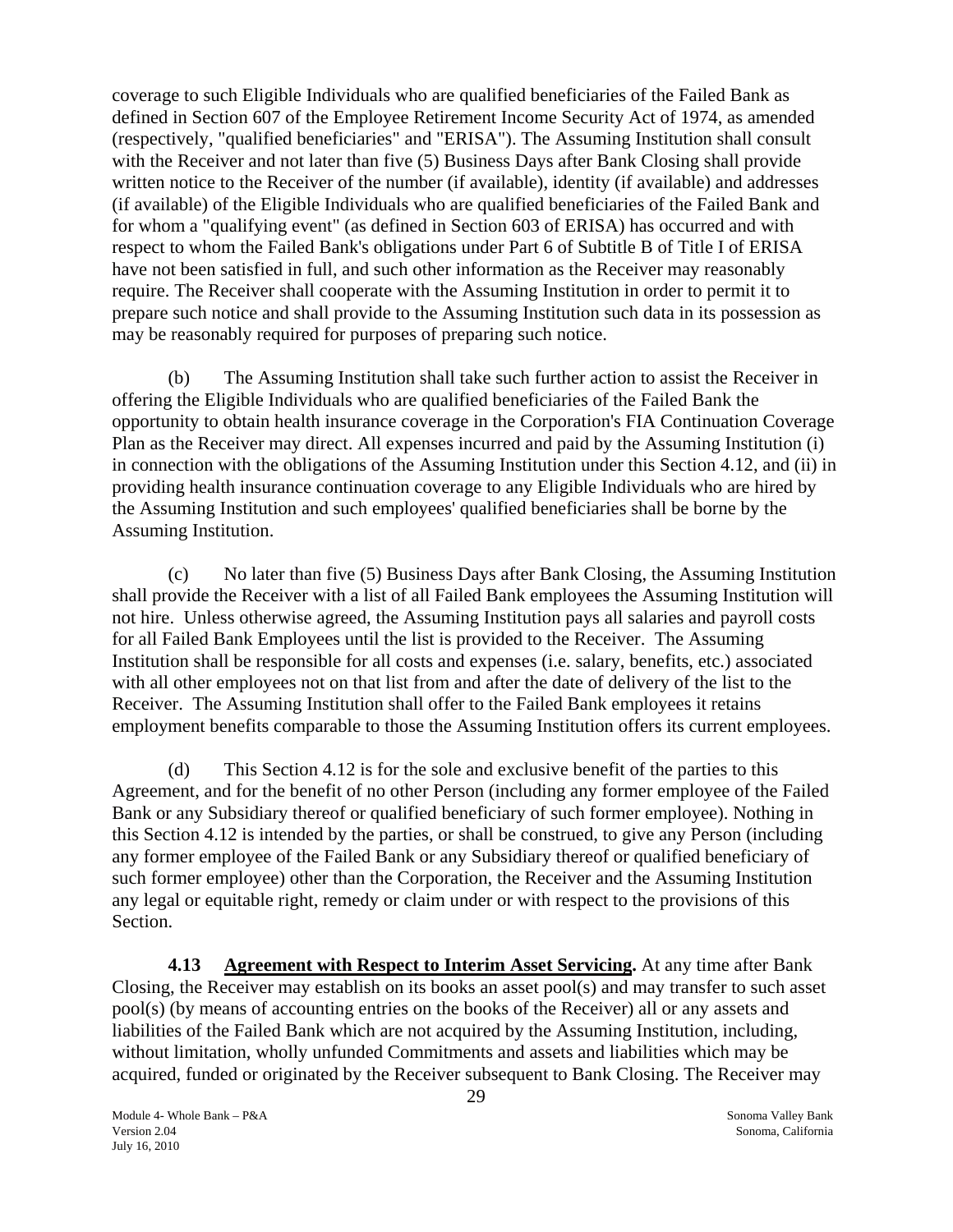<span id="page-30-0"></span>remove assets (and liabilities) from or add assets (and liabilities) to such pool(s) at any time in its discretion. At the option of the Receiver, the Assuming Institution agrees to service, administer, and collect such pool assets in accordance with and for the term set forth in Exhibit 4.13 "Interim Asset Servicing Arrangement".

## **ARTICLE V DUTIES WITH RESPECT TO DEPOSITORS OF THE FAILED BANK**

 **5.1 Payment of Checks, Drafts and Orders.** Subject to Section 9.5, the Assuming Institution agrees to pay all properly drawn checks, drafts and withdrawal orders of depositors of the Failed Bank presented for payment, whether drawn on the check or draft forms provided by the Failed Bank or by the Assuming Institution, to the extent that the Deposit balances to the credit of the respective makers or drawers assumed by the Assuming Institution under this Agreement are sufficient to permit the payment thereof, and in all other respects to discharge, in the usual course of conducting a banking business, the duties and obligations of the Failed Bank with respect to the Deposit balances due and owing to the depositors of the Failed Bank assumed by the Assuming Institution under this Agreement.

**5.2 Certain Agreements Related to Deposits.** Subject to Section 2.2, the Assuming Institution agrees to honor the terms and conditions of any written escrow or mortgage servicing agreement or other similar agreement relating to a Deposit liability assumed by the Assuming Institution pursuant to this Agreement.

# **5.3 Notice to Depositors.**

(a) Within seven (7) days after Bank Closing, the Assuming Institution shall give notice by mail to each depositor of the Failed Bank of (i) the assumption of the Deposit liabilities of the Failed Bank, and (ii) the procedures to claim Deposits (the Receiver shall provide item (ii) to Assuming Institution). The Assuming Institution shall also publish notice of its assumption of the Deposit liabilities of the Failed Bank in a newspaper of general circulation in the county or counties in which the Failed Bank was located.

(b) Within seven (7) days after Bank Closing, the Assuming Institution shall give notices by mail to each depositor of the Failed Bank, as required under Section 2.2.

(c) If the Assuming Institution proposes to charge fees different from those fees formerly charged by the Failed Bank, the Assuming Institution shall include its fee schedule in its mailed notice.

(d) The Assuming Institution shall obtain approval of all notices and publications required by this Section 5.3 from counsel for the Receiver prior to mailing or publication.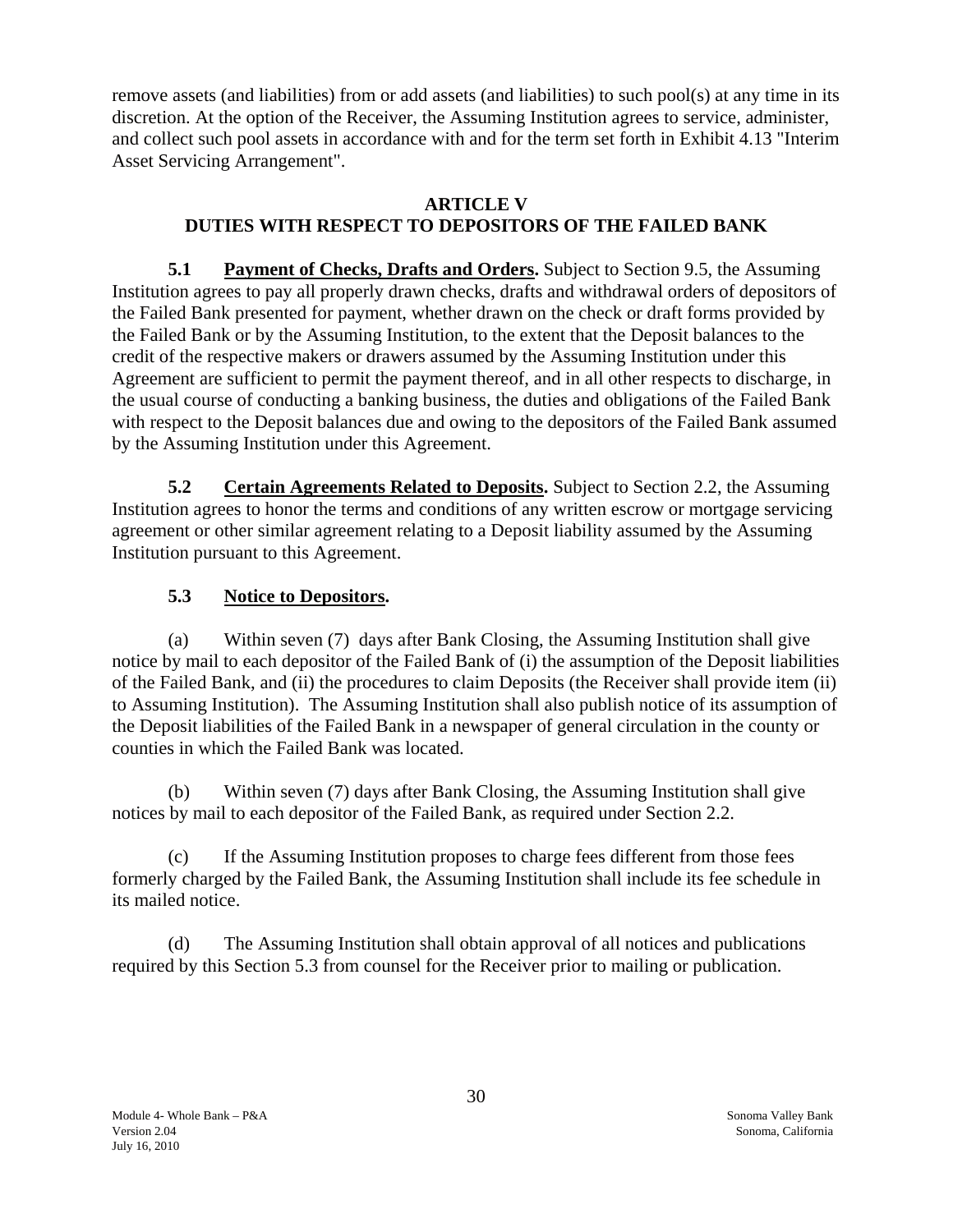## **ARTICLE VI RECORDS**

<span id="page-31-0"></span> **6.1 Transfer of Records**. In accordance with Sections 2.1 and 3.1, the Receiver assigns, transfers, conveys and delivers to the Assuming Institution, whether located on Bank Premises occupied or not occupied by the Assuming Institution or at any other location, any and all Records of the Failed Bank, other than the following:

(a) Records pertaining to former employees of the Failed Bank who were no longer employed by the Failed Bank as of Bank Closing and Records pertaining to employees of the Failed Bank who were employed by the Failed Bank as of Bank Closing and for whom the Receiver is unable to obtain a waiver to release such Records to the Assuming Institution;

(b) Records pertaining to (i) any asset or liability of the Failed Bank retained by the Receiver, or (ii) any asset of the Failed Bank acquired by the Receiver pursuant to this Agreement; and

(c) Any other Records as determined by the Receiver.

**6.2** Delivery of Assigned Records. The Receiver shall deliver to the Assuming Institution all Records described in Section 6.1 as soon as practicable on or after the date of this Agreement.

**6.3 Preservation of Records**. The Assuming Institution agrees that it will preserve and maintain for the joint benefit of the Receiver, the Corporation and the Assuming Institution, all Records of which it has custody for such period as either the Receiver or the Corporation in its discretion may require, until directed otherwise, in writing, by the Receiver or Corporation. The Assuming Institution shall have the primary responsibility to respond to subpoenas, discovery requests, and other similar official inquiries and customer requests for lien releases with respect to the Records of which it has custody. With respect to its obligations under this Section regarding Electronically Stored Information, the Assuming Institution will complete the Data Retention Catalog attached hereto as Schedule 6.3 and submit it to the Receiver for the Receiver's approval of the Assuming Institution's data retention plan.

**6.4 Access to Records; Copies**. The Assuming Institution agrees to permit the Receiver and the Corporation access to all Records of which the Assuming Institution has custody, and to use, inspect, make extracts from or request copies of any such Records in the manner and to the extent requested, and to duplicate, in the discretion of the Receiver or the Corporation, any Record pertaining to Deposit account relationships; provided, that in the event that the Failed Bank maintained one or more duplicate copies of such Records, the Assuming Institution hereby assigns, transfers, and conveys to the Corporation one such duplicate copy of each such Record without cost to the Corporation, and agrees to deliver to the Corporation all Records assigned and transferred to the Corporation under this Article VI as soon as practicable on or after the date of this Agreement. The party requesting a copy of any Record shall bear the cost (based on standard accepted industry charges to the extent applicable, as determined by the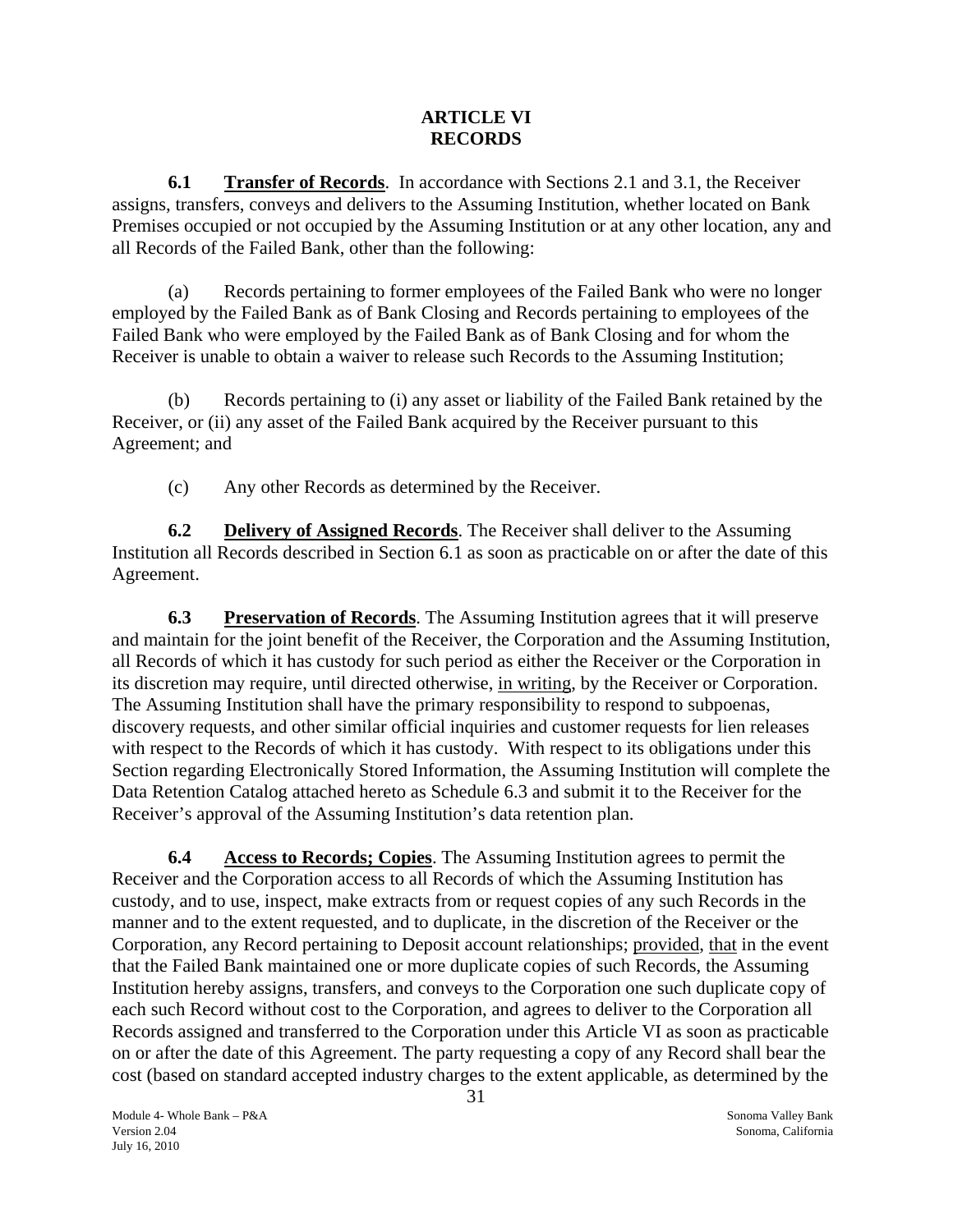<span id="page-32-0"></span>Receiver) for providing such duplicate Records. A copy of each Record requested shall be provided as soon as practicable by the party having custody thereof.

# **ARTICLE VII BID; INITIAL PAYMENT**

The Assuming Institution has submitted to the Receiver an asset discount bid of \$43,000,000.00 and a positive Deposit premium bid of 2%. The Deposit premium bid will be applied to the total of all Assumed Deposits except for brokered, CDARS, and any market place or similar subscription services Deposits set forth on Schedule 7. On the Payment Date, the Assuming Institution will pay to the Corporation, or the Corporation will pay to the Assuming Institution, as the case may be, the Initial Payment, together with interest on such amount (if the Payment Date is not the day following the day of Bank Closing) from and including the day following Bank Closing to and including the day preceding the Payment Date at the Settlement Interest Rate.

## **ARTICLE VIII ADJUSTMENTS**

**8.1 Pro Forma Statement**. It is understood that the determination of the Initial Payment is based on the Receiver's best estimate of the Liabilities Assumed and the Assets at Bank Closing. The Receiver, as soon as practicable after Bank Closing, in accordance with the best information then available, shall provide to the Assuming Institution a pro forma statement reflecting any adjustments of such liabilities and assets as may be necessary. Such pro forma statement shall take into account, to the extent possible, (i) liabilities and assets of a nature similar to those contemplated by Section 2.1 or Section 3.1, respectively, which at Bank Closing were carried in the Failed Bank's suspense accounts, (ii) accruals as of Bank Closing for all income related to the assets and business of the Failed Bank acquired by the Assuming Institution hereunder, whether or not such accruals were reflected on the Accounting Records of the Failed Bank in the normal course of its operations, and (iii) adjustments to determine the Book Value of any investment in a Subsidiary and related accounts on the "bank only" (unconsolidated) balance sheet of the Failed Bank based on the equity method of accounting, whether or not the Failed Bank used the equity method of accounting for investments in subsidiaries, except that the resulting amount cannot be less than the Subsidiary's recorded equity as of Bank Closing as reflected on the Accounting Records of the Subsidiary. Any Loan purchased by the Assuming Institution pursuant to Section 3.1 which the Failed Bank charged off during the period beginning the day after the Bid Valuation Date to Bank Closing shall be deemed not to be charged off for the purposes of the pro forma statement, and the purchase price shall be determined pursuant to Section 3.2.

# **8.2 Correction of Errors and Omissions; Other Liabilities**.

(a) In the event any bookkeeping omissions or errors are discovered in preparing any pro forma statement or in completing the transfers and assumptions contemplated hereby, the parties hereto agree to correct such errors and omissions, it being understood that, as far as practicable, all adjustments will be made consistent with the judgments, methods, policies or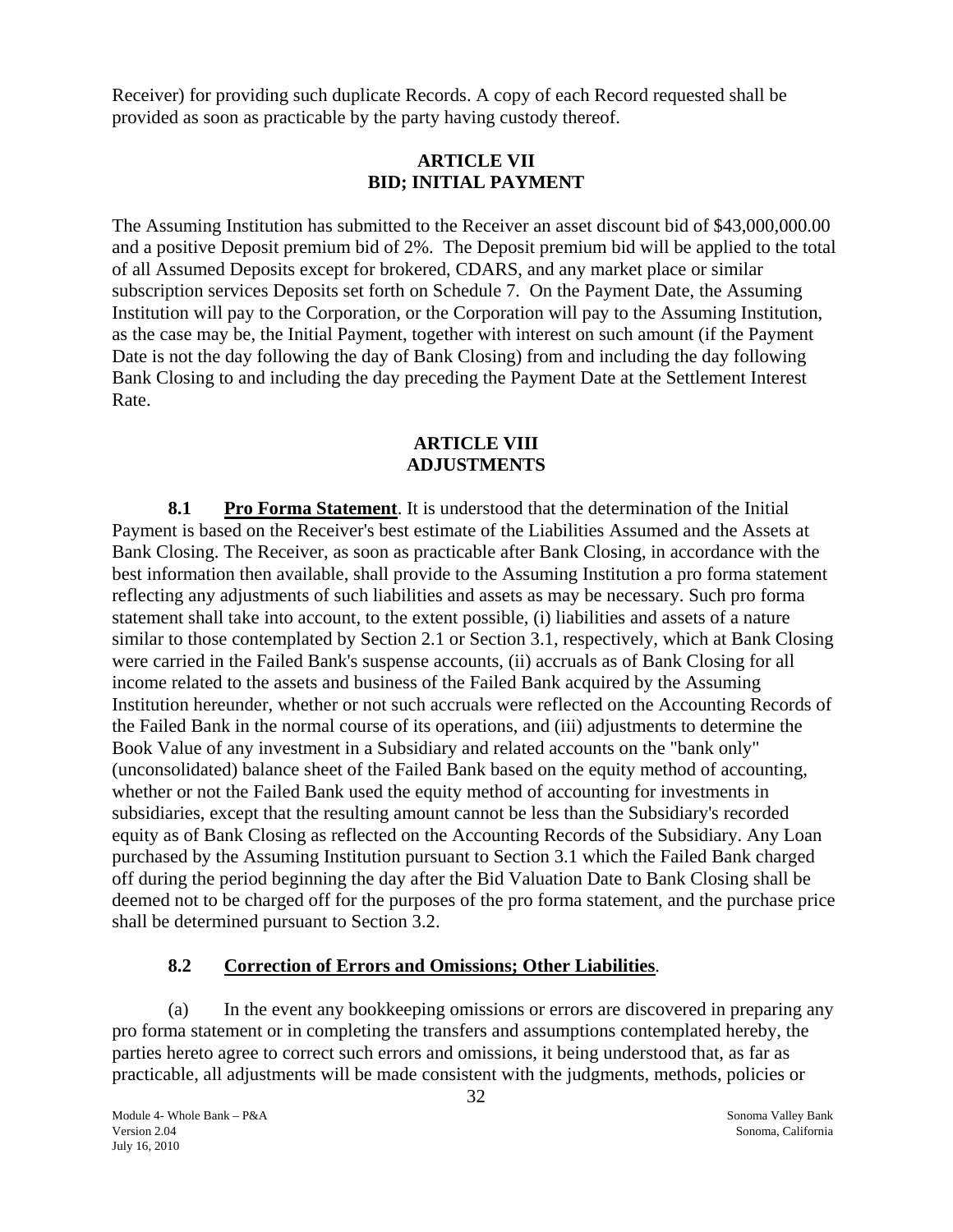<span id="page-33-0"></span>accounting principles utilized by the Failed Bank in preparing and maintaining Accounting Records, except that adjustments made pursuant to this Section 8.2(a) are not intended to bring the Accounting Records of the Failed Bank into accordance with generally accepted accounting principles.

(b) If the Receiver discovers at any time subsequent to the date of this Agreement that any claim exists against the Failed Bank which is of such a nature that it would have been included in the liabilities assumed under Article II had the existence of such claim or the facts giving rise thereto been known as of Bank Closing, the Receiver may, in its discretion, at any time, require that such claim be assumed by the Assuming Institution in a manner consistent with the intent of this Agreement. The Receiver will make appropriate adjustments to the pro forma statement provided by the Receiver to the Assuming Institution pursuant to Section 8.1 as may be necessary.

**8.3 Payments**. The Receiver agrees to cause to be paid to the Assuming Institution, or the Assuming Institution agrees to pay to the Receiver, as the case may be, on the Settlement Date, a payment in an amount which reflects net adjustments (including any costs, expenses and fees associated with determinations of value as provided in this Agreement) made pursuant to Section 8.1 or Section 8.2, plus interest as provided in Section 8.4. The Receiver and the Assuming Institution agree to effect on the Settlement Date any further transfer of assets to or assumption of liabilities or claims by the Assuming Institution as may be necessary in accordance with Section 8.1 or Section 8.2.

**8.4 Interest**. Any amounts paid under Section 8.3 or Section 8.5, shall bear interest for the period from and including the day following Bank Closing to and including the day preceding the payment at the Settlement Interest Rate.

**8.5 Subsequent Adjustments.** In the event that the Assuming Institution or the Receiver discovers any errors or omissions as contemplated by Section 8.2 or any error with respect to the payment made under Section 8.3 after the Settlement Date, the Assuming Institution and the Receiver agree to promptly correct any such errors or omissions, make any payments and effect any transfers or assumptions as may be necessary to reflect any such correction plus interest as provided in Section 8.4.

## **ARTICLE IX CONTINUING COOPERATION**

**9.1** General Matters. The parties hereto agree that they will, in good faith and with their best efforts, cooperate with each other to carry out the transactions contemplated by this Agreement and to effect the purposes hereof.

**9.2 Additional Title Documents**. The Receiver, the Corporation and the Assuming Institution each agree, at any time, and from time to time, upon the request of any party hereto, to execute and deliver such additional instruments and documents of conveyance as shall be reasonably necessary to vest in the appropriate party its full legal or equitable title in and to the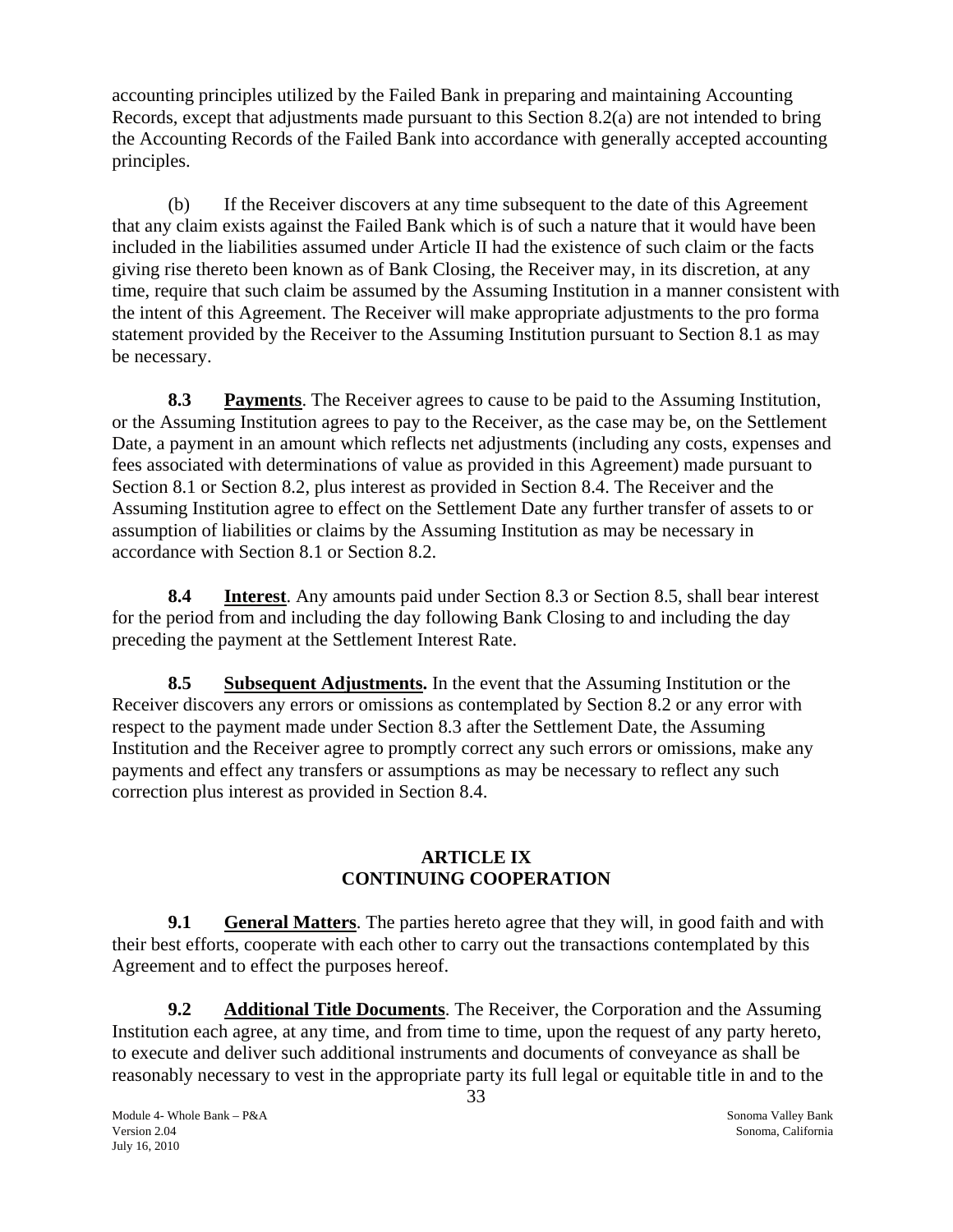<span id="page-34-0"></span>property transferred pursuant to this Agreement or to be transferred in accordance herewith. The Assuming Institution shall prepare such instruments and documents of conveyance (in form and substance satisfactory to the Receiver) as shall be necessary to vest title to the Assets in the Assuming Institution. The Assuming Institution shall be responsible for recording such instruments and documents of conveyance at its own expense.

# **9.3 Claims and Suits**.

(a) The Receiver shall have the right, in its discretion, to (i) defend or settle any claim or suit against the Assuming Institution with respect to which the Receiver has indemnified the Assuming Institution in the same manner and to the same extent as provided in Article XII, and (ii) defend or settle any claim or suit against the Assuming Institution with respect to any Liability Assumed, which claim or suit may result in a loss to the Receiver arising out of or related to this Agreement, or which existed against the Failed Bank on or before Bank Closing. The exercise by the Receiver of any rights under this Section 9.3(a) shall not release the Assuming Institution with respect to any of its obligations under this Agreement.

(b) In the event any action at law or in equity shall be instituted by any Person against the Receiver and the Corporation as codefendants with respect to any asset of the Failed Bank retained or acquired pursuant to this Agreement by the Receiver, the Receiver agrees, at the request of the Corporation, to join with the Corporation in a petition to remove the action to the United States District Court for the proper district. The Receiver agrees to institute, with or without joinder of the Corporation as coplaintiff, any action with respect to any such retained or acquired asset or any matter connected therewith whenever notice requiring such action shall be given by the Corporation to the Receiver.

**9.4 Payment of Deposits**. In the event any depositor does not accept the obligation of the Assuming Institution to pay any Deposit liability of the Failed Bank assumed by the Assuming Institution pursuant to this Agreement and asserts a claim against the Receiver for all or any portion of any such Deposit liability, the Assuming Institution agrees on demand to provide to the Receiver funds sufficient to pay such claim in an amount not in excess of the Deposit liability reflected on the books of the Assuming Institution at the time such claim is made. Upon payment by the Assuming Institution to the Receiver of such amount, the Assuming Institution shall be discharged from any further obligation under this Agreement to pay to any such depositor the amount of such Deposit liability paid to the Receiver.

**9.5 Withheld Payments**. At any time, the Receiver or the Corporation may, in its discretion, determine that all or any portion of any deposit balance assumed by the Assuming Institution pursuant to this Agreement does not constitute a "Deposit" (or otherwise, in its discretion, determine that it is the best interest of the Receiver or Corporation to withhold all or any portion of any deposit), and may direct the Assuming Institution to withhold payment of all or any portion of any such deposit balance. Upon such direction, the Assuming Institution agrees to hold such deposit and not to make any payment of such deposit balance to or on behalf of the depositor, or to itself, whether by way of transfer, set-off, or otherwise. The Assuming Institution agrees to maintain the "withheld payment" status of any such deposit balance until directed in writing by the Receiver or the Corporation as to its disposition. At the direction of the Receiver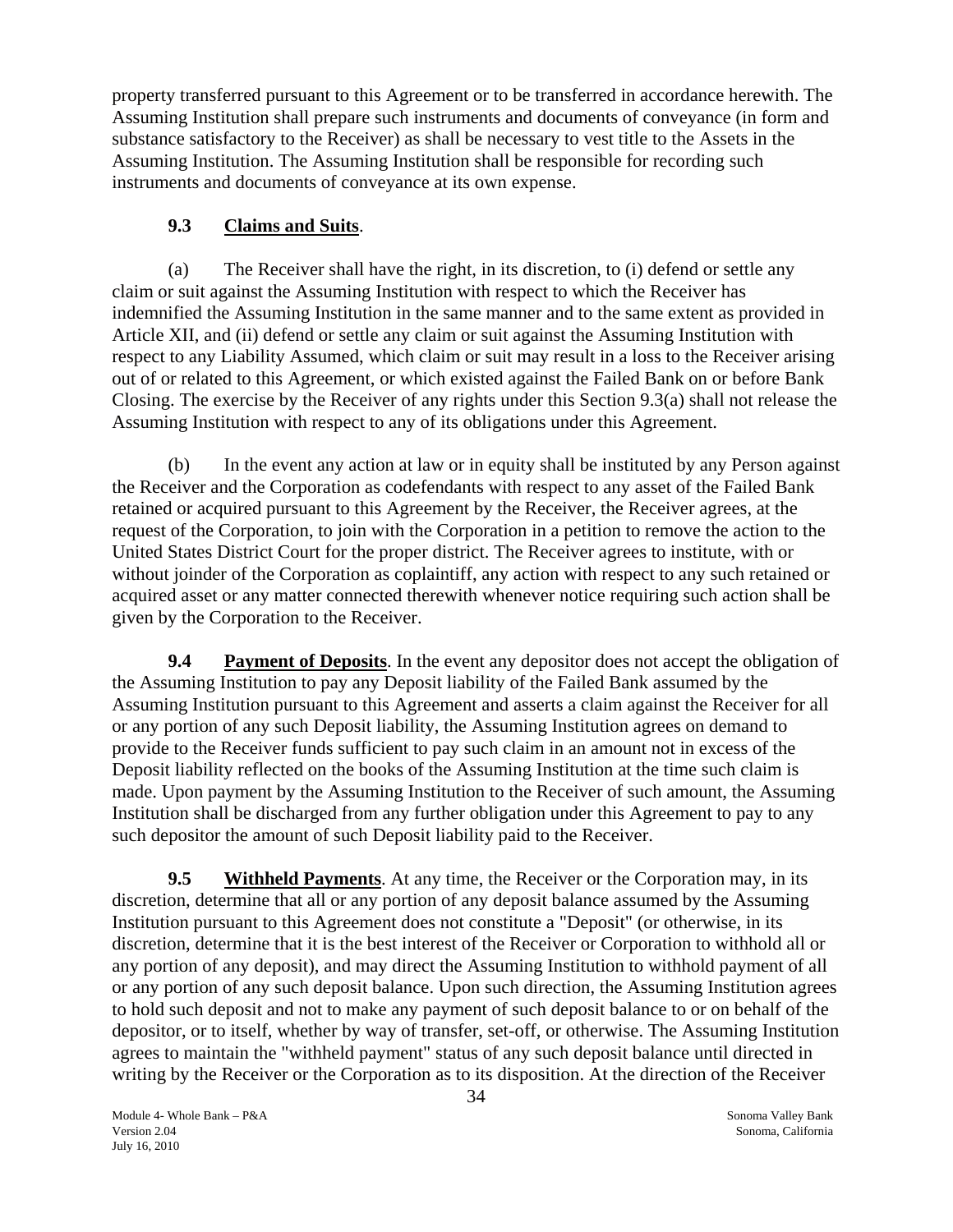<span id="page-35-0"></span>or the Corporation, the Assuming Institution shall return all or any portion of such deposit balance to the Receiver or the Corporation, as appropriate, and thereupon the Assuming Institution shall be discharged from any further liability to such depositor with respect to such returned deposit balance. If such deposit balance has been paid to the depositor prior to a demand for return by the Corporation or the Receiver, and payment of such deposit balance had not been previously withheld pursuant to this Section, the Assuming Institution shall not be obligated to return such deposit balance to the Receiver or the Corporation. The Assuming Institution shall be obligated to reimburse the Corporation or the Receiver, as the case may be, for the amount of any deposit balance or portion thereof paid by the Assuming Institution in contravention of any previous direction to withhold payment of such deposit balance or return such deposit balance the payment of which was withheld pursuant to this Section.

## **9.6 Proceedings with Respect to Certain Assets and Liabilities**.

(a) In connection with any investigation, proceeding or other matter with respect to any asset or liability of the Failed Bank retained by the Receiver, or any asset of the Failed Bank acquired by the Receiver pursuant to this Agreement, the Assuming Institution shall cooperate to the extent reasonably required by the Receiver.

(b) In addition to its obligations under Section 6.4, the Assuming Institution shall provide representatives of the Receiver access at reasonable times and locations without other limitation or qualification to (i) its directors, officers, employees and agents and those of the Subsidiaries acquired by the Assuming Institution, and (ii) its books and records, the books and records of such Subsidiaries and all Credit Files, and copies thereof. Copies of books, records and Credit Files shall be provided by the Assuming Institution as requested by the Receiver and the costs of duplication thereof shall be borne by the Receiver.

(c) Not later than ten (10) days after the Put Notice pursuant to Section 3.4 or the date of the notice of transfer of any Loan by the Assuming Institution to the Receiver pursuant to Section 3.6, the Assuming Institution shall deliver to the Receiver such documents with respect to such Loan as the Receiver may request, including without limitation the following: (i) all related Credit Documents (other than certificates, notices and other ancillary documents), (ii) a certificate setting forth the principal amount on the date of the transfer and the amount of interest, fees and other charges then accrued and unpaid thereon, and any restrictions on transfer to which any such Loan is subject, and (iii) all Credit Files, and all documents, microfiche, microfilm and computer records (including but not limited to magnetic tape, disc storage, card forms and printed copy) maintained by, owned by, or in the possession of the Assuming Institution or any Affiliate of the Assuming Institution relating to the transferred Loan.

**9.7** Information. The Assuming Institution promptly shall provide to the Corporation such other information, including financial statements and computations, relating to the performance of the provisions of this Agreement as the Corporation or the Receiver may request from time to time, and, at the request of the Receiver, make available employees of the Failed Bank employed or retained by the Assuming Institution to assist in preparation of the pro forma statement pursuant to Section 8.1.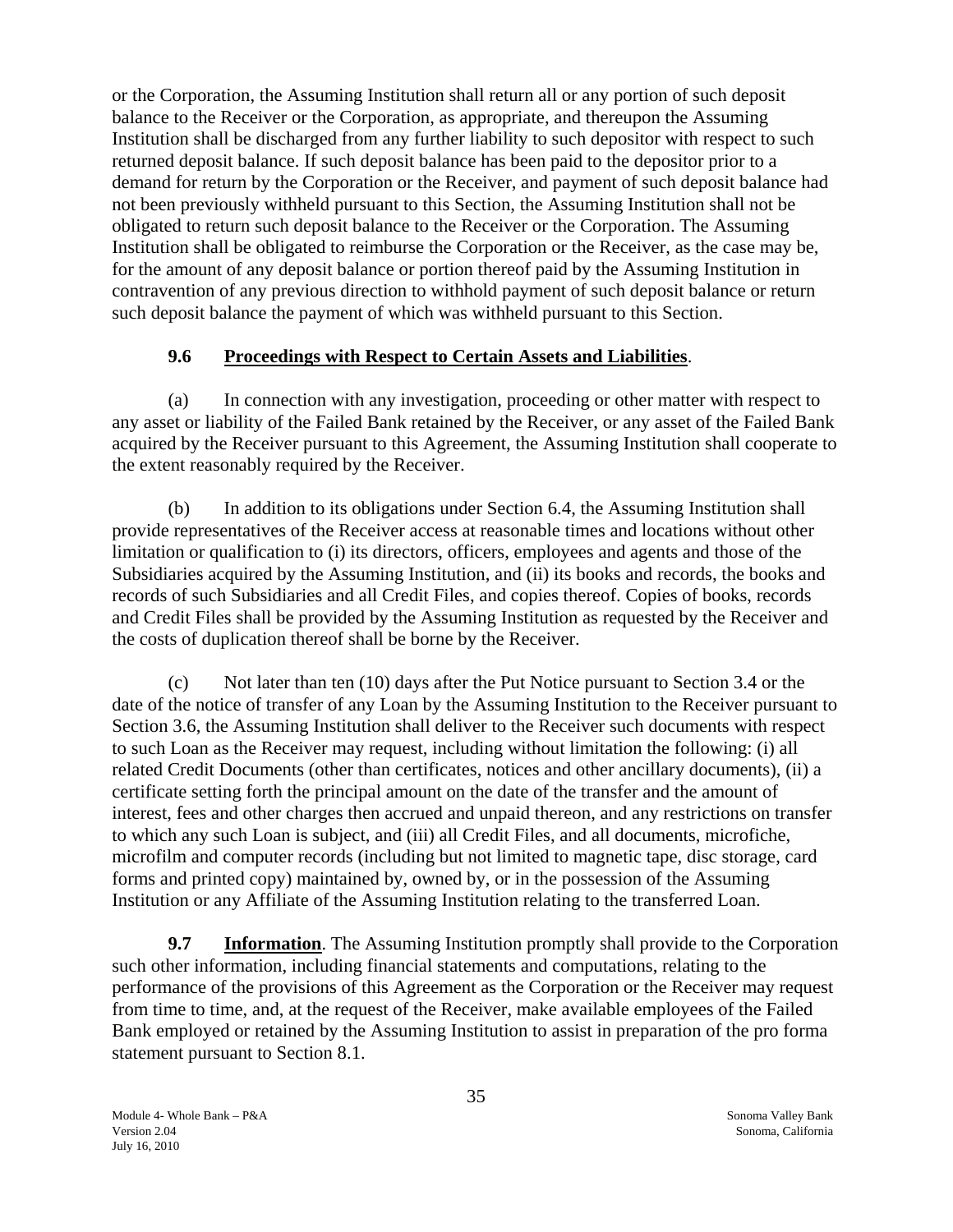## **ARTICLE X CONDITION PRECEDENT**

<span id="page-36-0"></span>The obligations of the parties to this Agreement are subject to the Receiver and the Corporation having received at or before Bank Closing evidence reasonably satisfactory to each of any necessary approval, waiver, or other action by any governmental authority, the board of directors of the Assuming Institution, or other third party, with respect to this Agreement and the transactions contemplated hereby, the closing of the Failed Bank and the appointment of the Receiver, the chartering of the Assuming Institution, and any agreements, documents, matters or proceedings contemplated hereby or thereby.

## **ARTICLE XI REPRESENTATIONS AND WARRANTIES OF THE ASSUMING INSTITUTION**

The Assuming Institution represents and warrants to the Corporation and the Receiver as follows:

(a) **Corporate Existence and Authority**. The Assuming Institution (i) is duly organized, validly existing and in good standing under the laws of its Chartering Authority and has full power and authority to own and operate its properties and to conduct its business as now conducted by it, and (ii) has full power and authority to execute and deliver this Agreement and to perform its obligations hereunder. The Assuming Institution has taken all necessary corporate action to authorize the execution, delivery and performance of this Agreement and the performance of the transactions contemplated hereby.

(b) **Third Party Consents**. No governmental authority or other third party consents (including but not limited to approvals, licenses, registrations or declarations) are required in connection with the execution, delivery or performance by the Assuming Institution of this Agreement, other than such consents as have been duly obtained and are in full force and effect.

(c) **Execution and Enforceability**. This Agreement has been duly executed and delivered by the Assuming Institution and when this Agreement has been duly authorized, executed and delivered by the Corporation and the Receiver, this Agreement will constitute the legal, valid and binding obligation of the Assuming Institution, enforceable in accordance with its terms.

## (d) **Compliance with Law**.

(i) Neither the Assuming Institution nor any of its Subsidiaries is in violation of any statute, regulation, order, decision, judgment or decree of, or any restriction imposed by, the United States of America, any State, municipality or other political subdivision or any agency of any of the foregoing, or any court or other tribunal having jurisdiction over the Assuming Institution or any of its Subsidiaries or any assets of any such Person, or any foreign government or agency thereof having such jurisdiction, with respect to the conduct of the business of the Assuming Institution or of any of its Subsidiaries, or the ownership of the properties of the Assuming Institution or any of its Subsidiaries, which, either individually or in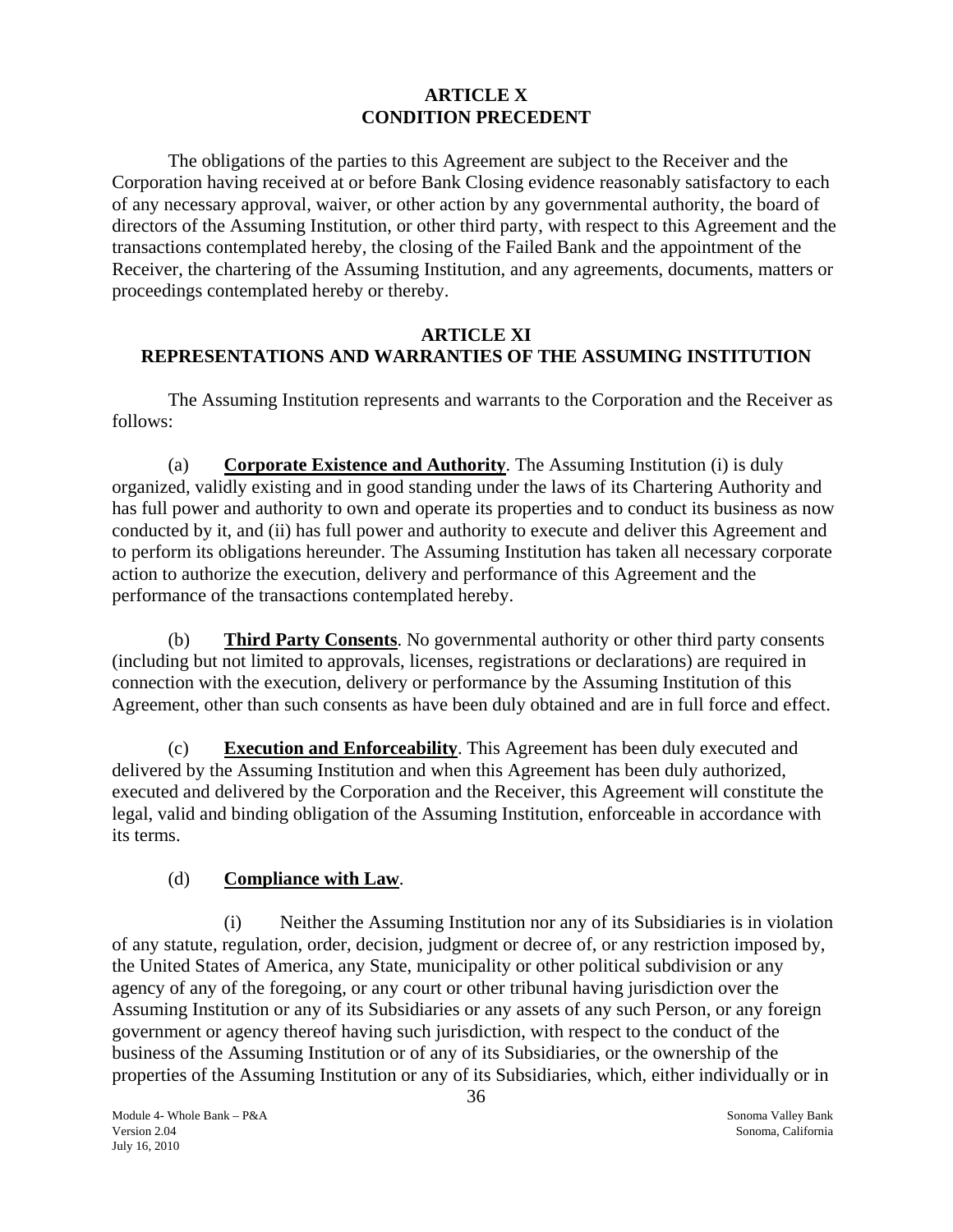<span id="page-37-0"></span>the aggregate with all other such violations, would materially and adversely affect the business, operations or condition (financial or otherwise) of the Assuming Institution or the ability of the Assuming Institution to perform, satisfy or observe any obligation or condition under this Agreement.

(ii) Neither the execution and delivery nor the performance by the Assuming Institution of this Agreement will result in any violation by the Assuming Institution of, or be in conflict with, any provision of any applicable law or regulation, or any order, writ or decree of any court or governmental authority.

(e) **Insured or Guaranteed Loans.** If any Loans being transferred pursuant to this Agreement are insured or guaranteed by any department or agency of any governmental unit, federal, state or local, Assuming Institution represents that Assuming Institution has been approved by such agency and is an approved lender or mortgagee, as appropriate, if such approval is required. Assuming Institution further assumes full responsibility for determining whether or not such insurance or guarantees are in full force and effect on the date of this Agreement and with respect to those Loans whose insurance or guaranty is in full force and effect on the date of this Agreement, Assuming Institution assumes full responsibility for doing all things necessary to insure such insurance or guarantees remain in full force and effect. Assuming Institution agrees to assume all of the obligations under the contract(s) of insurance or guaranty, agrees to cooperate with the Receiver where necessary to complete forms required by the insuring or guaranteeing department or agency to effect or complete the transfer to Assuming Institution.

(f) **Representations Remain True**. The Assuming Institution represents and warrants that it has executed and delivered to the Corporation a Purchaser Eligibility Certification and Confidentiality Agreement and that all information provided and representations made by or on behalf of the Assuming Institution in connection with this Agreement and the transactions contemplated hereby, including, but not limited to, the Purchaser Eligibility Certification and Confidentiality Agreement (which are affirmed and ratified hereby) are and remain true and correct in all material respects and do not fail to state any fact required to make the information contained therein not misleading.

#### **ARTICLE XII INDEMNIFICATION**

**12.1** Indemnification of Indemnitees. From and after Bank Closing and subject to the limitations set forth in this Section and Section 12.6 and compliance by the Indemnitees with Section 12.2, the Receiver agrees to indemnify and hold harmless the Indemnitees against any and all costs, losses, liabilities, expenses (including attorneys' fees) incurred prior to the assumption of defense by the Receiver pursuant to paragraph (d) of Section 12.2, judgments, fines and amounts paid in settlement actually and reasonably incurred in connection with claims against any Indemnitee based on liabilities of the Failed Bank that are not assumed by the Assuming Institution pursuant to this Agreement or subsequent to the execution hereof by the Assuming Institution or any Subsidiary or Affiliate of the Assuming Institution for which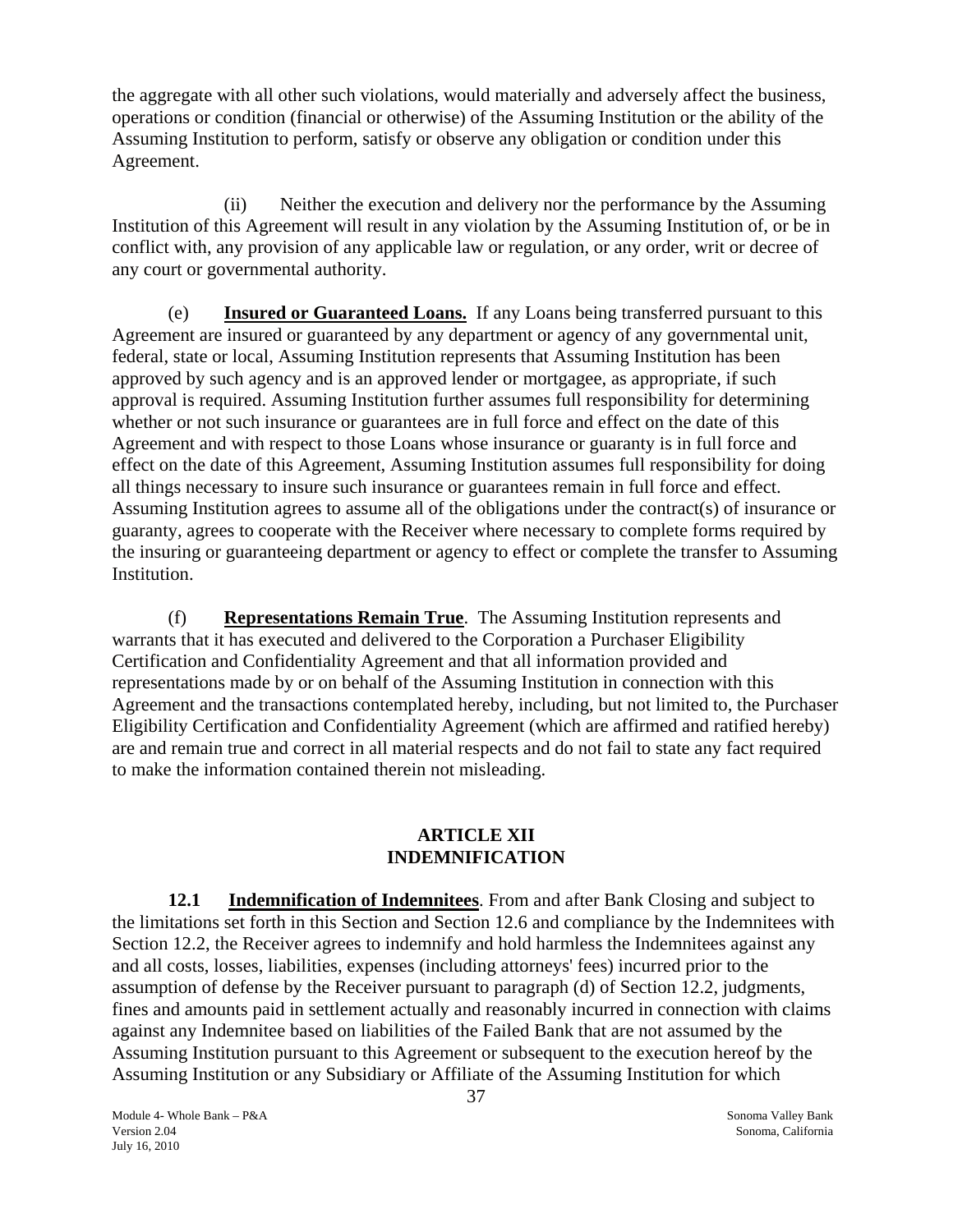indemnification is provided hereunder in (a) of this Section 12.1, subject to certain exclusions as provided in (b) of this Section 12.1:

(a)

(1) claims based on the rights of any shareholder or former shareholder as such of (x) the Failed Bank, or (y) any Subsidiary or Affiliate of the Failed Bank;

(2) claims based on the rights of any creditor as such of the Failed Bank, or any creditor as such of any director, officer, employee or agent of the Failed Bank, with respect to any indebtedness or other obligation of the Failed Bank arising prior to Bank Closing;

(3) claims based on the rights of any present or former director, officer, employee or agent as such of the Failed Bank or of any Subsidiary or Affiliate of the Failed Bank;

(4) claims based on any action or inaction prior to Bank Closing of the Failed Bank, its directors, officers, employees or agents as such, or any Subsidiary or Affiliate of the Failed Bank, or the directors, officers, employees or agents as such of such Subsidiary or Affiliate;

(5) claims based on any malfeasance, misfeasance or nonfeasance of the Failed Bank, its directors, officers, employees or agents with respect to the trust business of the Failed Bank, if any;

(6) claims based on any failure or alleged failure (not in violation of law) by the Assuming Institution to continue to perform any service or activity previously performed by the Failed Bank which the Assuming Institution is not required to perform pursuant to this Agreement or which arise under any contract to which the Failed Bank was a party which the Assuming Institution elected not to assume in accordance with this Agreement and which neither the Assuming Institution nor any Subsidiary or Affiliate of the Assuming Institution has assumed subsequent to the execution hereof;

(7) claims arising from any action or inaction of any Indemnitee, including for purposes of this Section 12.1(a)(7) the former officers or employees of the Failed Bank or of any Subsidiary or Affiliate of the Failed Bank that is taken upon the specific written direction of the Corporation or the Receiver, other than any action or inaction taken in a manner constituting bad faith, gross negligence or willful misconduct; and

(8) claims based on the rights of any depositor of the Failed Bank whose deposit has been accorded "withheld payment" status and/or returned to the Receiver or Corporation in accordance with Section 9.5 and/or has become an "unclaimed deposit" or has been returned to the Corporation or the Receiver in accordance with Section 2.3;

(b) provided, that, with respect to this Agreement, except for paragraphs (7) and (8) of Section 12.1(a), no indemnification will be provided under this Agreement for any: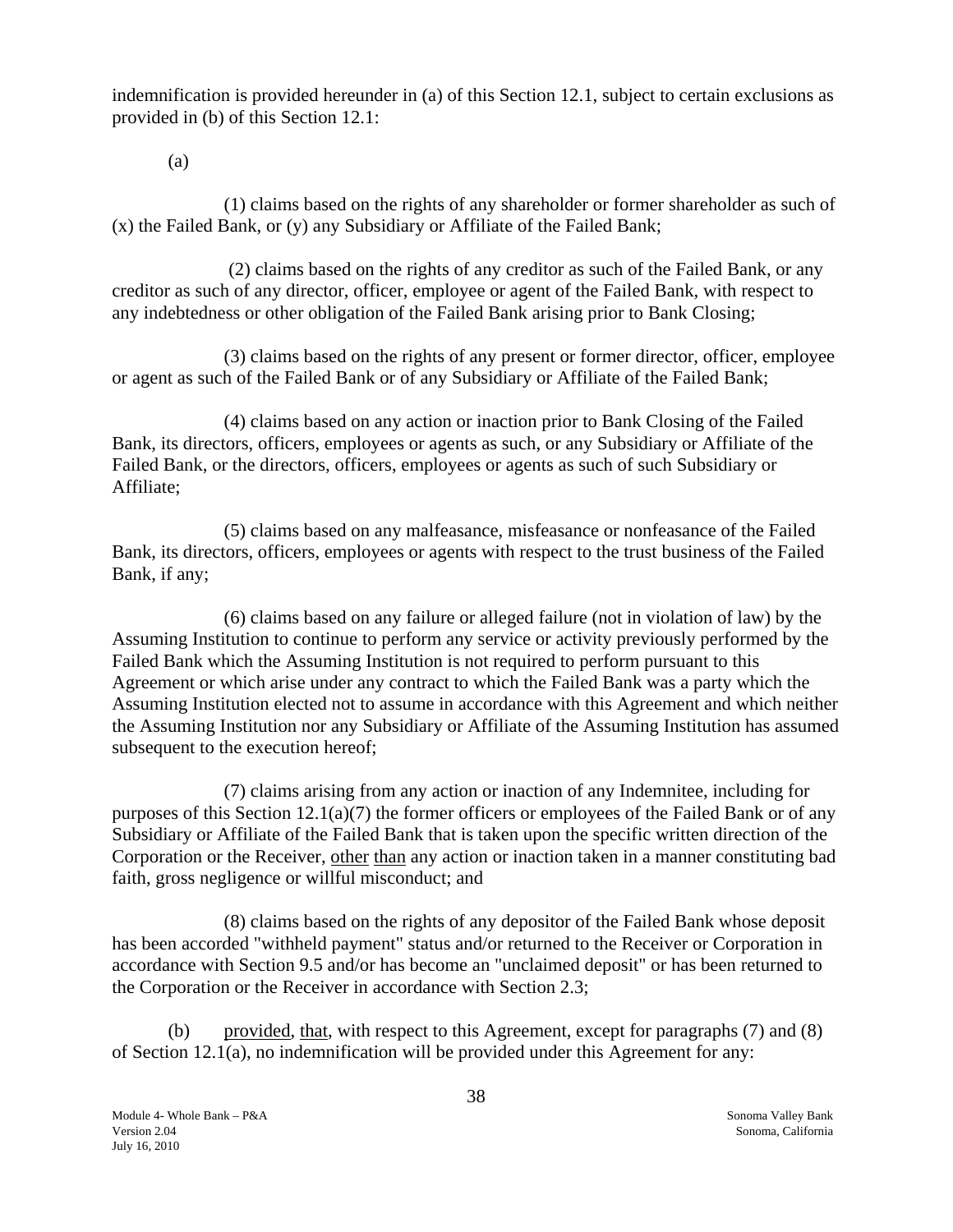(1) judgment or fine against, or any amount paid in settlement (without the written approval of the Receiver) by, any Indemnitee in connection with any action that seeks damages against any Indemnitee (a "counterclaim") arising with respect to any Asset and based on any action or inaction of either the Failed Bank, its directors, officers, employees or agents as such prior to Bank Closing, unless any such judgment, fine or amount paid in settlement exceeds the greater of (i) the Repurchase Price of such Asset, or (ii) the monetary recovery sought on such Asset by the Assuming Institution in the cause of action from which the counterclaim arises; and in such event the Receiver will provide indemnification only in the amount of such excess; and no indemnification will be provided for any costs or expenses other than any costs or expenses (including attorneys' fees) which, in the determination of the Receiver, have been actually and reasonably incurred by such Indemnitee in connection with the defense of any such counterclaim; and it is expressly agreed that the Receiver reserves the right to intervene, in its discretion, on its behalf and/or on behalf of the Receiver, in the defense of any such counterclaim;

(2) claims with respect to any liability or obligation of the Failed Bank that is expressly assumed by the Assuming Institution pursuant to this Agreement or subsequent to the execution hereof by the Assuming Institution or any Subsidiary or Affiliate of the Assuming Institution;

(3) claims with respect to any liability of the Failed Bank to any present or former employee as such of the Failed Bank or of any Subsidiary or Affiliate of the Failed Bank, which liability is expressly assumed by the Assuming Institution pursuant to this Agreement or subsequent to the execution hereof by the Assuming Institution or any Subsidiary or Affiliate of the Assuming Institution;

(4) claims based on the failure of any Indemnitee to seek recovery of damages from the Receiver for any claims based upon any action or inaction of the Failed Bank, its directors, officers, employees or agents as fiduciary, agent or custodian prior to Bank Closing;

(5) claims based on any violation or alleged violation by any Indemnitee of the antitrust, branching, banking or bank holding company or securities laws of the United States of America or any State thereof;

(6) claims based on the rights of any present or former creditor, customer, or supplier as such of the Assuming Institution or any Subsidiary or Affiliate of the Assuming Institution;

(7) claims based on the rights of any present or former shareholder as such of the Assuming Institution or any Subsidiary or Affiliate of the Assuming Institution regardless of whether any such present or former shareholder is also a present or former shareholder of the Failed Bank;

(8) claims, if the Receiver determines that the effect of providing such indemnification would be to (i) expand or alter the provisions of any warranty or disclaimer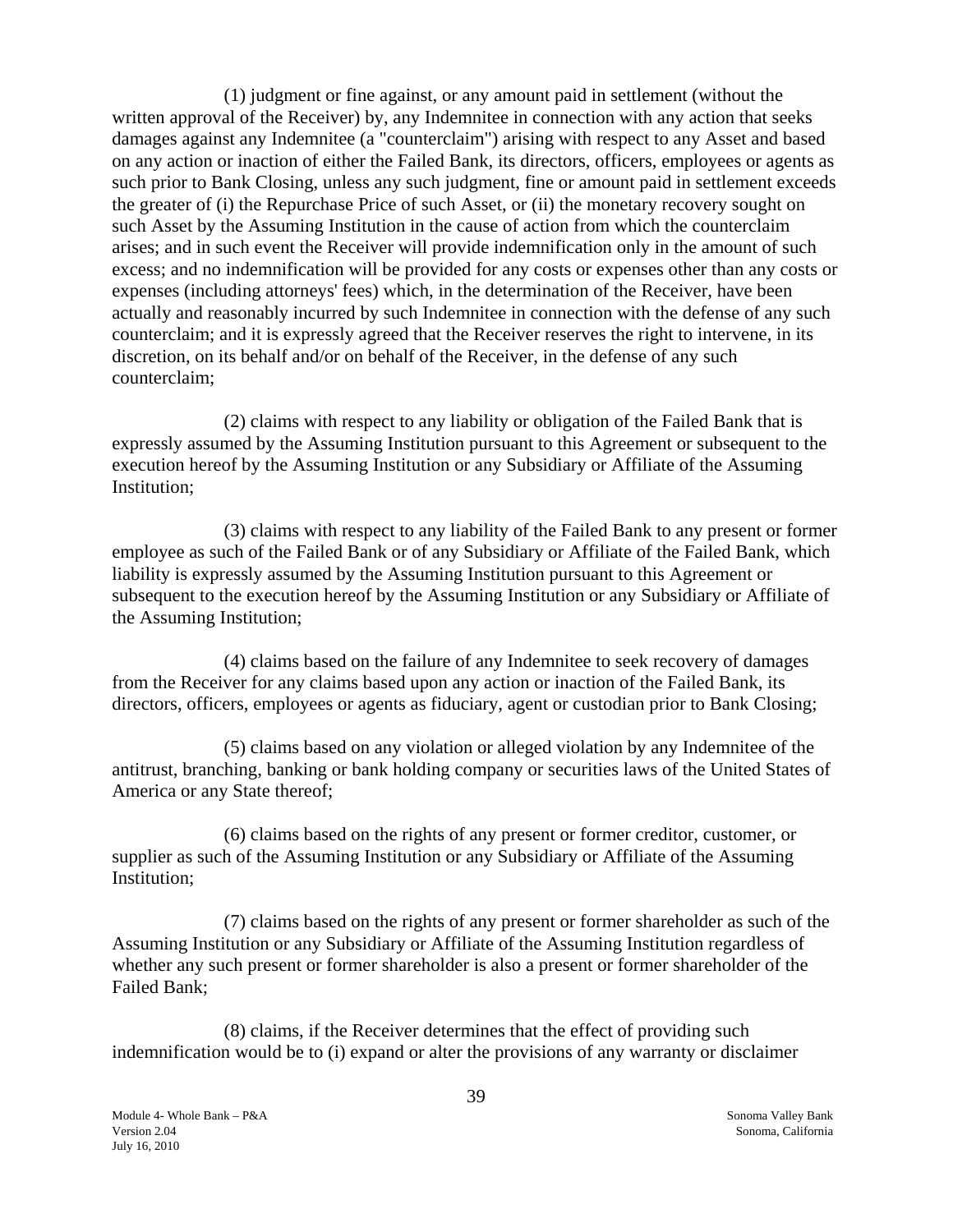thereof provided in Section 3.3 or any other provision of this Agreement, or (ii) create any warranty not expressly provided under this Agreement;

(9) claims which could have been enforced against any Indemnitee had the Assuming Institution not entered into this Agreement;

(10) claims based on any liability for taxes or fees assessed with respect to the consummation of the transactions contemplated by this Agreement, including without limitation any subsequent transfer of any Assets or Liabilities Assumed to any Subsidiary or Affiliate of the Assuming Institution;

(11) except as expressly provided in this Article XII, claims based on any action or inaction of any Indemnitee, and nothing in this Agreement shall be construed to provide indemnification for (i) the Failed Bank, (ii) any Subsidiary or Affiliate of the Failed Bank, or (iii) any present or former director, officer, employee or agent of the Failed Bank or its Subsidiaries or Affiliates; provided, that the Receiver, in its discretion, may provide indemnification hereunder for any present or former director, officer, employee or agent of the Failed Bank or its Subsidiaries or Affiliates who is also or becomes a director, officer, employee or agent of the Assuming Institution or its Subsidiaries or Affiliates;

(12) claims or actions which constitute a breach by the Assuming Institution of the representations and warranties contained in Article XI;

(13) claims arising out of or relating to the condition of or generated by an Asset arising from or relating to the presence, storage or release of any hazardous or toxic substance, or any pollutant or contaminant, or condition of such Asset which violate any applicable Federal, State or local law or regulation concerning environmental protection; and

(14) claims based on, related to or arising from any asset, including a loan, acquired or liability assumed by the Assuming Institution, other than pursuant to this Agreement.

**12.2 Conditions Precedent to Indemnification**. It shall be a condition precedent to the obligation of the Receiver to indemnify any Person pursuant to this Article XII that such Person shall, with respect to any claim made or threatened against such Person for which such Person is or may be entitled to indemnification hereunder:

(a) give written notice to the Regional Counsel (Litigation Branch) of the Corporation in the manner and at the address provided in Section 13.7 of such claim as soon as practicable after such claim is made or threatened; provided, that notice must be given on or before the date which is six (6) years from the date of this Agreement;

(b) provide to the Receiver such information and cooperation with respect to such claim as the Receiver may reasonably require;

(c) cooperate and take all steps, as the Receiver may reasonably require, to preserve and protect any defense to such claim;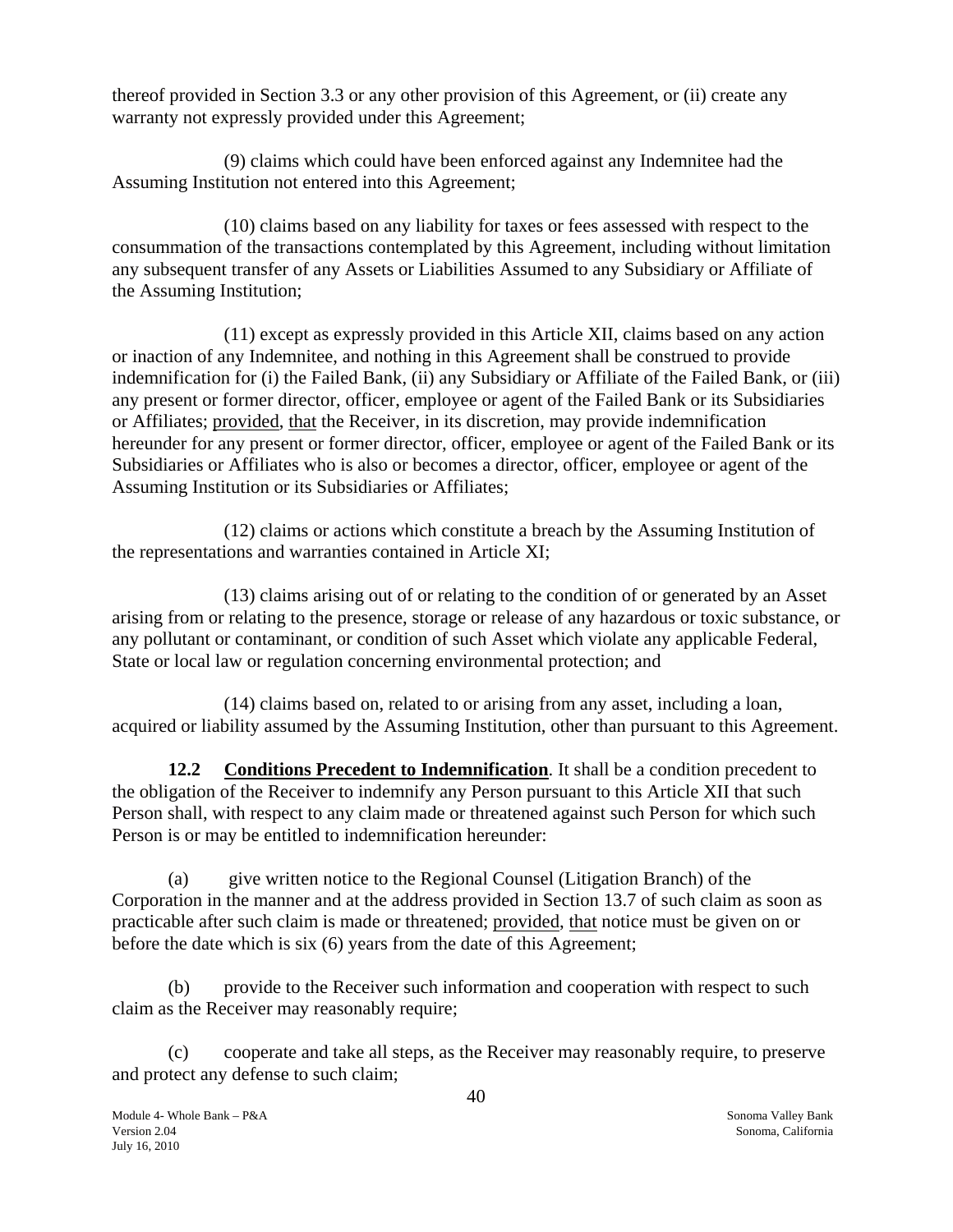<span id="page-41-0"></span>(d) in the event suit is brought with respect to such claim, upon reasonable prior notice, afford to the Receiver the right, which the Receiver may exercise in its sole discretion, to conduct the investigation, control the defense and effect settlement of such claim, including without limitation the right to designate counsel and to control all negotiations, litigation, arbitration, settlements, compromises and appeals of any such claim, all of which shall be at the expense of the Receiver; provided, that the Receiver shall have notified the Person claiming indemnification in writing that such claim is a claim with respect to which the Person claiming indemnification is entitled to indemnification under this Article XII;

(e) not incur any costs or expenses in connection with any response or suit with respect to such claim, unless such costs or expenses were incurred upon the written direction of the Receiver; provided, that the Receiver shall not be obligated to reimburse the amount of any such costs or expenses unless such costs or expenses were incurred upon the written direction of the Receiver;

(f) not release or settle such claim or make any payment or admission with respect thereto, unless the Receiver consents in writing thereto, which consent shall not be unreasonably withheld; provided, that the Receiver shall not be obligated to reimburse the amount of any such settlement or payment unless such settlement or payment was effected upon the written direction of the Receiver; and

(g) take reasonable action as the Receiver may request in writing as necessary to preserve, protect or enforce the rights of the indemnified Person against any Primary Indemnitor.

**12.3 No Additional Warranty**. Nothing in this Article XII shall be construed or deemed to (i) expand or otherwise alter any warranty or disclaimer thereof provided under Section 3.3 or any other provision of this Agreement with respect to, among other matters, the title, value, collectibility, genuineness, enforceability or condition of any (x) Asset, or (y) asset of the Failed Bank purchased by the Assuming Institution subsequent to the execution of this Agreement by the Assuming Institution or any Subsidiary or Affiliate of the Assuming Institution, or (ii) create any warranty not expressly provided under this Agreement with respect thereto.

**12.4 Indemnification of Receiver and Corporation**. From and after Bank Closing, the Assuming Institution agrees to indemnify and hold harmless the Corporation and the Receiver and their respective directors, officers, employees and agents from and against any and all costs, losses, liabilities, expenses (including attorneys' fees), judgments, fines and amounts paid in settlement actually and reasonably incurred in connection with any of the following:

(a) claims based on any and all liabilities or obligations of the Failed Bank assumed by the Assuming Institution pursuant to this Agreement or subsequent to the execution hereof by the Assuming Institution or any Subsidiary or Affiliate of the Assuming Institution, whether or not any such liabilities subsequently are sold and/or transferred, other than any claim based upon any action or inaction of any Indemnitee as provided in paragraph (7) or (8) of Section 12.1(a); and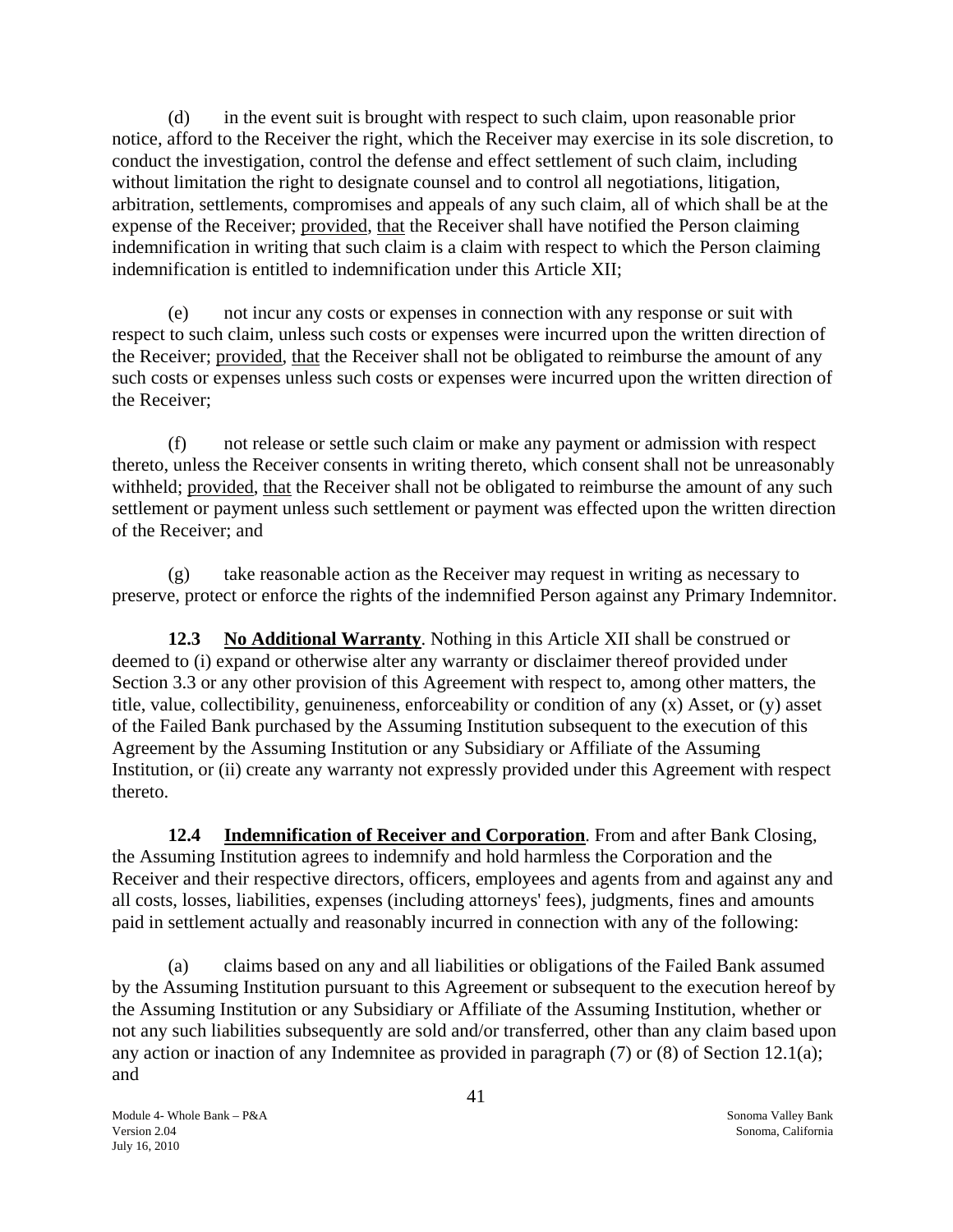<span id="page-42-0"></span>(b) claims based on any act or omission of any Indemnitee (including but not limited to claims of any Person claiming any right or title by or through the Assuming Institution with respect to Assets transferred to the Receiver pursuant to Section 3.4 or 3.6), other than any action or inaction of any Indemnitee as provided in paragraph (7) or (8) of Section 12.1(a).

**12.5 Obligations Supplemental**. The obligations of the Receiver, and the Corporation as guarantor in accordance with Section 12.7, to provide indemnification under this Article XII are to supplement any amount payable by any Primary Indemnitor to the Person indemnified under this Article XII. Consistent with that intent, the Receiver agrees only to make payments pursuant to such indemnification to the extent not payable by a Primary Indemnitor. If the aggregate amount of payments by the Receiver, or the Corporation as guarantor in accordance with Section 12.7, and all Primary Indemnitors with respect to any item of indemnification under this Article XII exceeds the amount payable with respect to such item, such Person being indemnified shall notify the Receiver thereof and, upon the request of the Receiver, shall promptly pay to the Receiver, or the Corporation as appropriate, the amount of the Receiver's (or Corporation's) payments to the extent of such excess.

**12.6 Criminal Claims**. Notwithstanding any provision of this Article XII to the contrary, in the event that any Person being indemnified under this Article XII shall become involved in any criminal action, suit or proceeding, whether judicial, administrative or investigative, the Receiver shall have no obligation hereunder to indemnify such Person for liability with respect to any criminal act or to the extent any costs or expenses are attributable to the defense against the allegation of any criminal act, unless (i) the Person is successful on the merits or otherwise in the defense against any such action, suit or proceeding, or (ii) such action, suit or proceeding is terminated without the imposition of liability on such Person.

**12.7** Limited Guaranty of the Corporation. The Corporation hereby guarantees performance of the Receiver's obligation to indemnify the Assuming Institution as set forth in this Article XII. It is a condition to the Corporation's obligation hereunder that the Assuming Institution shall comply in all respects with the applicable provisions of this Article XII. The Corporation shall be liable hereunder only for such amounts, if any, as the Receiver is obligated to pay under the terms of this Article XII but shall fail to pay. Except as otherwise provided above in this Section 12.7, nothing in this Article XII is intended or shall be construed to create any liability or obligation on the part of the Corporation, the United States of America or any department or agency thereof under or with respect to this Article XII, or any provision hereof, it being the intention of the parties hereto that the obligations undertaken by the Receiver under this Article XII are the sole and exclusive responsibility of the Receiver and no other Person or entity.

**12.8 Subrogation.** Upon payment by the Receiver, or the Corporation as guarantor in accordance with Section 12.7, to any Indemnitee for any claims indemnified by the Receiver under this Article XII, the Receiver, or the Corporation as appropriate, shall become subrogated to all rights of the Indemnitee against any other Person to the extent of such payment.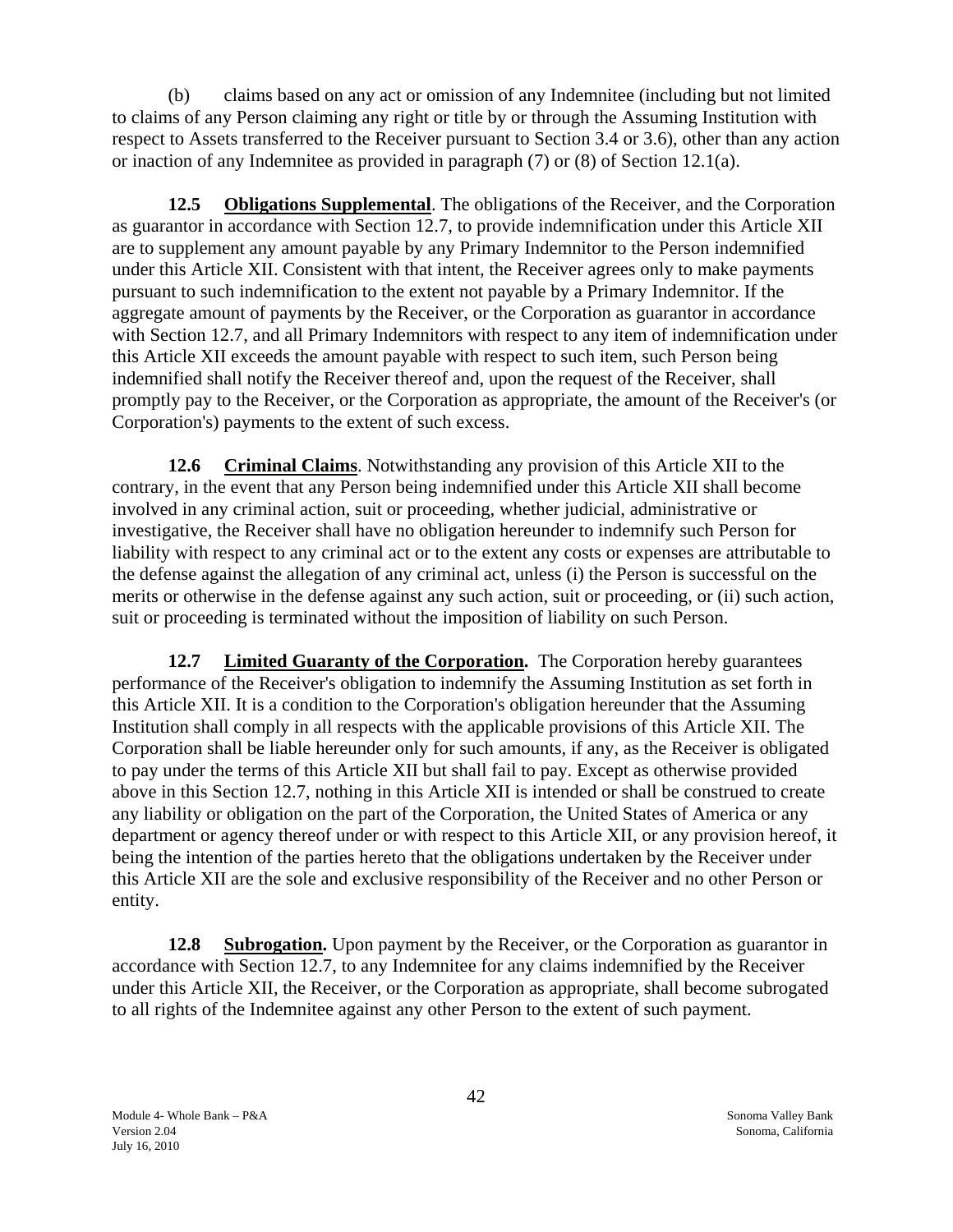## **ARTICLE XIII MISCELLANEOUS**

<span id="page-43-0"></span>**13.1 Entire Agreement**. This Agreement embodies the entire agreement of the parties hereto in relation to the subject matter herein and supersedes all prior understandings or agreements, oral or written, between the parties.

**13.2 Headings**. The headings and subheadings of the Table of Contents, Articles and Sections contained in this Agreement, except the terms identified for definition in Article I and elsewhere in this Agreement, are inserted for convenience only and shall not affect the meaning or interpretation of this Agreement or any provision hereof.

**13.3 Counterparts**. This Agreement may be executed in any number of counterparts and by the duly authorized representative of a different party hereto on separate counterparts, each of which when so executed shall be deemed to be an original and all of which when taken together shall constitute one and the same Agreement.

**13.4 GOVERNING LAW**. THIS AGREEMENT AND THE RIGHTS AND OBLIGATIONS HEREUNDER SHALL BE GOVERNED BY AND CONSTRUED IN ACCORDANCE WITH THE FEDERAL LAW OF THE UNITED STATES OF AMERICA, AND IN THE ABSENCE OF CONTROLLING FEDERAL LAW, IN ACCORDANCE WITH THE LAWS OF THE STATE IN WHICH THE MAIN OFFICE OF THE FAILED BANK IS LOCATED.

**13.5 Successors**. All terms and conditions of this Agreement shall be binding on the successors and assigns of the Receiver, the Corporation and the Assuming Institution. Except as otherwise specifically provided in this Agreement, nothing expressed or referred to in this Agreement is intended or shall be construed to give any Person other than the Receiver, the Corporation and the Assuming Institution any legal or equitable right, remedy or claim under or with respect to this Agreement or any provisions contained herein, it being the intention of the parties hereto that this Agreement, the obligations and statements of responsibilities hereunder, and all other conditions and provisions hereof are for the sole and exclusive benefit of the Receiver, the Corporation and the Assuming Institution and for the benefit of no other Person.

**13.6 Modification; Assignment**. No amendment or other modification, rescission, release, or assignment of any part of this Agreement shall be effective except pursuant to a written agreement subscribed by the duly authorized representatives of the parties hereto.

**13.7 Notice**. Any notice, request, demand, consent, approval or other communication to any party hereto shall be effective when received and shall be given in writing, and delivered in person against receipt therefore, or sent by certified mail, postage prepaid, courier service, telex, facsimile transmission or email to such party (with copies as indicated below) at its address set forth below or at such other address as it shall hereafter furnish in writing to the other parties. All such notices and other communications shall be deemed given on the date received by the addressee.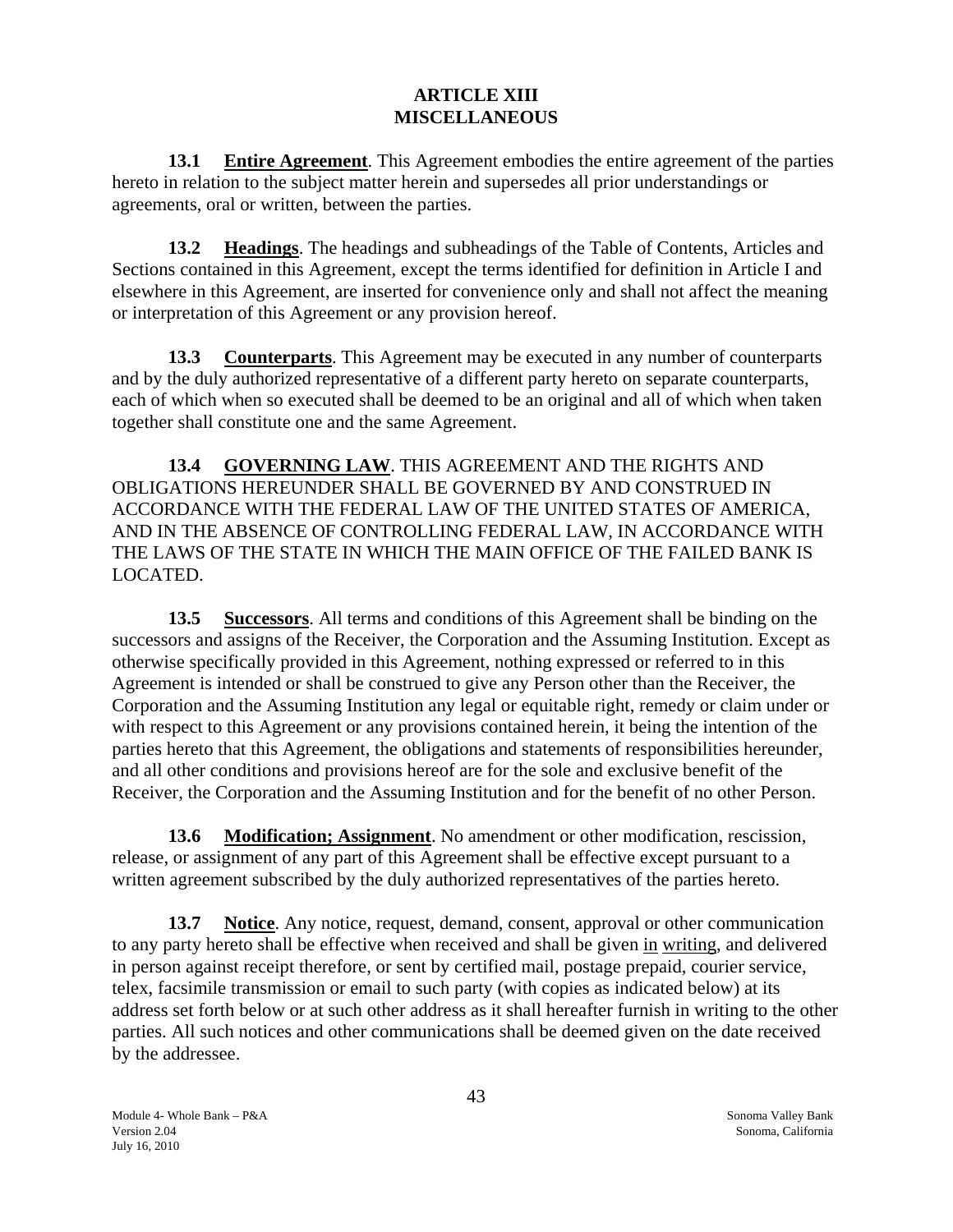#### <span id="page-44-0"></span>**Assuming Institution**

Westamerica Bank 4550 Mangels Blvd. Fairfield, California 94534-4082 *Attention:* David L. Payne Chairman, President & CEO

> *with a copy to: "*Robert" John A. Thorson Chief Financial Officer

#### **Receiver and Corporation**

Federal Deposit Insurance Corporation Receiver of Sonoma Valley Bank 40 Pacifica Irvine, California 92618 *Attention:* Settlement Agent

#### **In addition, with respect to notices under Article 4.6:**

cc: Resolutions and Closings Manager, ORE Department 40 Pacifica Irvine, California 92618

#### **In addition, with respect to notice under Article XII:**

cc: Managing Counsel (WCTSO) 40 Pacifica Irvine, California 92618

**13.8 Manner of Payment**. All payments due under this Agreement shall be in lawful money of the United States of America in immediately available funds as each party hereto may specify to the other parties; provided, that in the event the Receiver or the Corporation is obligated to make any payment hereunder in the amount of \$25,000.00 or less, such payment may be made by check.

**13.9 Costs, Fees and Expenses**. Except as otherwise specifically provided herein, each party hereto agrees to pay all costs, fees and expenses which it has incurred in connection with or incidental to the matters contained in this Agreement, including without limitation any fees and disbursements to its accountants and counsel; provided, that the Assuming Institution shall pay all fees, costs and expenses (other than attorneys' fees incurred by the Receiver) incurred in connection with the transfer to it of any Assets or Liabilities Assumed hereunder or in accordance herewith.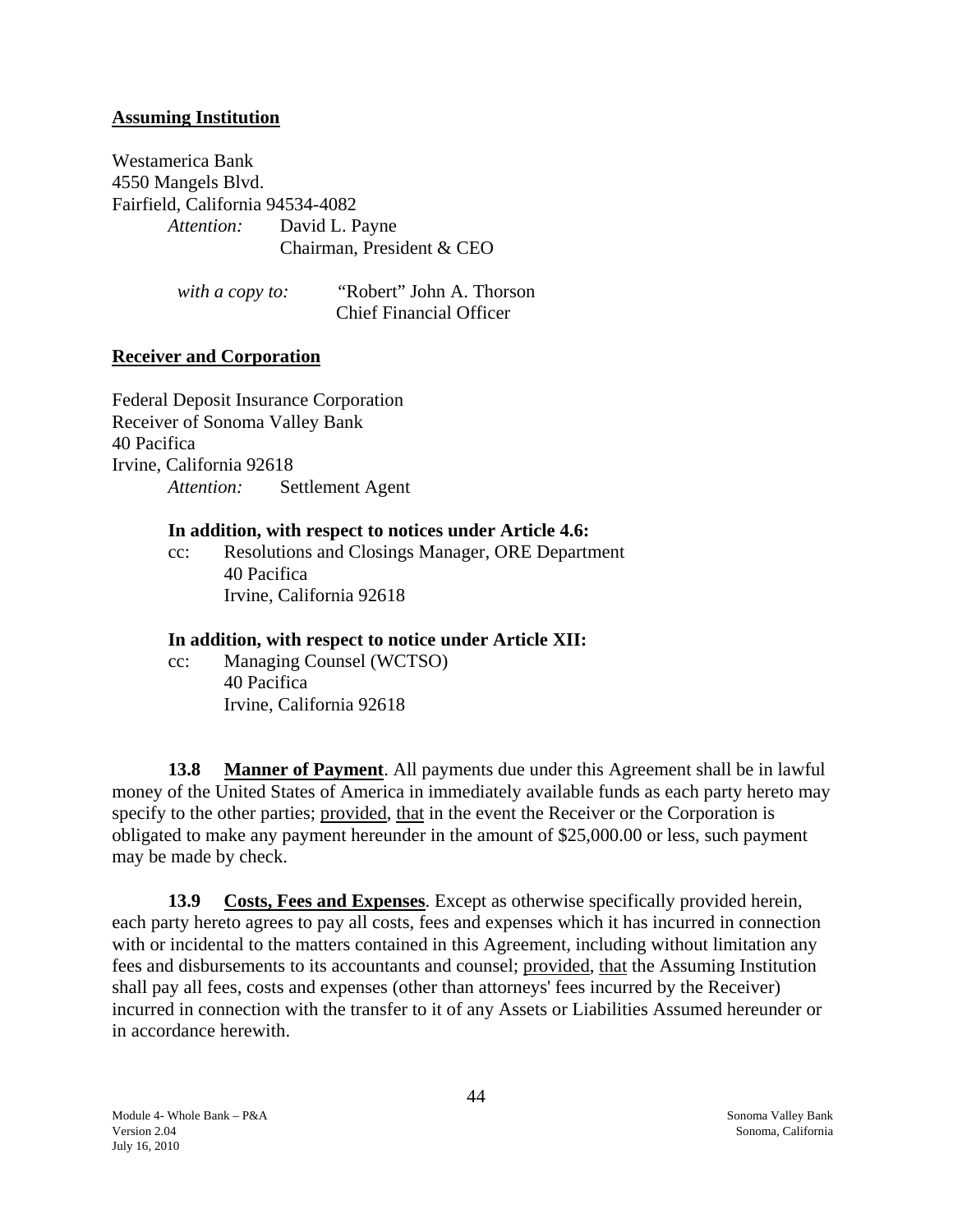<span id="page-45-0"></span> **13.10 Waiver**. Each of the Receiver, the Corporation and the Assuming Institution may waive its respective rights, powers or privileges under this Agreement; provided, that such waiver shall be in writing; and further provided, that no failure or delay on the part of the Receiver, the Corporation or the Assuming Institution to exercise any right, power or privilege under this Agreement shall operate as a waiver thereof, nor will any single or partial exercise of any right, power or privilege under this Agreement preclude any other or further exercise thereof or the exercise of any other right, power or privilege by the Receiver, the Corporation, or the Assuming Institution under this Agreement, nor will any such waiver operate or be construed as a future waiver of such right, power or privilege under this Agreement.

**13.11 Severability**. If any provision of this Agreement is declared invalid or unenforceable, then, to the extent possible, all of the remaining provisions of this Agreement shall remain in full force and effect and shall be binding upon the parties hereto.

**13.12 Term of Agreement**. This Agreement shall continue in full force and effect until the sixth (6th) anniversary of Bank Closing; provided, that the provisions of Section 6.3 and 6.4 shall survive the expiration of the term of this Agreement. Provided, however, the receivership of the Failed Bank may be terminated prior to the expiration of the term of this Agreement; in such event, the guaranty of the Corporation, as provided in and in accordance with the provisions of Section 12.7 shall be in effect for the remainder of the term. Expiration of the term of this Agreement shall not affect any claim or liability of any party with respect to any (i) amount which is owing at the time of such expiration, regardless of when such amount becomes payable, and (ii) breach of this Agreement occurring prior to such expiration, regardless of when such breach is discovered.

**13.13 Survival of Covenants, Etc.** The covenants, representations, and warranties in this Agreement shall survive the execution of this Agreement and the consummation of the transactions contemplated hereunder.

# **[Signature Page Follows]**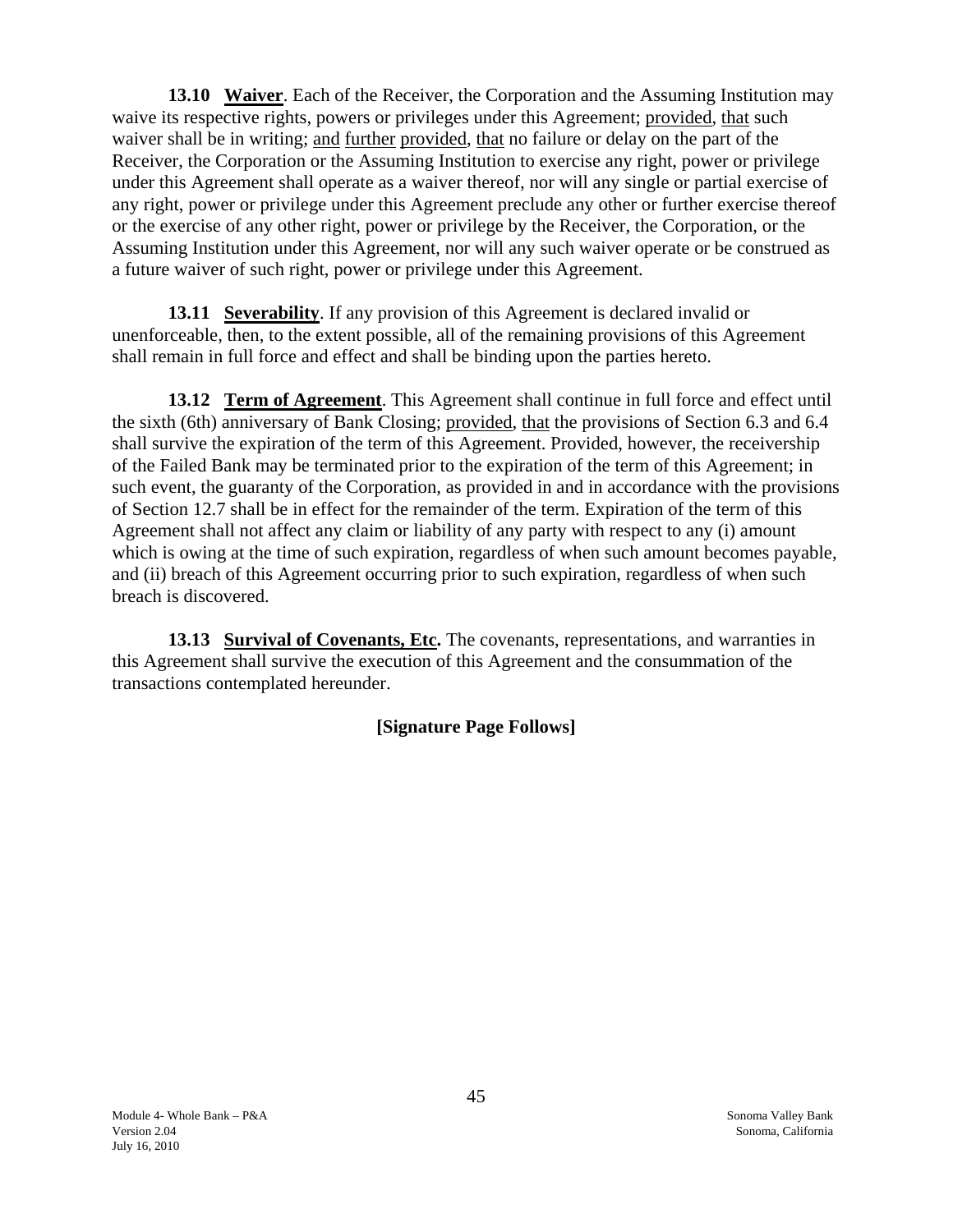**IN WITNESS WHEREOF,** the parties hereto have caused this Agreement to be executed by their duly authorized representatives as of the date first above written.



July 16, 2010

Sonoma, California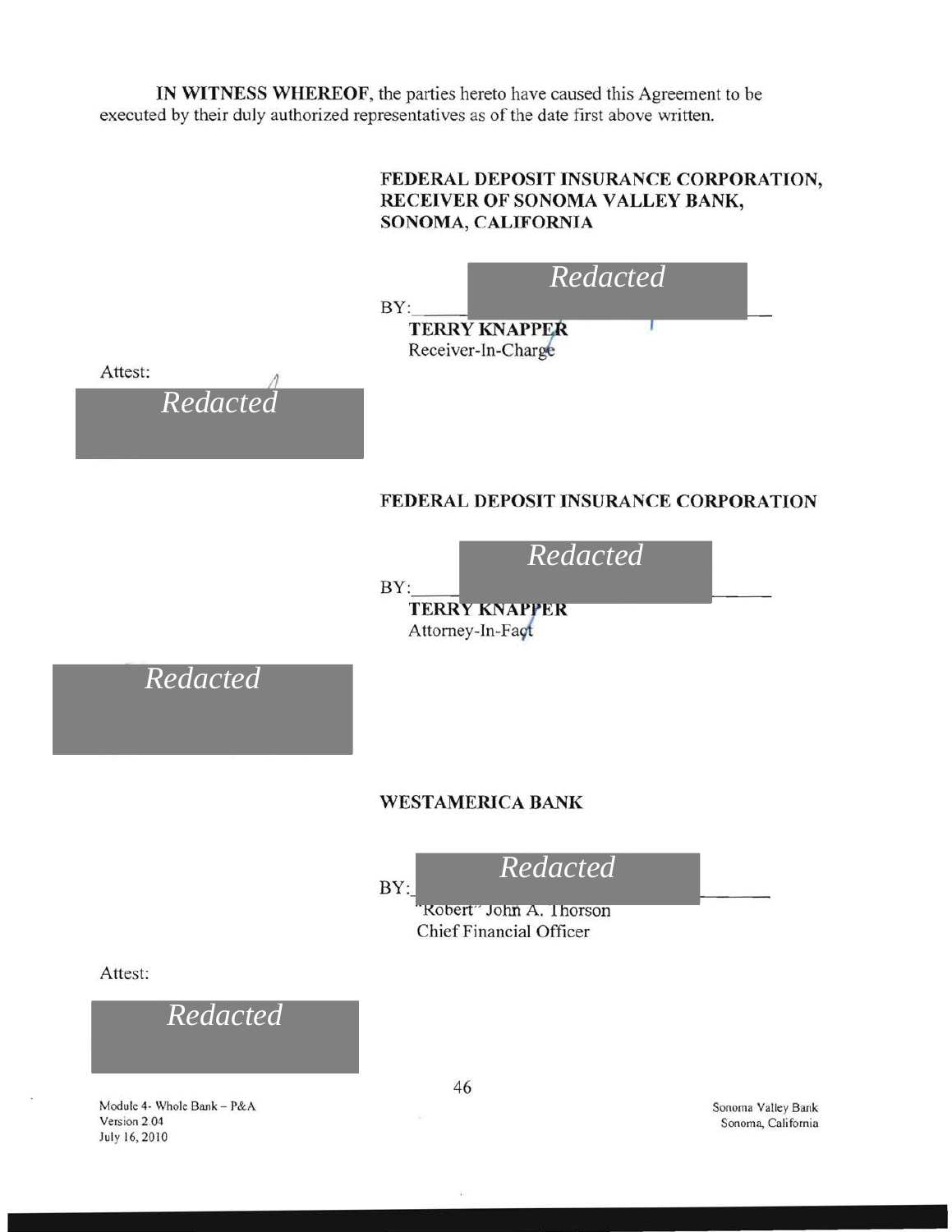#### **SCHEDULE 2.1(a) – Excluded Deposit Liability Accounts**

## **Sonoma Valley Bank Sonoma, CA**

<span id="page-47-0"></span>Sonoma Valley Bank reported no deposits associated with the Depository Organization (DO) Cede & Co as Nominee for DTC as of May 28, 2010. If such DO funds exist at bank closing, they will not pass to the Assuming Institution and will be excluded from the transaction as described in section 2.1 (a) of the P&A Agreement. A schedule will be updated post-closing with data as of the actual bank closing date if such DO accounts are found to exist at that time.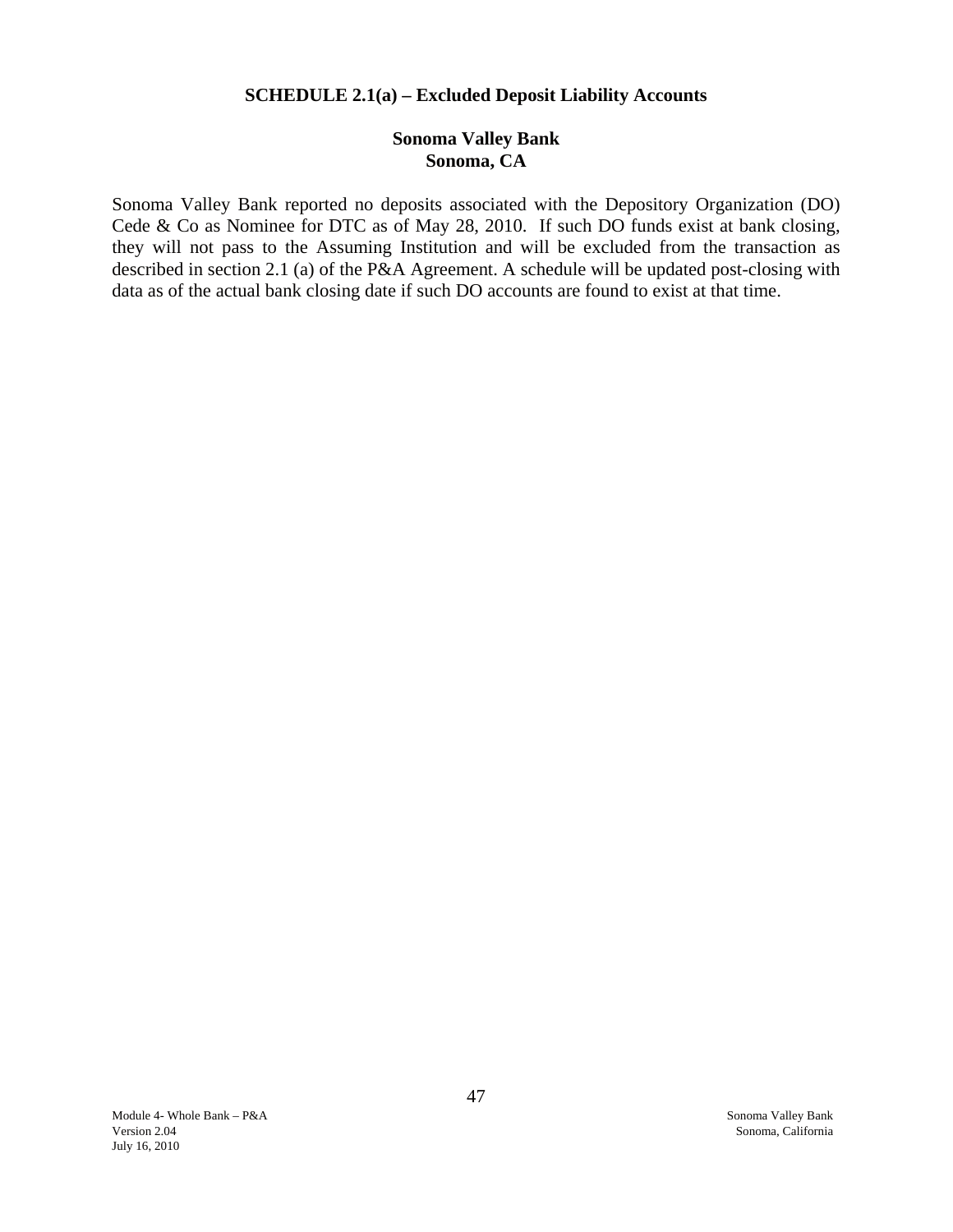# **SCHEDULE 3.2 - Purchase Price of Assets or assets**

| (a)                        | cash and receivables from depository<br>institutions, including cash items in the<br>process of collection, plus<br>interest thereon: | <b>Book Value</b>               |
|----------------------------|---------------------------------------------------------------------------------------------------------------------------------------|---------------------------------|
| (b)                        | securities (exclusive of the capital stock of<br>Acquired Subsidiaries), plus interest<br>thereon:                                    | As provided in Section 3.2(b)   |
| (c)                        | federal funds sold and repurchase<br>agreements, if any, including interest<br>thereon:                                               | <b>Book Value</b>               |
| (d)                        | Loans:                                                                                                                                | <b>Book Value</b>               |
| (e)                        | <b>Other Real Estate</b>                                                                                                              | <b>Book Value</b>               |
| (f)                        | credit card business, if any:                                                                                                         | <b>Book Value</b>               |
| (g)                        | Safe Deposit Boxes and related business,<br>safekeeping business and trust business, if<br>any:                                       | <b>Book Value</b>               |
| (h)                        | boats, motor vehicles, aircraft, trailers, fire<br>arms, and repossessed collateral                                                   | <b>Book Value</b>               |
| (i)                        | Records and other documents:                                                                                                          | <b>Book Value</b>               |
| (j)                        | capital stock of any Acquired Subsidiaries<br>and FRB stock and FHLB stock:                                                           | <b>Book Value</b>               |
| $\left( k\right)$          | amounts owed to the Failed Bank by any<br><b>Acquired Subsidiary:</b>                                                                 | <b>Book Value</b>               |
| $\left( \mathbf{l}\right)$ | assets securing Deposits of public money,<br>to the extent not otherwise purchased<br>hereunder:                                      | <b>Book Value</b>               |
| (m)                        | Overdrafts of customers:                                                                                                              | <b>Book Value</b>               |
| (n)                        | rights, if any, with respect to Qualified<br>Financial Contracts.<br>4 റ                                                              | As provided in Section $3.2(c)$ |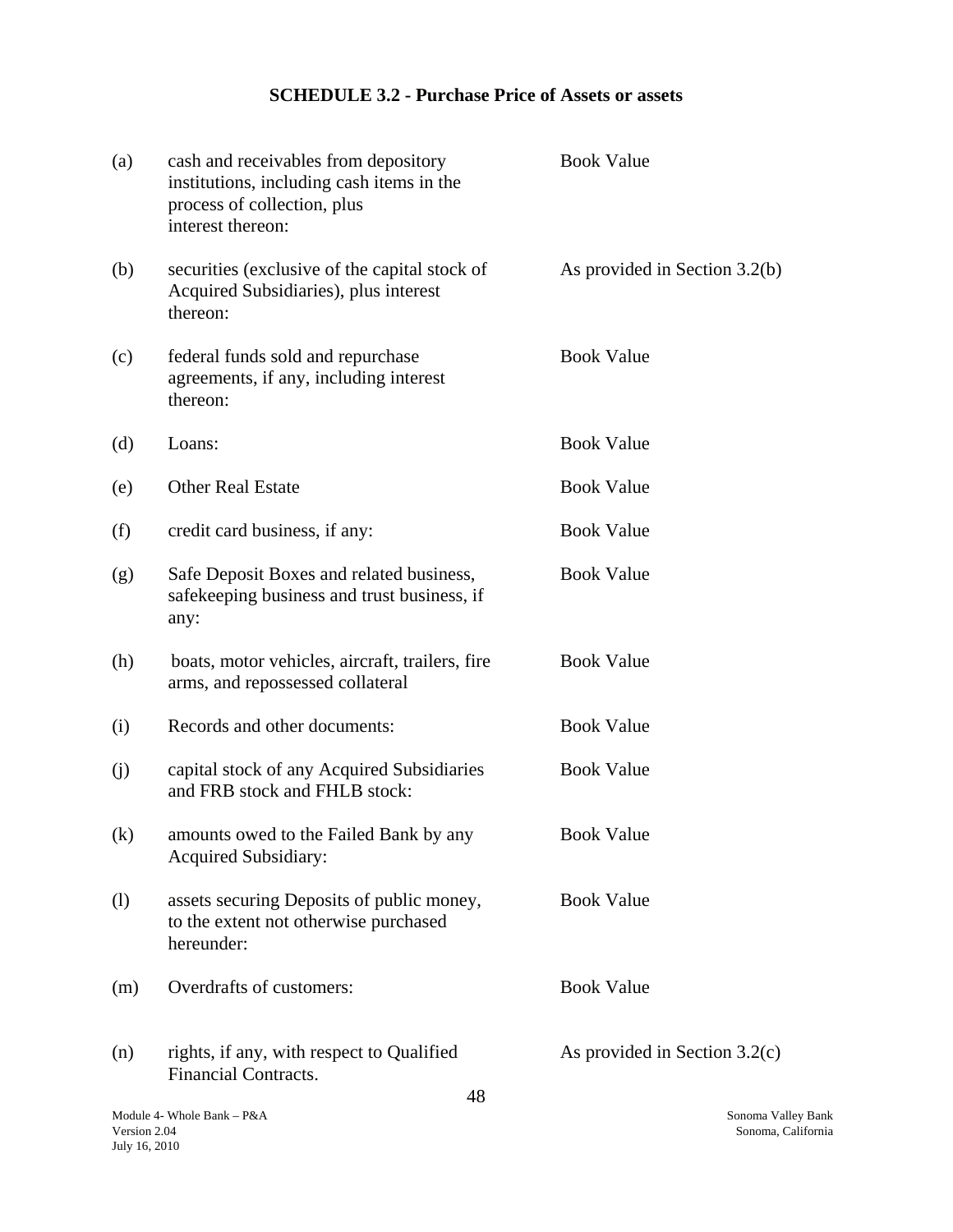| $\overline{O}$ | rights of the Failed Bank to provide<br>mortgage servicing for others and to have<br>mortgage servicing provided to the Failed<br>Bank by others and related contracts. | <b>Book Value</b> |
|----------------|-------------------------------------------------------------------------------------------------------------------------------------------------------------------------|-------------------|
| (p)            | <b>Personal Computers</b>                                                                                                                                               | Fair Market Value |

# **assets subject to an option to purchase:**

| (a) | <b>Bank Premises:</b>    | Fair Market Value |
|-----|--------------------------|-------------------|
| (b) | Furniture and Equipment: | Fair Market Value |
| (c) | Fixtures:                | Fair Market Value |
| (d) | Other Equipment:         | Fair Market Value |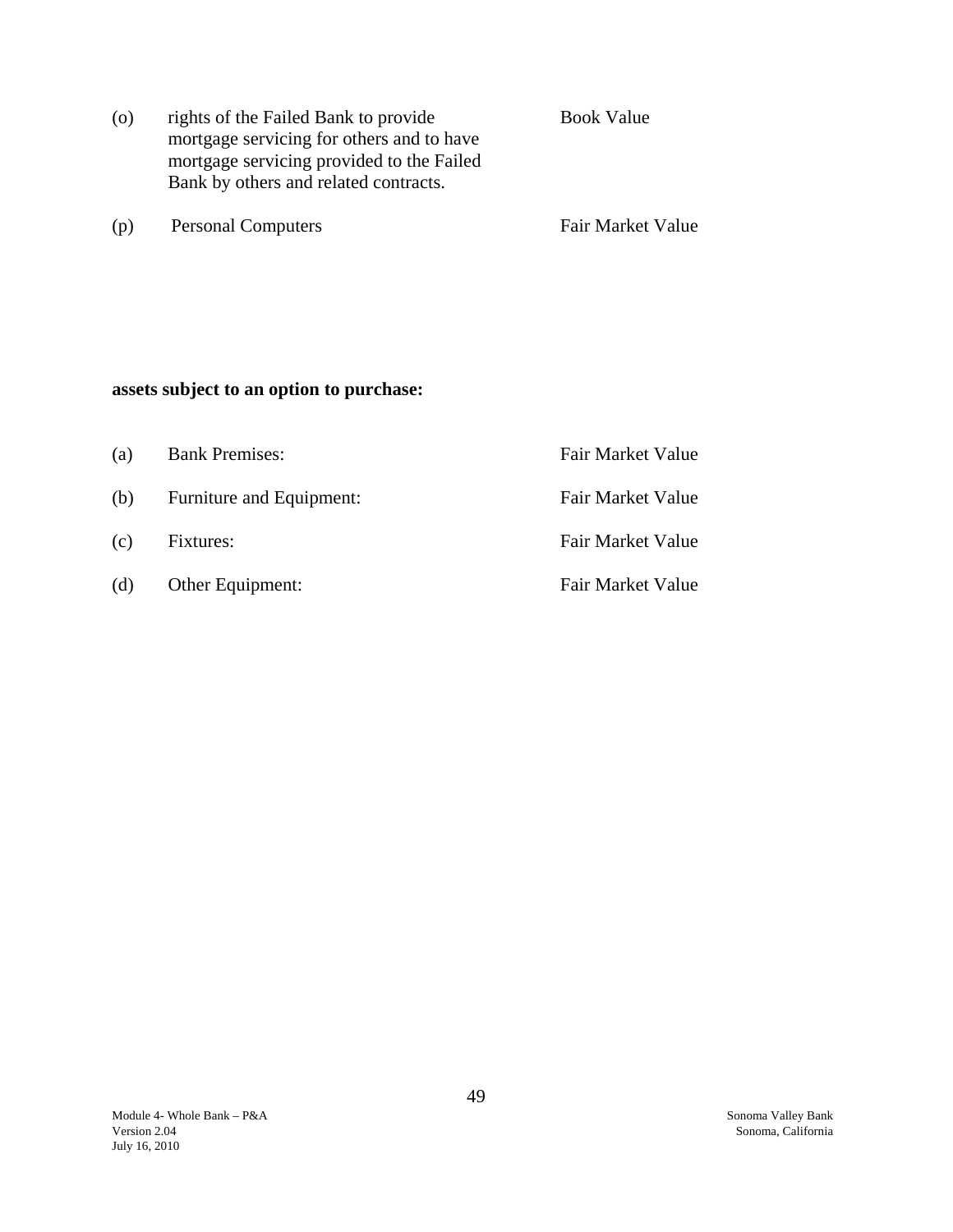

## SCHEDULE 3.5(1) - Excluded Securities

Module 4- Whole Bank - P&A Sonoma Valley Bank - P&A Sonoma Valley Bank Sonoma Valley Bank Sonoma Valley Bank Sonoma Valley Bank Sonoma Valley Bank Sonoma Valley Bank Sonoma Valley Bank Sonoma Valley Bank Sonoma Valley Bank July 16,2010

Sonoma, California

50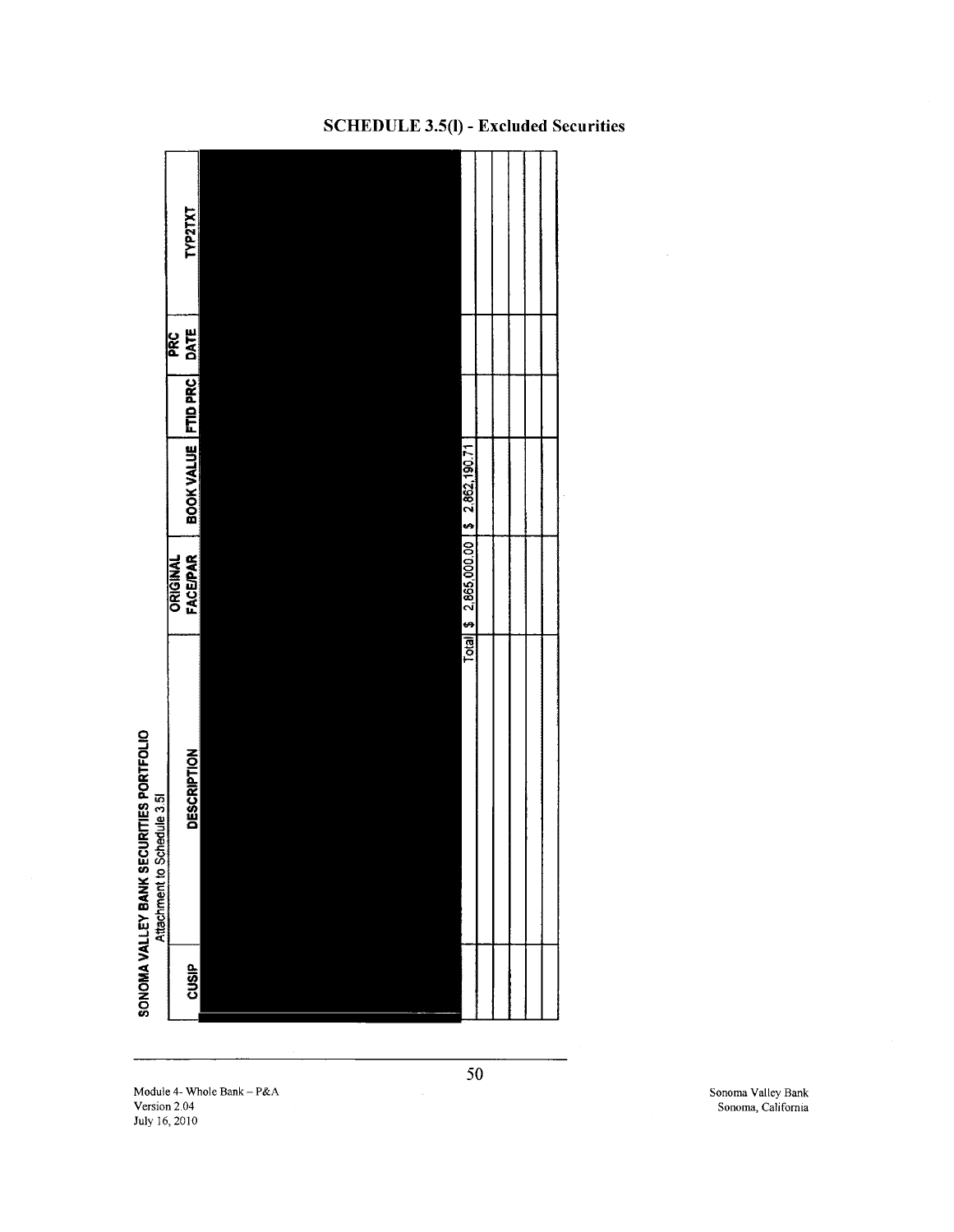<span id="page-51-0"></span>

51

FDIC\_Acquirer\_Data\_Retention\_Catalog\_v20

 $57502010$ 

FDIC Confidential

**SCHEDULE 6.3 – Data Retention Catalog**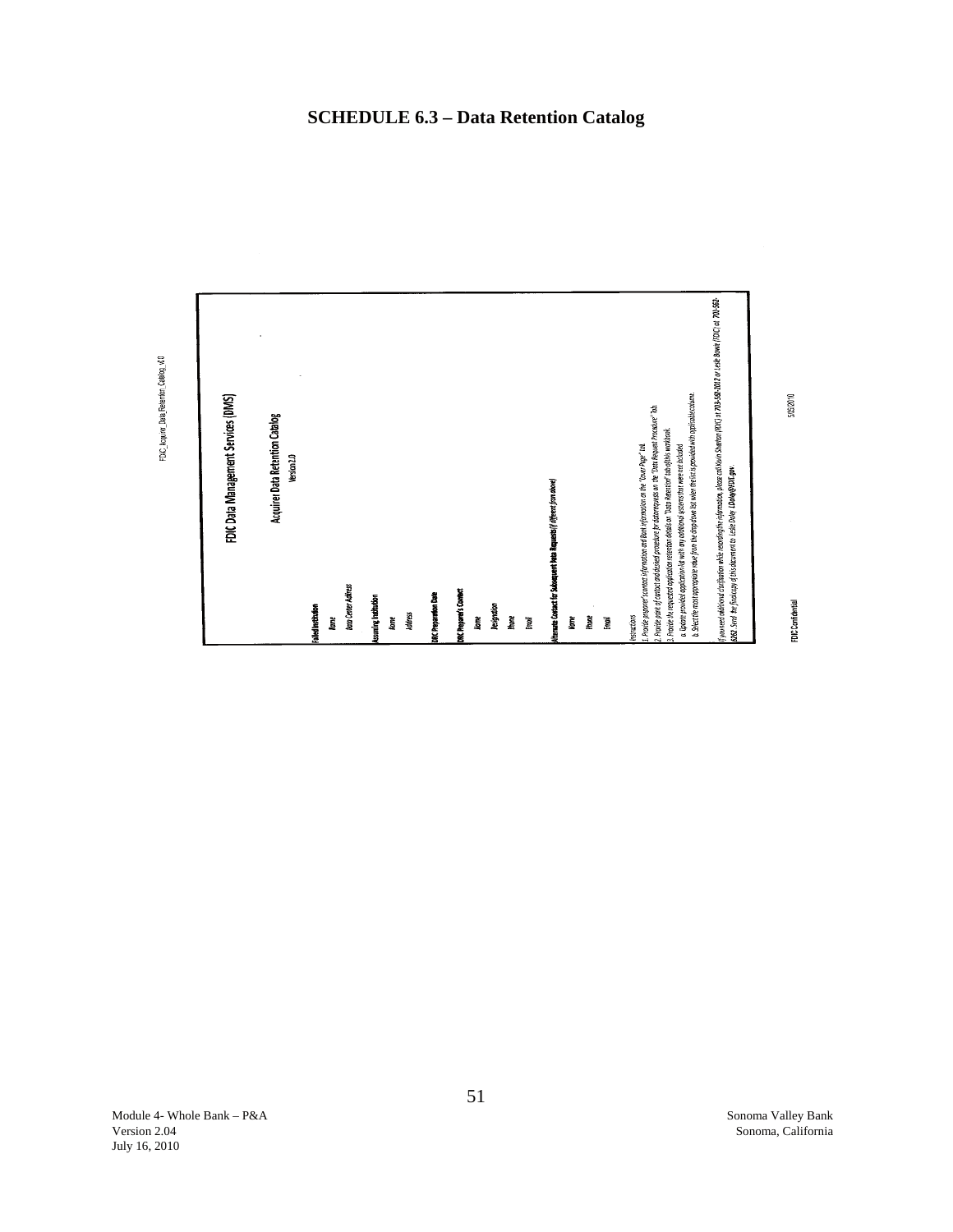|                                                                                                                                                                                                                                                                                                                                                                                                                                                                                                                                                                                                                                                                                                                                    |        | Application Chandlers                                                                                                                                                                                                                                                                                                          |                                      |                                                                                      |                                                            |                                                                                              |                                                                                                                           |                 |                       |                                                      |
|------------------------------------------------------------------------------------------------------------------------------------------------------------------------------------------------------------------------------------------------------------------------------------------------------------------------------------------------------------------------------------------------------------------------------------------------------------------------------------------------------------------------------------------------------------------------------------------------------------------------------------------------------------------------------------------------------------------------------------|--------|--------------------------------------------------------------------------------------------------------------------------------------------------------------------------------------------------------------------------------------------------------------------------------------------------------------------------------|--------------------------------------|--------------------------------------------------------------------------------------|------------------------------------------------------------|----------------------------------------------------------------------------------------------|---------------------------------------------------------------------------------------------------------------------------|-----------------|-----------------------|------------------------------------------------------|
|                                                                                                                                                                                                                                                                                                                                                                                                                                                                                                                                                                                                                                                                                                                                    |        |                                                                                                                                                                                                                                                                                                                                |                                      | <b>The Country of Manufacturers</b><br>ļ                                             | The Dundan for Orders Data They Building for Orders Data   | Office Data Data:                                                                            | į                                                                                                                         | Maraton Details | Decembration Schools  | Community                                            |
| <b>The Second Contract</b><br><b>Mariament</b><br><b><i><u>Agriculture</u></i></b>                                                                                                                                                                                                                                                                                                                                                                                                                                                                                                                                                                                                                                                 | I<br>j | $\begin{bmatrix} 1 & 0 & 0 & 0 \\ 0 & 0 & 0 & 0 \\ 0 & 0 & 0 & 0 \\ 0 & 0 & 0 & 0 \\ 0 & 0 & 0 & 0 \\ 0 & 0 & 0 & 0 \\ 0 & 0 & 0 & 0 \\ 0 & 0 & 0 & 0 \\ 0 & 0 & 0 & 0 \\ 0 & 0 & 0 & 0 \\ 0 & 0 & 0 & 0 \\ 0 & 0 & 0 & 0 & 0 \\ 0 & 0 & 0 & 0 & 0 \\ 0 & 0 & 0 & 0 & 0 \\ 0 & 0 & 0 & 0 & 0 & 0 \\ 0 & 0 & 0 & 0 & 0 & 0 \\ $ | North Mary Property                  | ê<br>Į                                                                               | Î<br>ė<br>ľ                                                | ė                                                                                            |                                                                                                                           |                 |                       | Procedure and additional Council                     |
| creating the dealership and they are avoid belowed by<br>An application<br>$\begin{tabular}{ c c } \hline \quad \quad & \quad \quad & \quad \quad \\ \hline \quad \quad & \quad \quad & \quad \quad \\ \hline \quad \quad & \quad \quad & \quad \quad \\ \hline \quad \quad & \quad \quad & \quad \quad \\ \hline \quad \quad & \quad \quad & \quad \quad \\ \hline \quad \quad & \quad \quad & \quad \quad \\ \hline \quad \quad & \quad \quad & \quad \quad \\ \hline \quad \quad & \quad \quad & \quad \quad \\ \hline \end{tabular}$<br>$\frac{1}{\sigma_{\text{max}}\left( \mathcal{L} \right) } \leq \frac{1}{\sigma_{\text{max}}\left( \mathcal{L} \right) } \leq \frac{1}{\sigma_{\text{max}}\left( \mathcal{L} \right) }$ |        | <br>  sunde en regulation ( particulate real   sells like definition made of the high-later)<br>  also can be real system                                                                                                                                                                                                      |                                      | Avenue the Lone designati beginn if<br>copylig was a the application of<br>operation | <b>The Contract of Section</b><br><b>Property are form</b> | anisana kama sarawa kuma pano kama manamata<br>matan - kusa awa dan awaka - kusa manamata sa | uncia masi populare sua informazione il proventi "franco i menori e si si con con la mascaria in contra menori<br>Approva |                 | <b>Alle Andrews (</b> | a aim ada (4) spieziko<br>where is its creative plan |
|                                                                                                                                                                                                                                                                                                                                                                                                                                                                                                                                                                                                                                                                                                                                    |        |                                                                                                                                                                                                                                                                                                                                | Want sure you as a mother            |                                                                                      |                                                            |                                                                                              |                                                                                                                           |                 |                       |                                                      |
| Card Banding Application                                                                                                                                                                                                                                                                                                                                                                                                                                                                                                                                                                                                                                                                                                           |        |                                                                                                                                                                                                                                                                                                                                |                                      |                                                                                      |                                                            |                                                                                              | Maintaining As-Is                                                                                                         |                 |                       |                                                      |
| F. Wan Servicing<br>F. Wan History                                                                                                                                                                                                                                                                                                                                                                                                                                                                                                                                                                                                                                                                                                 |        |                                                                                                                                                                                                                                                                                                                                |                                      |                                                                                      |                                                            |                                                                                              | <b>Mugating</b>                                                                                                           |                 |                       |                                                      |
| Deposit Accounts                                                                                                                                                                                                                                                                                                                                                                                                                                                                                                                                                                                                                                                                                                                   |        |                                                                                                                                                                                                                                                                                                                                |                                      |                                                                                      |                                                            |                                                                                              | F Active Accounts                                                                                                         |                 |                       |                                                      |
| <b>F</b> Customer Information<br>IT Account Balances                                                                                                                                                                                                                                                                                                                                                                                                                                                                                                                                                                                                                                                                               |        |                                                                                                                                                                                                                                                                                                                                |                                      |                                                                                      |                                                            |                                                                                              | <sup>F</sup> Insclive Accounts                                                                                            |                 |                       |                                                      |
| IT ACH Details                                                                                                                                                                                                                                                                                                                                                                                                                                                                                                                                                                                                                                                                                                                     |        |                                                                                                                                                                                                                                                                                                                                |                                      |                                                                                      |                                                            |                                                                                              | F. Closed Accounts<br>F. Transaction History                                                                              |                 |                       |                                                      |
| "Wire Transfer Details                                                                                                                                                                                                                                                                                                                                                                                                                                                                                                                                                                                                                                                                                                             |        |                                                                                                                                                                                                                                                                                                                                |                                      |                                                                                      |                                                            |                                                                                              | F Other (Provide Comments)                                                                                                |                 |                       |                                                      |
|                                                                                                                                                                                                                                                                                                                                                                                                                                                                                                                                                                                                                                                                                                                                    |        |                                                                                                                                                                                                                                                                                                                                |                                      |                                                                                      |                                                            |                                                                                              | C. Not Maletaining                                                                                                        |                 |                       |                                                      |
| i General Ledger<br>F. Accounts Payable                                                                                                                                                                                                                                                                                                                                                                                                                                                                                                                                                                                                                                                                                            |        |                                                                                                                                                                                                                                                                                                                                |                                      |                                                                                      |                                                            |                                                                                              | F' TapeBackups                                                                                                            |                 |                       |                                                      |
| F Accounts Receivable                                                                                                                                                                                                                                                                                                                                                                                                                                                                                                                                                                                                                                                                                                              |        |                                                                                                                                                                                                                                                                                                                                |                                      |                                                                                      |                                                            |                                                                                              | F' Data With Servicer                                                                                                     |                 |                       |                                                      |
| a<br>S                                                                                                                                                                                                                                                                                                                                                                                                                                                                                                                                                                                                                                                                                                                             |        |                                                                                                                                                                                                                                                                                                                                |                                      |                                                                                      |                                                            |                                                                                              | <b>Data Not Available</b>                                                                                                 |                 |                       |                                                      |
|                                                                                                                                                                                                                                                                                                                                                                                                                                                                                                                                                                                                                                                                                                                                    |        |                                                                                                                                                                                                                                                                                                                                |                                      |                                                                                      |                                                            |                                                                                              | IT Other (Provide Comments)<br>F Data Deleted                                                                             |                 |                       |                                                      |
|                                                                                                                                                                                                                                                                                                                                                                                                                                                                                                                                                                                                                                                                                                                                    |        |                                                                                                                                                                                                                                                                                                                                | <b>Barbara and Service Committee</b> |                                                                                      |                                                            |                                                                                              |                                                                                                                           |                 |                       |                                                      |
| <b>Applications Cotagory: Loans</b>                                                                                                                                                                                                                                                                                                                                                                                                                                                                                                                                                                                                                                                                                                |        |                                                                                                                                                                                                                                                                                                                                |                                      |                                                                                      |                                                            |                                                                                              |                                                                                                                           |                 |                       |                                                      |
|                                                                                                                                                                                                                                                                                                                                                                                                                                                                                                                                                                                                                                                                                                                                    |        |                                                                                                                                                                                                                                                                                                                                |                                      |                                                                                      |                                                            |                                                                                              |                                                                                                                           |                 |                       |                                                      |
| <b>Applications Catagory: Deposits</b>                                                                                                                                                                                                                                                                                                                                                                                                                                                                                                                                                                                                                                                                                             |        |                                                                                                                                                                                                                                                                                                                                | have any company manual              |                                                                                      |                                                            |                                                                                              |                                                                                                                           |                 |                       |                                                      |
|                                                                                                                                                                                                                                                                                                                                                                                                                                                                                                                                                                                                                                                                                                                                    |        |                                                                                                                                                                                                                                                                                                                                |                                      |                                                                                      |                                                            |                                                                                              |                                                                                                                           |                 |                       |                                                      |
| <b>Louisman Crimpsy: Remotels</b>                                                                                                                                                                                                                                                                                                                                                                                                                                                                                                                                                                                                                                                                                                  |        |                                                                                                                                                                                                                                                                                                                                | <b>The Second Second Second</b>      |                                                                                      |                                                            |                                                                                              |                                                                                                                           |                 |                       |                                                      |
|                                                                                                                                                                                                                                                                                                                                                                                                                                                                                                                                                                                                                                                                                                                                    |        |                                                                                                                                                                                                                                                                                                                                |                                      |                                                                                      |                                                            |                                                                                              |                                                                                                                           |                 |                       |                                                      |
|                                                                                                                                                                                                                                                                                                                                                                                                                                                                                                                                                                                                                                                                                                                                    |        |                                                                                                                                                                                                                                                                                                                                | hope can can as a simple             |                                                                                      |                                                            |                                                                                              |                                                                                                                           |                 |                       |                                                      |
| Applications Category Hill                                                                                                                                                                                                                                                                                                                                                                                                                                                                                                                                                                                                                                                                                                         |        |                                                                                                                                                                                                                                                                                                                                |                                      |                                                                                      |                                                            |                                                                                              |                                                                                                                           |                 |                       |                                                      |
|                                                                                                                                                                                                                                                                                                                                                                                                                                                                                                                                                                                                                                                                                                                                    |        |                                                                                                                                                                                                                                                                                                                                |                                      |                                                                                      |                                                            |                                                                                              |                                                                                                                           |                 |                       |                                                      |
| <b>Authors Company</b> Corporate                                                                                                                                                                                                                                                                                                                                                                                                                                                                                                                                                                                                                                                                                                   |        |                                                                                                                                                                                                                                                                                                                                | <b>Mark of Continuous State</b>      |                                                                                      |                                                            |                                                                                              |                                                                                                                           |                 |                       |                                                      |
|                                                                                                                                                                                                                                                                                                                                                                                                                                                                                                                                                                                                                                                                                                                                    |        |                                                                                                                                                                                                                                                                                                                                |                                      |                                                                                      |                                                            |                                                                                              |                                                                                                                           |                 |                       |                                                      |
| <b>Applications Company Insurance</b>                                                                                                                                                                                                                                                                                                                                                                                                                                                                                                                                                                                                                                                                                              |        |                                                                                                                                                                                                                                                                                                                                |                                      |                                                                                      |                                                            |                                                                                              |                                                                                                                           |                 |                       |                                                      |
|                                                                                                                                                                                                                                                                                                                                                                                                                                                                                                                                                                                                                                                                                                                                    |        |                                                                                                                                                                                                                                                                                                                                |                                      |                                                                                      |                                                            |                                                                                              |                                                                                                                           |                 |                       |                                                      |
|                                                                                                                                                                                                                                                                                                                                                                                                                                                                                                                                                                                                                                                                                                                                    |        |                                                                                                                                                                                                                                                                                                                                | the property of the color            |                                                                                      |                                                            |                                                                                              |                                                                                                                           |                 |                       |                                                      |
| Production<br><b>Application Catagory fauth</b>                                                                                                                                                                                                                                                                                                                                                                                                                                                                                                                                                                                                                                                                                    |        |                                                                                                                                                                                                                                                                                                                                |                                      |                                                                                      |                                                            |                                                                                              |                                                                                                                           |                 |                       |                                                      |
|                                                                                                                                                                                                                                                                                                                                                                                                                                                                                                                                                                                                                                                                                                                                    |        |                                                                                                                                                                                                                                                                                                                                |                                      |                                                                                      |                                                            |                                                                                              |                                                                                                                           |                 |                       |                                                      |
|                                                                                                                                                                                                                                                                                                                                                                                                                                                                                                                                                                                                                                                                                                                                    |        |                                                                                                                                                                                                                                                                                                                                |                                      |                                                                                      |                                                            |                                                                                              |                                                                                                                           |                 |                       |                                                      |
|                                                                                                                                                                                                                                                                                                                                                                                                                                                                                                                                                                                                                                                                                                                                    |        |                                                                                                                                                                                                                                                                                                                                |                                      |                                                                                      |                                                            |                                                                                              |                                                                                                                           |                 |                       |                                                      |
|                                                                                                                                                                                                                                                                                                                                                                                                                                                                                                                                                                                                                                                                                                                                    |        |                                                                                                                                                                                                                                                                                                                                | -------                              |                                                                                      |                                                            |                                                                                              |                                                                                                                           |                 |                       |                                                      |
|                                                                                                                                                                                                                                                                                                                                                                                                                                                                                                                                                                                                                                                                                                                                    |        |                                                                                                                                                                                                                                                                                                                                |                                      |                                                                                      |                                                            |                                                                                              |                                                                                                                           |                 |                       |                                                      |
| <b>Applications Company Play Branch</b><br>Application<br>Accessory<br>The Play Branch Branch                                                                                                                                                                                                                                                                                                                                                                                                                                                                                                                                                                                                                                      |        |                                                                                                                                                                                                                                                                                                                                |                                      |                                                                                      |                                                            |                                                                                              |                                                                                                                           |                 |                       |                                                      |
|                                                                                                                                                                                                                                                                                                                                                                                                                                                                                                                                                                                                                                                                                                                                    |        |                                                                                                                                                                                                                                                                                                                                |                                      |                                                                                      |                                                            |                                                                                              |                                                                                                                           |                 |                       |                                                      |
|                                                                                                                                                                                                                                                                                                                                                                                                                                                                                                                                                                                                                                                                                                                                    |        |                                                                                                                                                                                                                                                                                                                                |                                      |                                                                                      |                                                            |                                                                                              |                                                                                                                           |                 |                       |                                                      |

Module 4- Whole Bank – P&A Sonoma Valley Bank July 16, 2010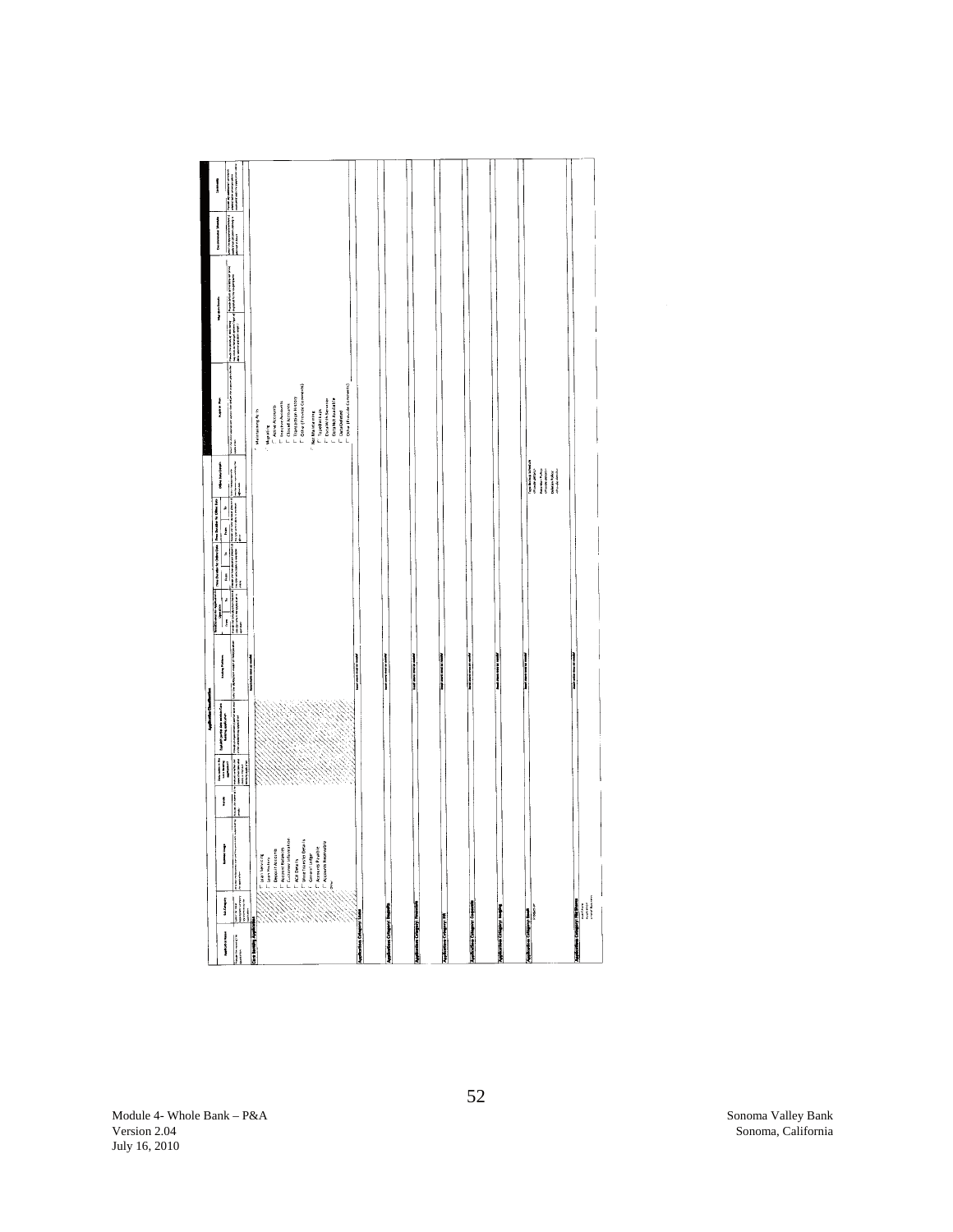#### **SCHEDULE 7**

#### **Accounts Excluded from Calculation of Deposit Franchise Bid Premium**

#### **Sonoma Valley Bank Sonoma, CA**

The accounts identified below will pass to the Assuming Institution (unless otherwise noted in subsequent amendments to the P&A agreement). When calculating the premium to be paid on Assumed Deposits in a P&A transaction, the FDIC will exclude the following categories of deposit accounts:

| <i>Category</i> | <b>Description</b>                                  | <b>Amount</b> |
|-----------------|-----------------------------------------------------|---------------|
|                 | <b>Non-DO Brokered Deposits</b>                     | \$0           |
|                 | <b>CDARS</b>                                        | \$1,155,784   |
| Ш               | Market Place Deposits (e.g.                         |               |
|                 | QuickRate/Bank Internet CD's)                       |               |
|                 | Total deposits excluded from Calculation of premium | 155.784       |
|                 |                                                     |               |

#### **Category Description**

#### **I Brokered Deposits**

Brokered deposit accounts are accounts for which the "depositor of record" is an agent, nominee, or custodian who deposits funds for a principal or principals to whom "pass-through" deposit insurance coverage may be extended. The FDIC separates brokered deposit accounts into 2 categories: 1) Depository Organization (DO) Brokered Deposits and 2) Non-Depository Organization (Non-DO) Brokered Deposits. This distinction is made by the FDIC to facilitate our role as Receiver and Insurer. These terms will not appear on other "brokered deposit" reports generated by the institution.

Non-DO Brokered Deposits pass to the Assuming Bank, but are excluded from Assumed Deposits when the deposit premium is calculated.

DO Brokered Deposits (Cede & Co as Nominee for DTC), are typically excluded from Assumed Deposits in the P&A transaction. If, however, the terms of a particular transaction are altered and the DO Brokered Deposits pass to the Assuming Bank, they will similarly not be included in Assumed Deposits for purposes of calculating the deposit premium.

#### **II CDARS**

CDARS deposits pass to the Assuming Bank, but are excluded from Assumed Deposits when the deposit premium is calculated.

Sonoma Valley Bank did participate in the CDARS program as of the date of the deposit download and did report CDARS deposits.

#### **III Market Place Deposits**

"Market Place Deposits" is a description given to deposits that may have been solicited via a money desk, internet subscription service (for example, QwickRate), or similar programs.

Sonoma Valley Bank did not report QwickRate and similar deposits as identified above. A list will be updated postclosing with balances, if they are later found to exist as of the bank closing date.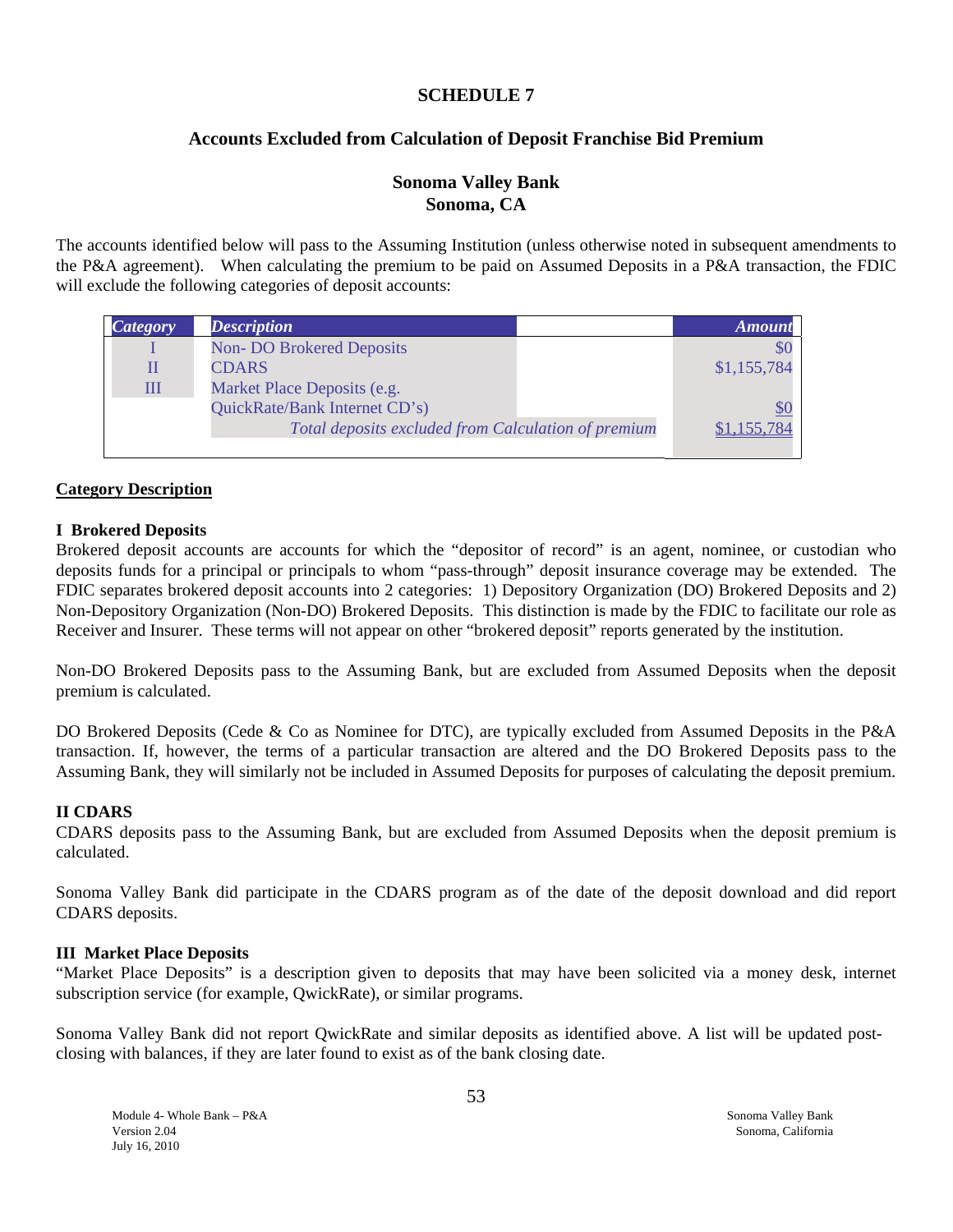## **EXHIBIT 2.3A FINAL NOTICE LETTER**

#### **FINAL LEGAL NOTICE**

Claiming Requirements for Deposits Under 12 U.S.C. 1822(e)

#### **[Date]**

<span id="page-54-0"></span>**[Name of Unclaimed Depositor] [Address of Unclaimed Depositor] [Anytown, USA]** 

Subject: **[XXXXX – Name of Bank] [City, State]** – In Receivership

Dear **[Sir/Madam]:** 

As you may know, on **[Date: Closing Date]**, the **[Name of Bank ("The Bank")]** was closed and the Federal Deposit Insurance Corporation ("FDIC") transferred **[The Bank's]** accounts to **[Name of Acquiring Institution].** 

According to federal law under 12 U.S.C., 1822(e), on **[Date: eighteen months from the Closing Date]**, **[Name of Acquiring Institution]** must transfer the funds in your account(s) back to the FDIC if you have not claimed your account(s) with **[Name of Acquiring Institution].** Based on the records recently supplied to us by **[Name of Acquiring Institution]**, your account(s) currently fall into this category.

This letter is your formal Legal Notice that you have until **[Date: eighteen months from the Closing Date]**, to claim or arrange to continue your account(s) with **[Name of Acquiring Institution].** There are several ways that you can claim your account(s) at **[Name of Acquiring Institution]**. It is only necessary for you to take any one of the following actions in order for your account(s) at **[Name of Acquiring Institution]** to be deemed claimed. In addition, if you have more than one account, your claim to one account will automatically claim all accounts:

1. Write to **[Name of Acquiring Institution**] and notify them that you wish to keep your account(s) active with them. Please be sure to include the name of the account(s), the account number(s), the signature of an authorized signer on the account(s), name, and address. **[Name of Acquiring Institution]** address is:

#### **[123 Main Street**

#### **Anytown, USA]**

2. Execute a new signature card on your account(s), enter into a new deposit agreement with **[Name of Acquiring Institution],** change the ownership on your account(s), or renegotiate the terms of your certificate of deposit account(s) (if any).

Module 4- Whole Bank – P&A Sonoma Valley Bank Version 2.04 Sonoma, California July 16, 2010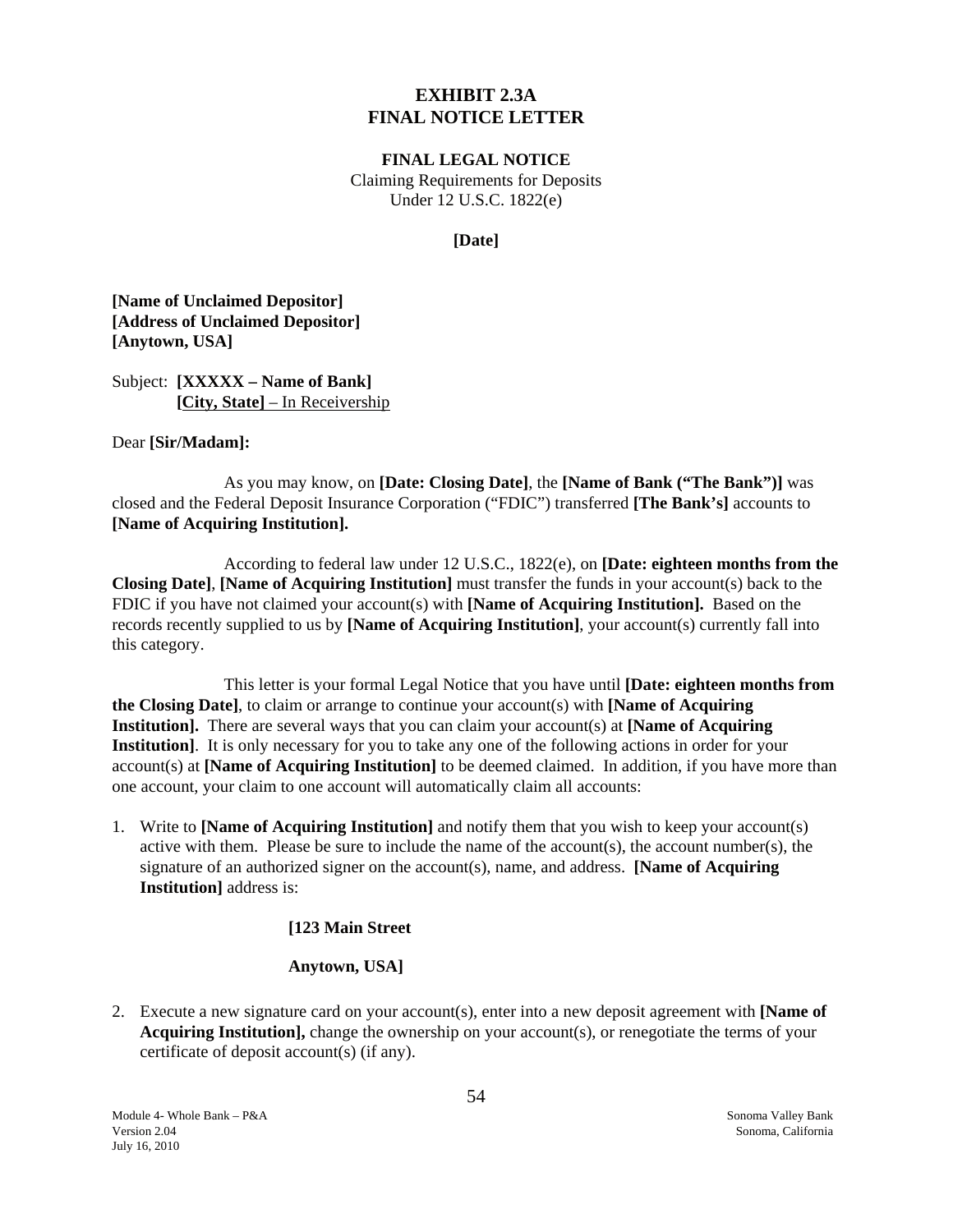- 3. Provide **[Name of Acquiring Institution]** with a change of address form.
- 4. Make a deposit to or withdrawal from your account(s). This includes writing a check on any account or having an automatic direct deposit credited to or an automatic withdrawal debited from an account.

If you do not want to continue your account(s) with **[Name of Acquiring Institution]** for any reason, you can withdraw your funds and close your account(s). Withdrawing funds from one or more of your account(s) satisfies the federal law claiming requirement. If you have time deposits, such as certificates of deposit, **[Name of Acquiring Institution]** can advise you how to withdraw them without being charged an interest penalty for early withdrawal.

If you do not claim ownership of your account(s) at **[Name of Acquiring Institution by Date: eighteen months from the Closing Date]** federal law requires **[Name of Acquiring Institution]**  to return your deposits to the FDIC, which will deliver them as unclaimed property to the State indicated in your address in the Failed Institution's records. If your address is outside of the United States, the FDIC will deliver the deposits to the State in which the Failed Institution had its main office. 12 U.S.C. § 1822(e). If the State accepts custody of your deposits, you will have 10 years from the date of delivery to claim your deposits from the State. After 10 years you will be permanently barred from claiming your deposits. However, if the State refuses to take custody of your deposits, you will be able to claim them from the FDIC until the receivership is terminated. If you have not claimed your insured deposits before the receivership is terminated, and a receivership may be terminated at any time, all of your rights in those deposits will be barred.

If you have any questions or concerns about these items, please contact **[Bank Employee]** at **[Name of Acquiring Institution]** by phone at **[(XXX) XXX-XXXX].** 

Sincerely,

**[Name of Claims Specialist] [Title]**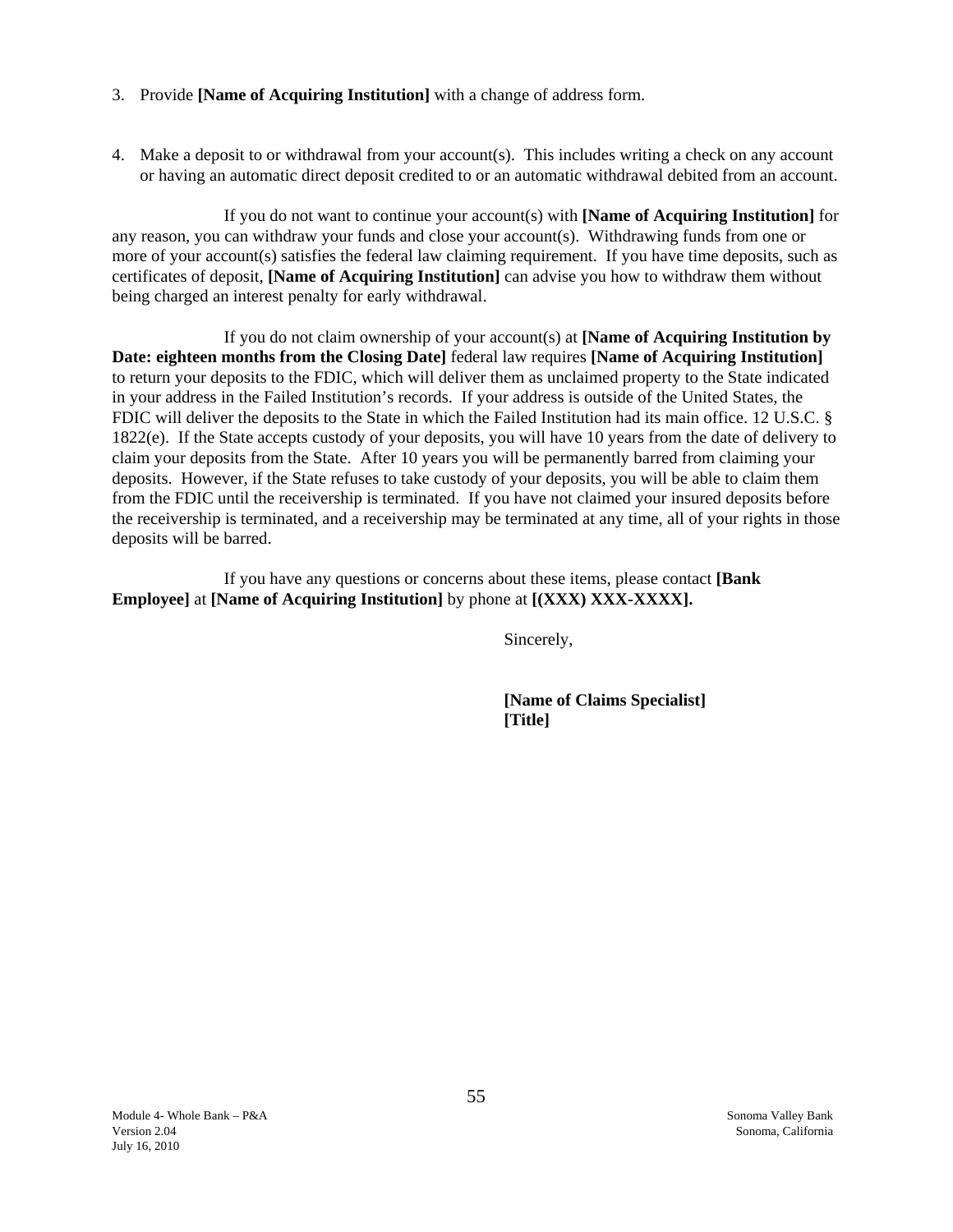# **EXHIBIT 2.3B AFFIDAVIT OF MAILING**

## <span id="page-56-0"></span>**AFFIDAVIT OF MAILING**

*State of* 

*COUNTY OF* 

I am employed as a **[Title of Office]** by the **[Name of Acquiring Institution]**.

This will attest that on **[Date of mailing]**, I caused a true and correct copy of the Final Legal Notice, attached hereto, to owners of unclaimed deposits of **[Name of Failed Bank]**, City, State, to be prepared for deposit in the mail of the United States of America on behalf of the Federal Deposit Insurance Corporation. A list of depositors to whom the notice was mailed is attached. This notice was mailed to the depositor's last address as reflected on the books and records of the **[Name of Failed Bank]** as of the date of failure.

> **[Name] [Title of Office] [Name of Acquiring Institution]**

**Subscribed and sworn to before me this \_\_\_\_\_\_\_day of [Month, Year].** 

 $\overline{\phantom{a}}$  ,  $\overline{\phantom{a}}$  ,  $\overline{\phantom{a}}$  ,  $\overline{\phantom{a}}$  ,  $\overline{\phantom{a}}$  ,  $\overline{\phantom{a}}$  ,  $\overline{\phantom{a}}$  ,  $\overline{\phantom{a}}$  ,  $\overline{\phantom{a}}$  ,  $\overline{\phantom{a}}$  ,  $\overline{\phantom{a}}$  ,  $\overline{\phantom{a}}$  ,  $\overline{\phantom{a}}$  ,  $\overline{\phantom{a}}$  ,  $\overline{\phantom{a}}$  ,  $\overline{\phantom{a}}$ 

**My commission expires:** 

**\_\_\_\_\_\_\_\_\_\_\_\_\_\_\_\_\_\_\_\_\_\_ \_\_\_\_\_\_\_\_\_\_\_\_\_\_\_\_\_\_\_\_\_\_\_\_\_\_\_\_\_\_\_\_ [Name], Notary Public**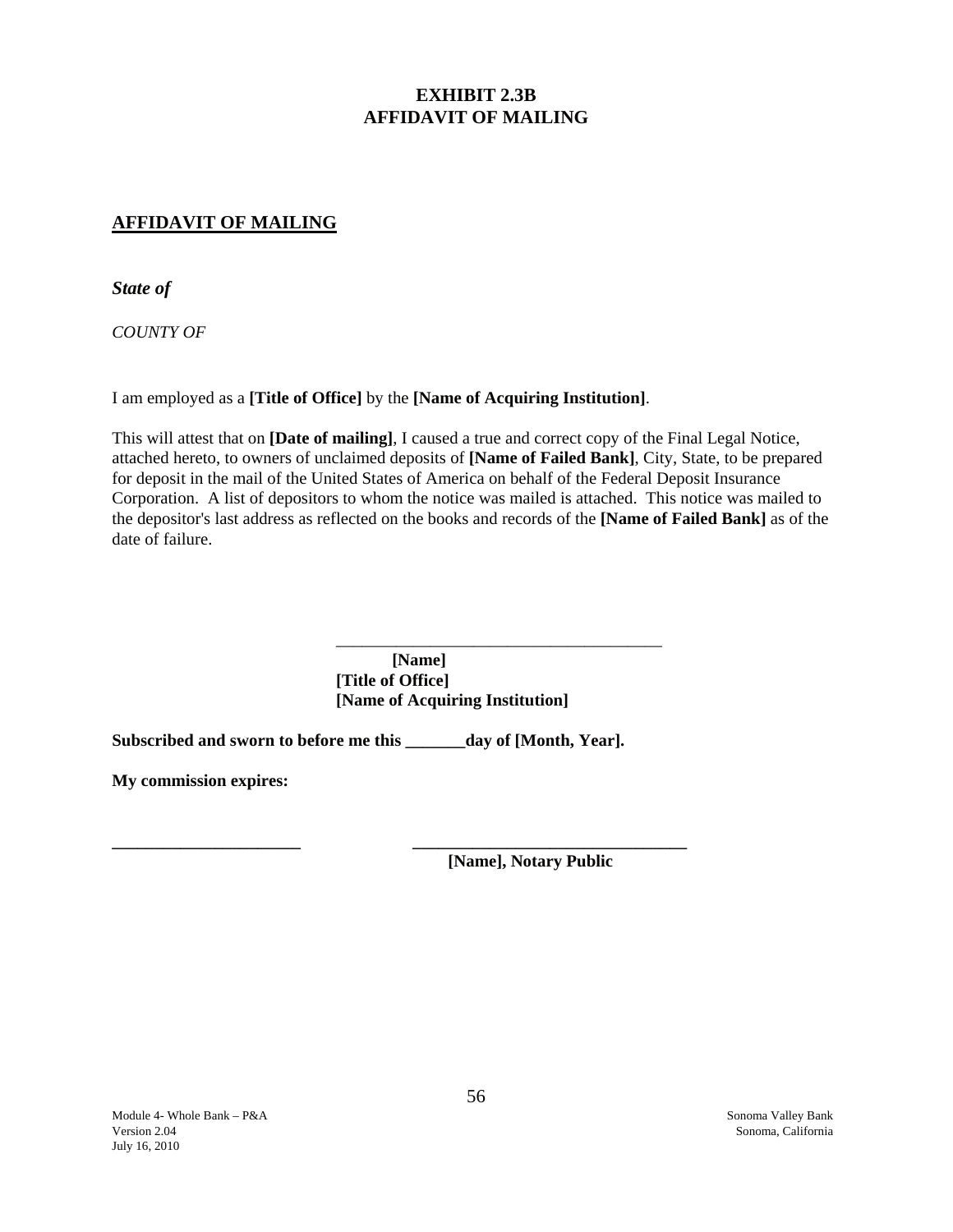## **EXHIBIT 3.2(c) -- VALUATION OF CERTAIN QUALIFIED FINANCIAL CONTRACTS**

#### <span id="page-57-0"></span>**A**. **Scope**

Interest Rate Contracts - All interest rate swaps, forward rate agreements, interest rate futures, caps, collars and floors, whether purchased or written.

Option Contracts - All put and call option contracts, whether purchased or written, on marketable securities, financial futures, foreign currencies, foreign exchange or foreign exchange futures contracts.

Foreign Exchange Contracts - All contracts for future purchase or sale of foreign currencies, foreign currency or cross currency swap contracts, or foreign exchange futures contracts.

#### **B. Exclusions**

All financial contracts used to hedge assets and liabilities that are acquired by the Assuming Institution but are not subject to adjustment from Book Value.

#### **C.** Adjustment

The difference between the Book Value and market value as of Bank Closing.

## **D. Methodology**

- 1. The price at which the Assuming Institution sells or disposes of Qualified Financial Contracts will be deemed to be the fair market value of such contracts, if such sale or disposition occurs at prevailing market rates within a predefined timetable as agreed upon by the Assuming Institution and the Receiver.
- 2. In valuing all other Qualified Financial Contracts, the following principles will apply:
	- (i) All known cash flows under swaps or forward exchange contracts shall be present valued to the swap zero coupon interest rate curve.
	- (ii) All valuations shall employ prices and interest rates based on the actual frequency of rate reset or payment.
	- (iii) Each tranche of amortizing contracts shall be separately valued. The total value of such amortizing contract shall be the sum of the values of its component tranches.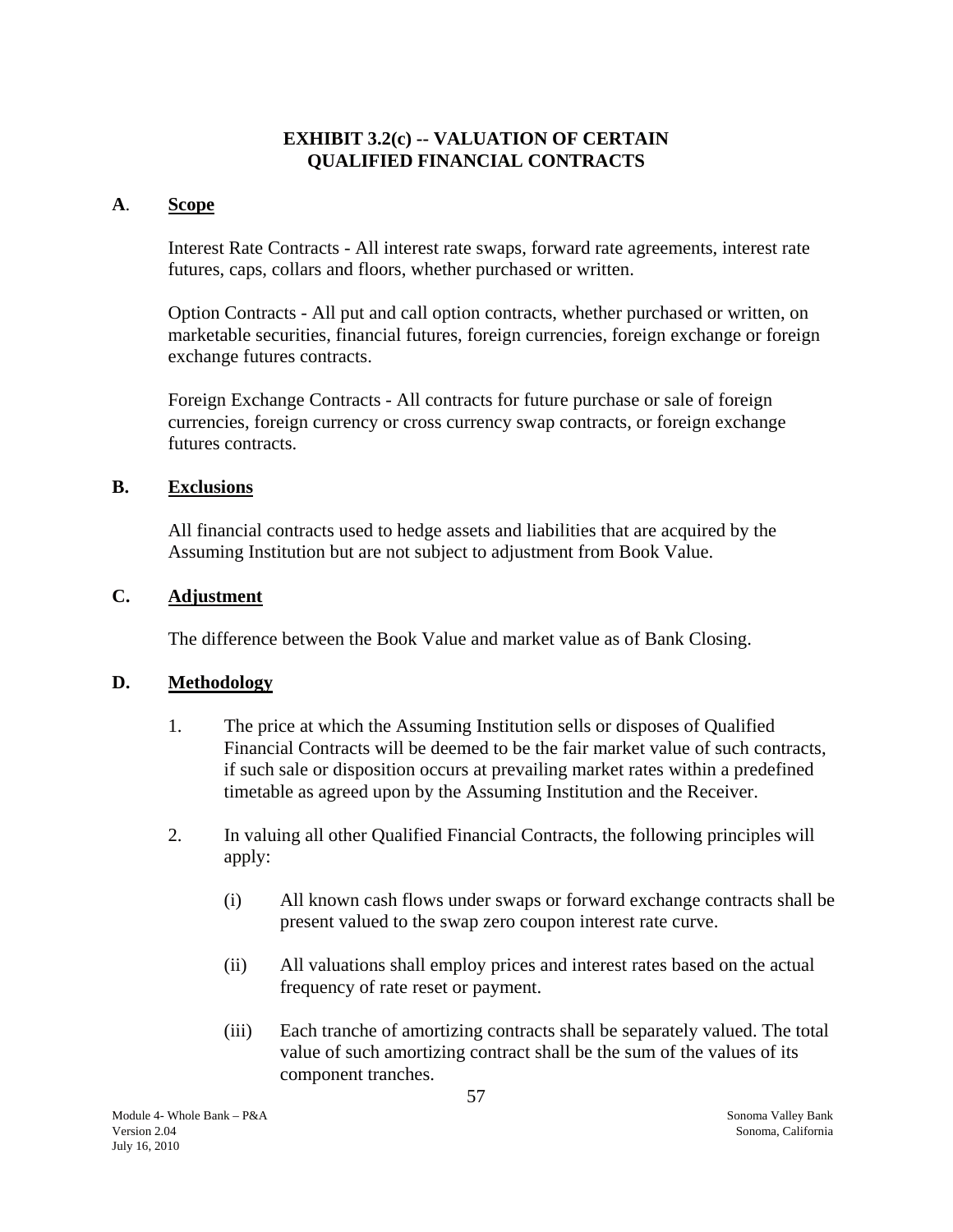- (iv) For regularly traded contracts, valuations shall be at the midpoint of the bid and ask prices quoted by customary sources (e.g., The Wall Street Journal, Telerate, Reuters or other similar source) or regularly traded exchanges.
- (v) For all other Qualified Financial Contracts where published market quotes are unavailable, the adjusted price shall be the average of the bid and ask price quotes from three (3) securities dealers acceptable to the Receiver and Assuming Institution as of Bank Closing. If quotes from securities dealers cannot be obtained, an appraiser acceptable to the Receiver and the Assuming Institution will perform a valuation based on modeling, correlation analysis, interpolation or other techniques, as appropriate.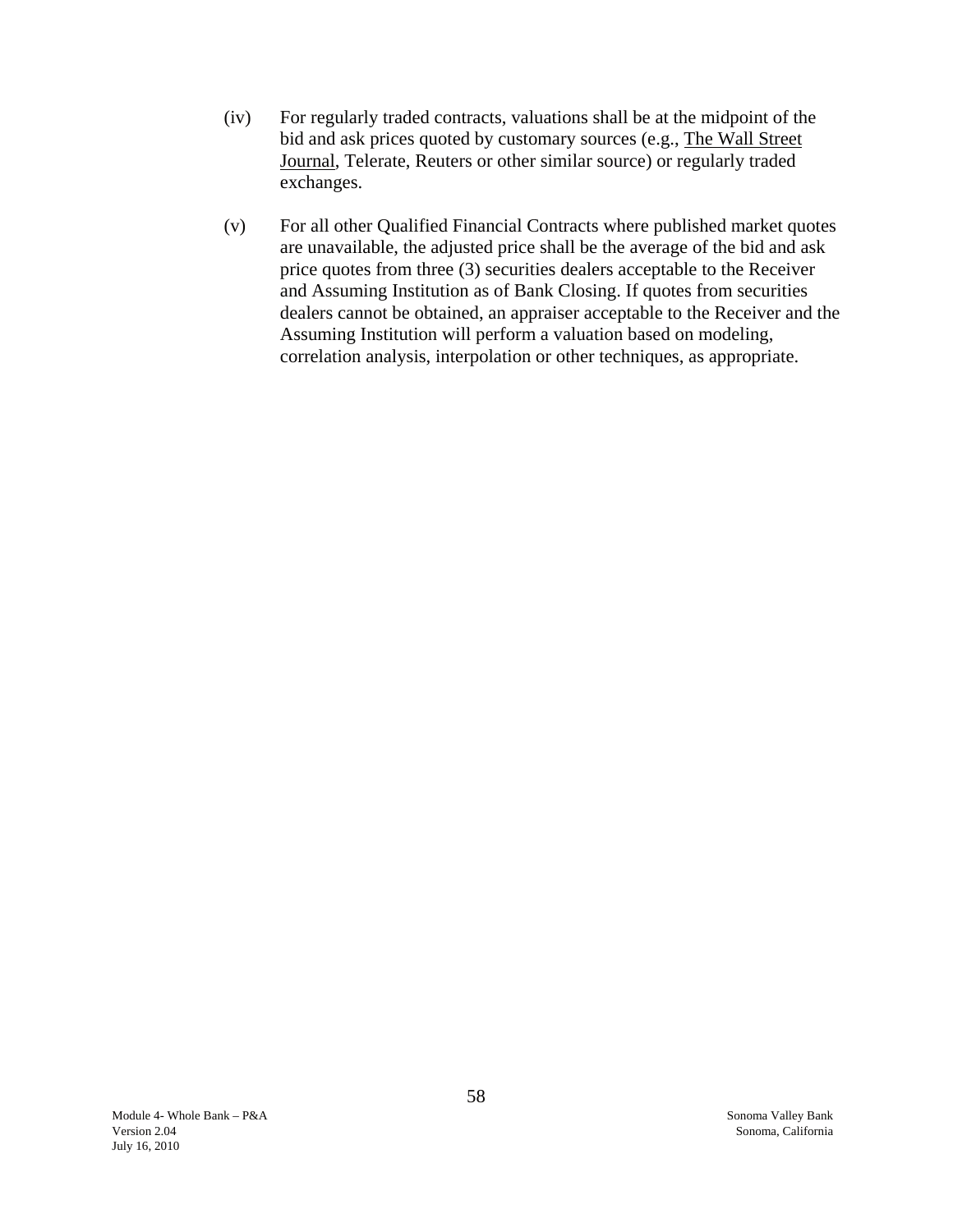## **EXHIBIT 4.13 INTERIM ASSET SERVICING ARRANGEMENT**

<span id="page-59-0"></span>(a) With respect to each asset (or liability) designated from time to time by the Receiver to be serviced by the Assuming Institution pursuant to this Arrangement, including any Assets sold by the Receiver but with respect to which the Receiver has an obligation to service or provide servicing support. (such being designated as "Pool Assets"), during the term of this Arrangement, the Assuming Institution shall:

(i) Promptly apply payments received with respect to any Pool Assets;

(ii) Reverse and return insufficient funds checks;

(iii) Pay (A) participation payments to participants in Loans, as and when received; and (B) tax and insurance bills on Pool Assets as they come due, out of escrow funds maintained for purposes;

(iv) Maintain accurate records reflecting (A) the payment history of Pool Assets, with updated information received concerning changes in the address or identity of the obligors and (B) usage of data processing equipment and employee services with respect to servicing duties;

(v) Send billing statements to obligors on Pool Assets to the extent that such statements were sent by the Failed Bank;

(vi) Send notices to obligors who are in default on Loans (in the same manner as the Failed Bank);

(vii) Send to the Receiver, Attn: Managing Liquidator, at the address provided in Section 13.7 of the Agreement, or to such other person at such address as the Receiver may designate, via overnight delivery: (A) on a weekly basis, weekly reports for the Pool Assets, including, without limitation, reports reflecting collections and the trial balances, transaction journals and loan histories for Pool Assets having activity, together with copies of (1) checks received, (2) insufficient funds checks returned, (3) checks for payment to participants or for taxes and insurance, (4) pay-off requests, (5) notices to defaulted obligors, and (6) data processing and employee logs and (B) any other reports, copies or information as may be periodically or from time to time requested;

(viii) Remit on a weekly basis to the Receiver, Attn: Division of Finance, Cashier Unit, Operations, at the address in (vii), via wire transfer to the account designated by the Receiver, or to such other person at such address and/or account as the Receiver may designate, all payments received on Pool Assets managed by the Assuming Institution or at such time and place and in such manner as may be directed by the Receiver;